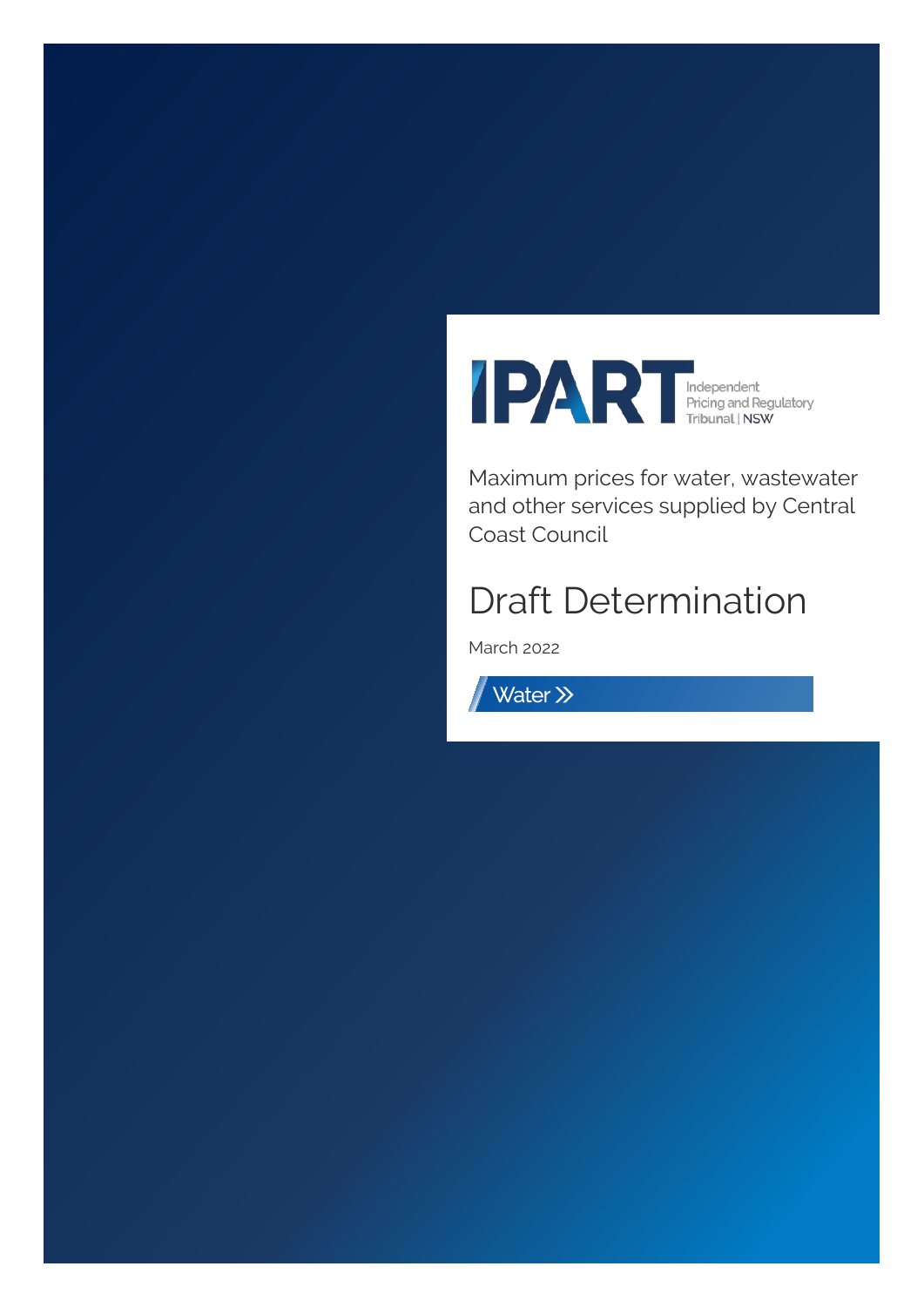### **Tribunal Members**

The Tribunal members for this review are: Carmel Donnelly, Chair Deborah Cope Sandra Gamble

Further information on IPART can be obtained from [IPART's website.](https://www.ipart.nsw.gov.au/Home)

### **Acknowledgment of Country**

IPART acknowledges the Traditional Custodians of the lands where we work and live. We pay respect to Elders, past, present and emerging.

We recognise the unique cultural and spiritual relationship and celebrate the contributions of First Nations peoples.

© Independent Pricing and Regulatory Tribunal (2022).

With the exception of any:

- a. coat of arms, logo, trade mark or other branding;
- b. photographs, icons or other images;
- c. third party intellectual property; and<br>d. personal information such as photos
- personal information such as photos of people,

this publication is licensed under the Creative Commons Attribution-NonCommercial-NoDerivs 3.0 Australia Licence.



The licence terms are available at th[e Creative Commons](https://creativecommons.org/licenses/by-nc-nd/3.0/au/legalcode) website

IPART requires that it be attributed as creator of the licensed material in the following manner: © Independent Pricing and Regulatory Tribunal (2022).

The use of any material from this publication in a way not permitted by the above licence or otherwise allowed under the Copyright Act 1968 (Cth) may be an infringement of copyright. Where you wish to use the material in a way that is not permitted, you must lodge a request for further authorisation with IPART.

#### **Disclaimer**

This document is published for the purpose of IPART fulfilling its statutory or delegated functions as set out in this document. Use of the information in this document for any other purpose is at the user's own risk, and is not endorsed by IPART.

Nothing in this document should be taken to indicate IPART's or the NSW Government's commitment to a particular course of action.

**ISBN** 978-1-76049-559-6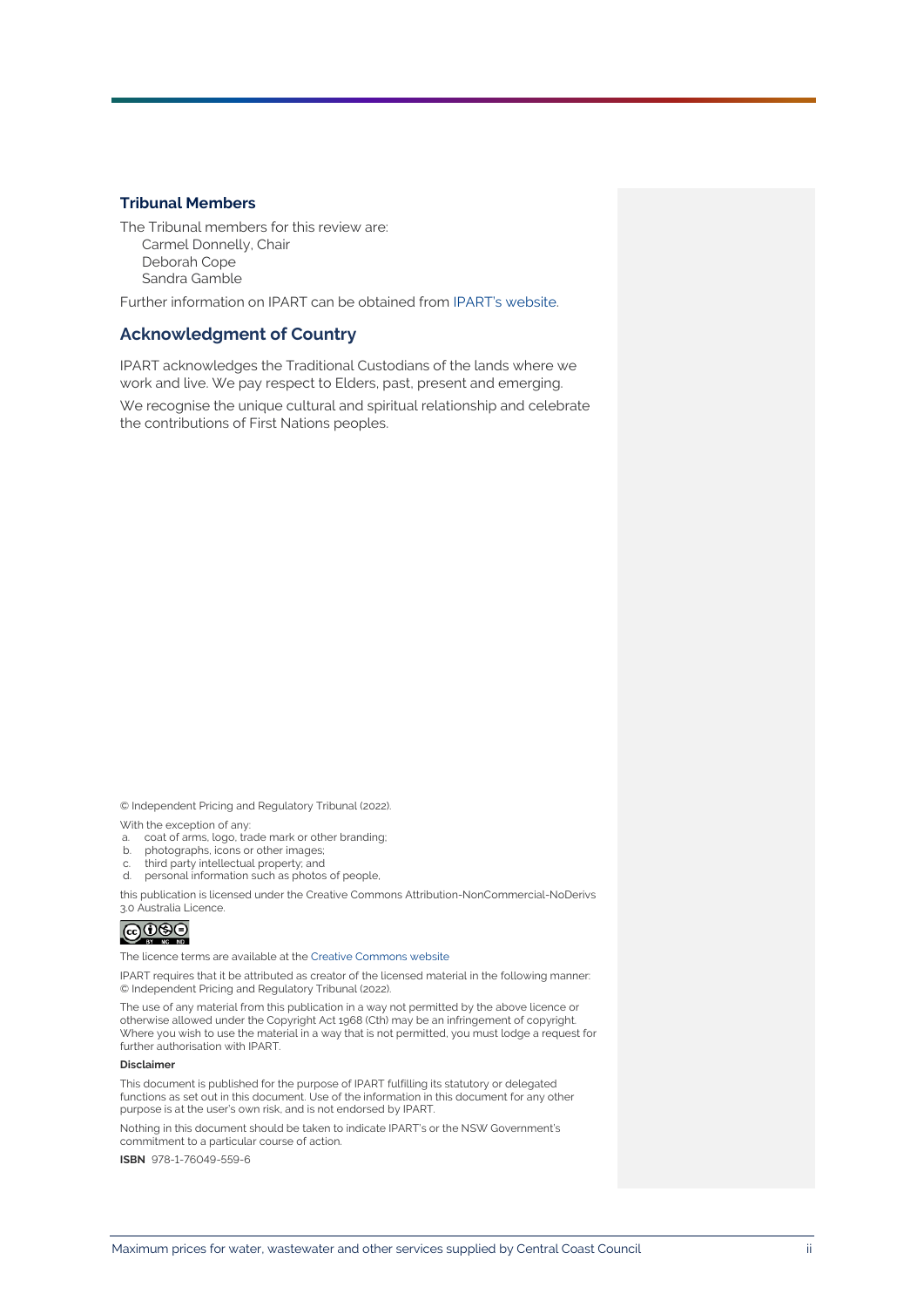# **Contents**

| Part 1 Preliminary                                              |                |
|-----------------------------------------------------------------|----------------|
| Application of this determination<br>1                          | 4              |
| Commencement and term of this determination<br>2                | 4              |
| Replacement of other determinations<br>3                        | 5              |
| <b>Simplified Outline</b><br>4                                  | 5              |
| Legislative background<br>5                                     | 6              |
| <b>Part 2 Water Supply Services</b>                             |                |
| 6 Application of this part                                      | $\overline{7}$ |
| Maximum prices for Water Supply Services<br>7                   | $\overline{7}$ |
| Water supply service charge<br>8                                | $\,8\,$        |
| Water usage charge<br>9                                         | $\mathcal{G}$  |
| Part 3 Wastewater Services                                      |                |
| 10 Application of this part                                     | 11             |
| 11 Maximum prices for Wastewater Services                       | 11             |
| 12 Wastewater service charges                                   | 12             |
| 13 Wastewater usage charge                                      | 13             |
| <b>Part 4 Stormwater Drainage Services</b>                      |                |
| 14 Application of this part                                     | 15             |
| 15 Maximum prices for Stormwater Drainage Services              | 15             |
| 16 Fixed stormwater drainage service charges                    | 15             |
| 17 Area-based stormwater drainage service charges               | 16             |
| <b>Part 5 Trade Waste Services</b>                              |                |
| 18 Application of this part                                     | 17             |
| 19 There are four categories of Trade Waste Services            | 17             |
| 20 General provisions for Trade Waste Services                  | 17             |
| 21 Maximum prices for Category S Trade Waste Discharge Services | 18             |
| 22 Maximum prices for Category 1 Trade Waste Discharge Services | 19             |
| 23 Maximum prices for Category 2 Trade Waste Discharge Services | 19             |
| 24 Maximum prices for Category 3 Trade Waste Discharge Services | 21             |
| <b>Miscellaneous Customer Services</b><br>Part 6                |                |
| 25 Application of this part                                     | 23             |
| 26 Maximum prices for Miscellaneous Customer Services           | 23             |
| Part 7 Statement of reasons for setting methodologies           |                |
| 27 Legislative framework                                        | 28             |
| 28 Statement of reasons                                         | 28             |
| <b>Definitions and interpretation</b><br>Part 8                 |                |
| 29 Interpretation                                               | 29             |
| 30 Definitions                                                  | 30             |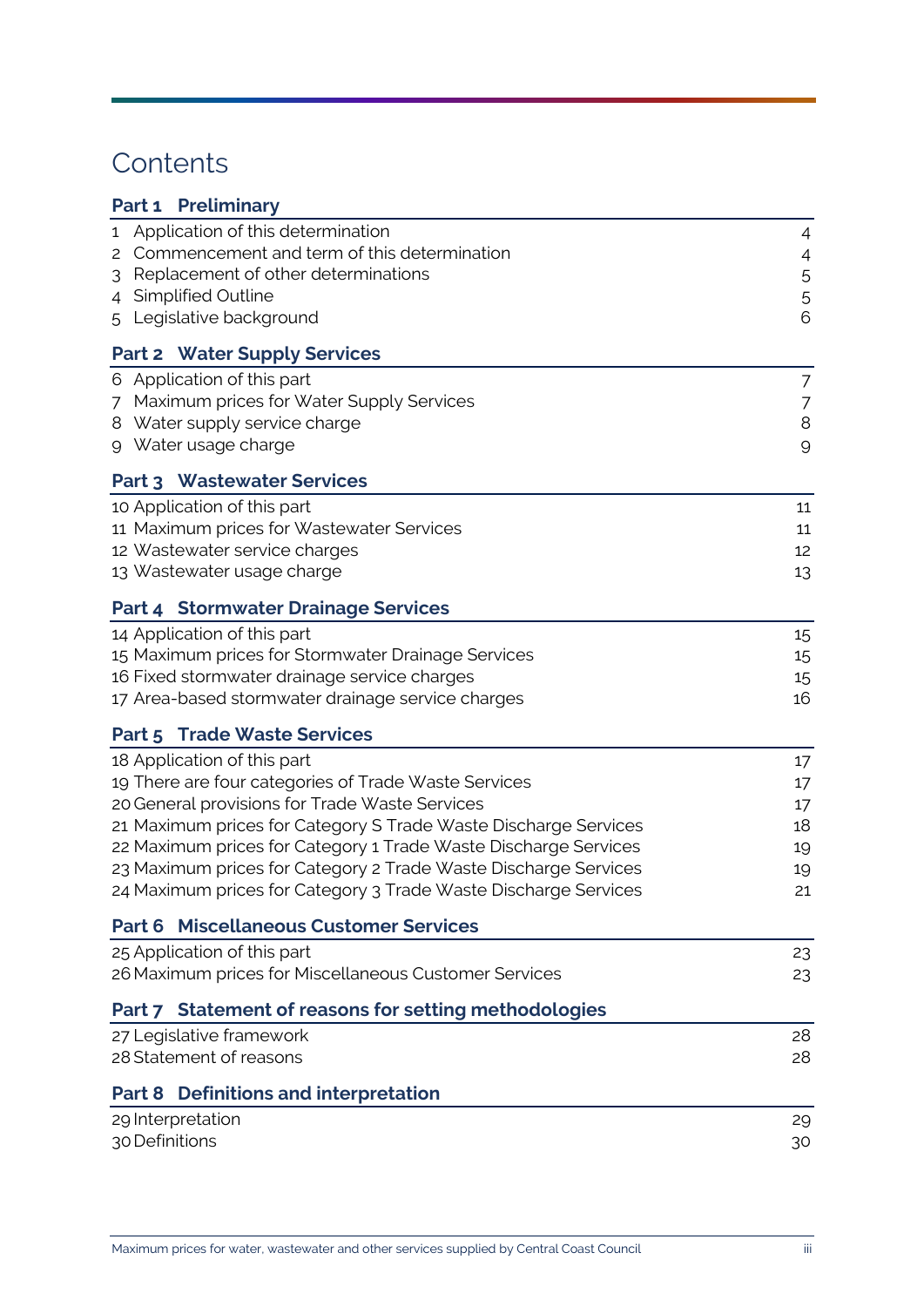# <span id="page-3-0"></span>Part 1 Preliminary

## <span id="page-3-1"></span>1 Application of this determination

### <span id="page-3-5"></span>1.1 This determination applies to Monopoly Services

This determination fixes maximum prices or sets methodologies for fixing maximum prices for the following services provided by [Central Coast Council](#page-31-0) as a [Water Supply Authority:](#page-35-0)

- (1) [Water Supply Services;](#page-35-1)
- (2) [Wastewater Services;](#page-34-0)
- (3) [Stormwater Drainage Services;](#page-34-1)
- (4) [Trade Waste Services;](#page-34-2) and
- (5) [Miscellaneous Customer Services,](#page-32-0)

(together, the **[Monopoly Services](#page-32-1)**).

### 1.2 This determination applies to [Central Coast Council](#page-31-0)

This determination applies only to [Monopoly Services](#page-32-1) provided by [Central Coast Council.](#page-31-0)

### 1.3 There are several exclusions from the scope of this determination

- (1) This determination does not apply to:
	- (a) [Water Supply Services](#page-35-1) an[d Wastewater Services](#page-34-0) provided pursuant to a [Negotiated](#page-32-2)  [Services Agreement.](#page-32-2)
	- (b) [Water Supply Services](#page-35-1) and [Wastewater Services](#page-34-0) supplied to a [New WIC Act](#page-32-3)  [Licensee.](#page-32-3)
- <span id="page-3-3"></span>(2) For the avoidance of any doubt, this determination does not apply to any [Miscellaneous](#page-32-0)  [Customer Services](#page-32-0) provided by [Central Coast Council](#page-31-0) for which there is no maximum price specified in this determination.

Note: The effect of claus[e 1.3\(2\)](#page-3-3) is that there is no determined maximum price of any suc[h Miscellaneous](#page-32-0)  [Customer Services](#page-32-0) an[d Central Coast Council](#page-31-0) and its customers are at liberty to negotiate a price until and unles[s IPART](#page-31-1) determines a maximum price.

# <span id="page-3-4"></span><span id="page-3-2"></span>2 Commencement and term of this determination

- (1) This determination commences on the later of:
	- (a) 1 July 2022; and
	- (b) the date that it is published in the NSW Government Gazette

### (**[Commencement Date](#page-31-2)**).

(2) The maximum prices under this determination apply from the [Commencement Date](#page-31-2) to 30 June 2026.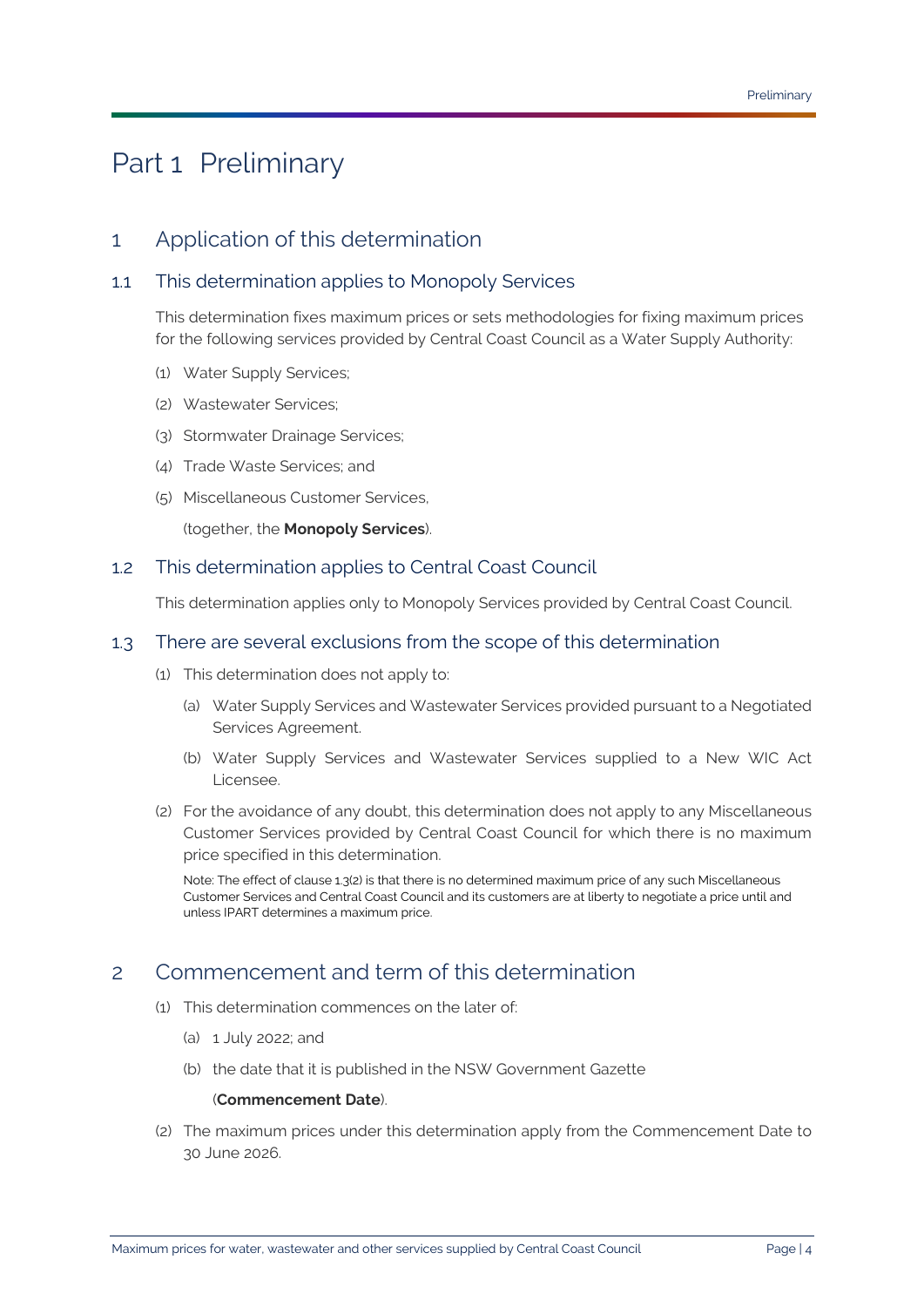- (3) Subject to clause [2\(4\),](#page-4-2) the maximum prices under this determination prevailing at 30 June 2026 continue to apply beyond 30 June 2026 until this determination is revoked or replaced.
- <span id="page-4-2"></span>(4) The maximum price that applies to [Stormwater Drainage Services](#page-34-1) beyond 30 June 2026 is \$0.

Note: It is expected tha[t Central Coast Council](#page-31-0) will recover the cost of providing stormwater services through council rates or charges from 1 July 2026.

## <span id="page-4-0"></span>3 Replacement of other determinations

This determination replaces the [2019 Central Coast Council Determination.](#page-30-0)

## <span id="page-4-1"></span>4 Simplified Outline

[Table 1](#page-4-3) below provides a simplified outline of the maximum prices that [Central Coast](#page-31-0)  [Council](#page-31-0) may charge for supplying the [Monopoly Services.](#page-32-1)

### <span id="page-4-3"></span>Table 1 Maximum prices

#### **Part Monopoly Services to which the Part relates**

#### **[Part 2](#page-6-0) [Water Supply Services](#page-35-1)**

- For mos[t Properties](#page-33-0) the maximum price fo[r Water Supply Services](#page-35-1) is the sum of a service charge and a usage charge.
- The service charge is based o[n Meter](#page-32-4) size (se[e Table](#page-8-1) 2):
	- For som[e Properties,](#page-33-0) includin[g Residential Properties](#page-33-1) and [Unmetered Properties,](#page-34-3) th[e Meter](#page-32-4) size is deemed to be 20mm.
- The usage charge is based on the volume of water supplied (se[e Table](#page-9-0) 3):
	- For [Unmetered Properties,](#page-34-3) a deemed volume applies.
- There are some exceptions:
	- [Central Coast Council](#page-31-0) cannot charge fo[r Properties](#page-33-0) that are not connected to the water supply system.
	- For [Exempt Land,](#page-31-3) only the usage charge applies.
	- For som[e Properties](#page-33-0) that share a [Common Meter,](#page-31-4) special provisions apply to apportion charges between thos[e Properties.](#page-33-0)
	- [Existing WIC Act Licensees](#page-31-5) are each treated as a single [Non-Residential Property.](#page-32-5)

#### **[Part 3](#page-10-0) [Wastewater](#page-34-0) Services**

- For mos[t Properties](#page-33-0) the maximum price fo[r Wastewater Services](#page-34-0) is the sum of a service charge and a usage charge.
- The service charge is based o[n Meter](#page-32-4) size and adjusted by the [Wastewater Discharge Factor](#page-34-4) (se[e Table](#page-11-1) 4):
	- For som[e Properties,](#page-33-0) includin[g Residential Properties](#page-33-1) an[d Unmetered Properties,](#page-34-3) th[e Meter](#page-32-4) size is deemed to be 20mm.
- The usage charge is based on the volume of water discharged into the wastewater system (see [Table](#page-13-0) 5):
	- For [Residential Properties](#page-33-1) and some [Non-Residential Properties,](#page-32-6) the usage charge is based on a deemed usage volume.
	- For most other [Non-Residential Properties](#page-32-6) the usage charge is based on actual water usage adjusted by the [Wastewater Discharge Factor.](#page-34-4)
- There are some exceptions:
	- [Central Coast Council](#page-31-0) cannot charge fo[r Properties](#page-33-0) that are not connected to the wastewater system.
	- For [Exempt Land,](#page-31-3) only the usage charge applies.
	- For som[e Properties](#page-33-0) that share a [Common Meter,](#page-31-4) special provisions apply to apportion the charges between thos[e Properties.](#page-33-0)
	- [Existing WIC Act Licensees](#page-31-5) are each treated as a single [Non-Residential](#page-32-5) Property.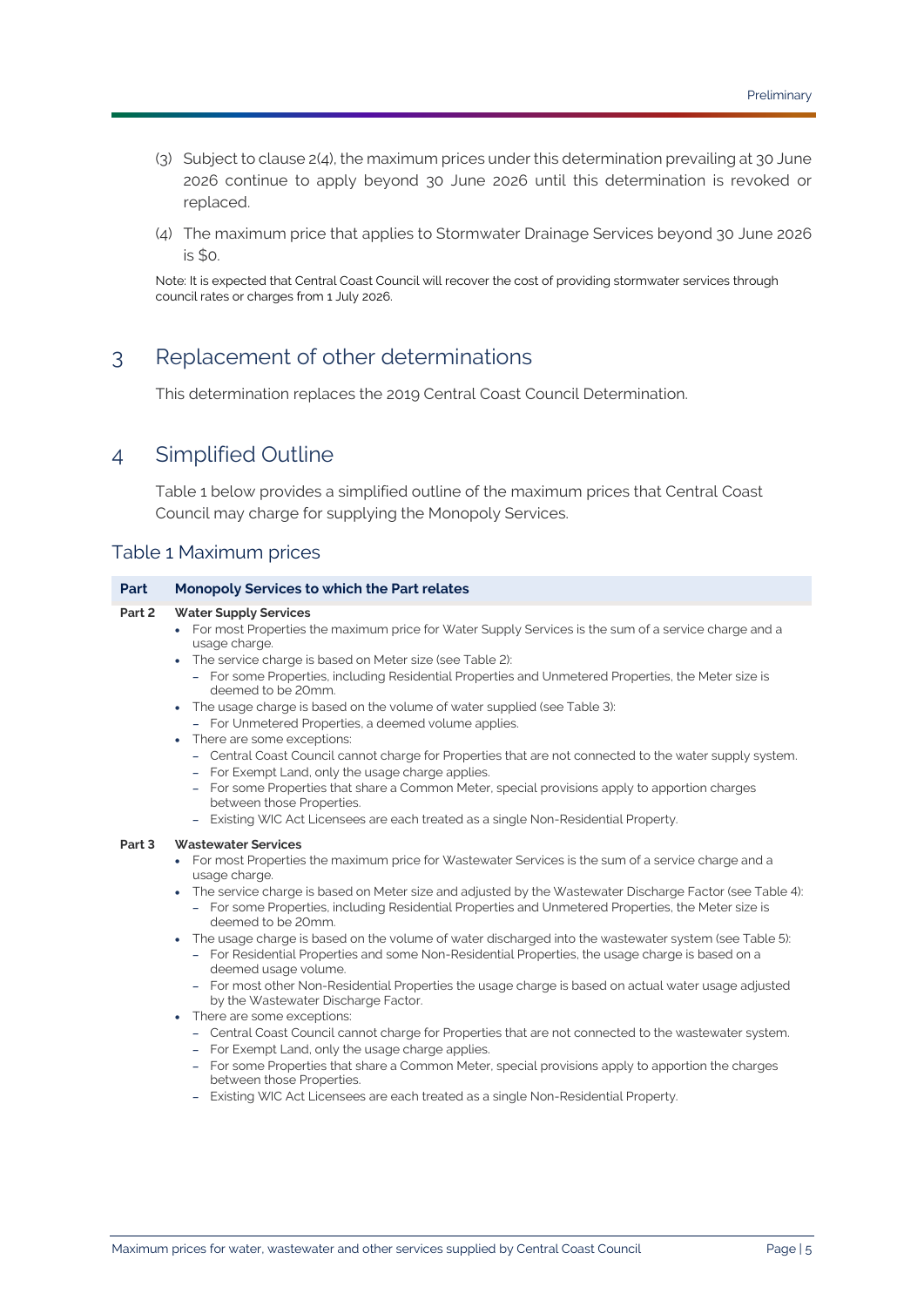#### **Part Monopoly Services to which the Part relates**

#### **[Part 4](#page-14-0) [Stormwater Drainage Services](#page-34-1)**

- For mos[t Properties](#page-33-0) the maximum price fo[r Stormwater Drainage Services](#page-34-1) is the applicable fixed amount i[n Table](#page-15-1) 6.
- Fo[r Non-Residential Properties](#page-32-6) (that are not part of [a Mixed Multi-Premises,](#page-32-7) not o[n Vacant Land](#page-34-5) and not otherwise assessed to be [a Low Impact Property\)](#page-32-8) the maximum price fo[r Stormwater Drainage Services](#page-34-1) is an area-based charge.
- This determination applies only t[o Stormwater Drainage Services](#page-34-1) provided b[y Central Coast Council](#page-31-0) as a [Water Supply Authority.](#page-35-0)

#### **[Part 5](#page-16-0) [Trade Waste Services](#page-34-2)**

• The maximum price fo[r Trade Waste Services](#page-34-2) depends upon the particular category of service provided.

#### <span id="page-5-0"></span>**[Part 6](#page-22-0) [Miscellaneous Customer Services](#page-32-0)**

• The maximum prices for various [Miscellaneous Customer Services](#page-32-0) are set out in [Table](#page-23-0) 13.

## 5 Legislative background

### 5.1 [IPART](#page-31-1) may set maximum prices for government monopoly services supplied by specified government agencies

Section 11(1)(a) of the [IPART Act](#page-31-6) provides [IPART](#page-31-1) with a standing reference for the determination of maximum prices for government monopoly services supplied by a government agency specified in Schedule 1 to the [IPART Act.](#page-31-6)

### 5.2 The [Monopoly Services](#page-32-1) are government monopoly services

Th[e Monopoly Services](#page-32-1) are government monopoly services because they fall within the scope of the [Order.](#page-33-2)

### 5.3 [Central Coast Council](#page-31-0) is included in Schedule 1 to the [IPART Act](#page-31-6)

[IPART](#page-31-1) has a standing reference to set maximum prices for [Central Coast Council](#page-31-0) because Schedule 1 to the [IPART Act](#page-31-6) specifies [Water Supply Authorities.](#page-35-2) [Central Coast Council](#page-31-0) is a [Water Supply Authority.](#page-35-0)

Note: Schedule 3 to th[e Water Management Act](#page-35-3) lists 'Gosford City Council' and 'Wyong Council' a[s Water Supply](#page-35-2)  [Authorities.](#page-35-2) Under clause 6 of th[e 2016 Proclamation,](#page-30-1) these references are taken to be a reference t[o Central](#page-31-0)  [Coast Council.](#page-31-0)

## 5.4 [IPART](#page-31-1) has set a methodology for some prices, rather than fixing a maximum price

This determination fixes the maximum price for some services and sets a methodology for fixing the maximum price for other services. [IPART's](#page-31-1) reasons for setting a methodology for fixing some maximum prices are set out in [Part 7](#page-27-0) of this determination.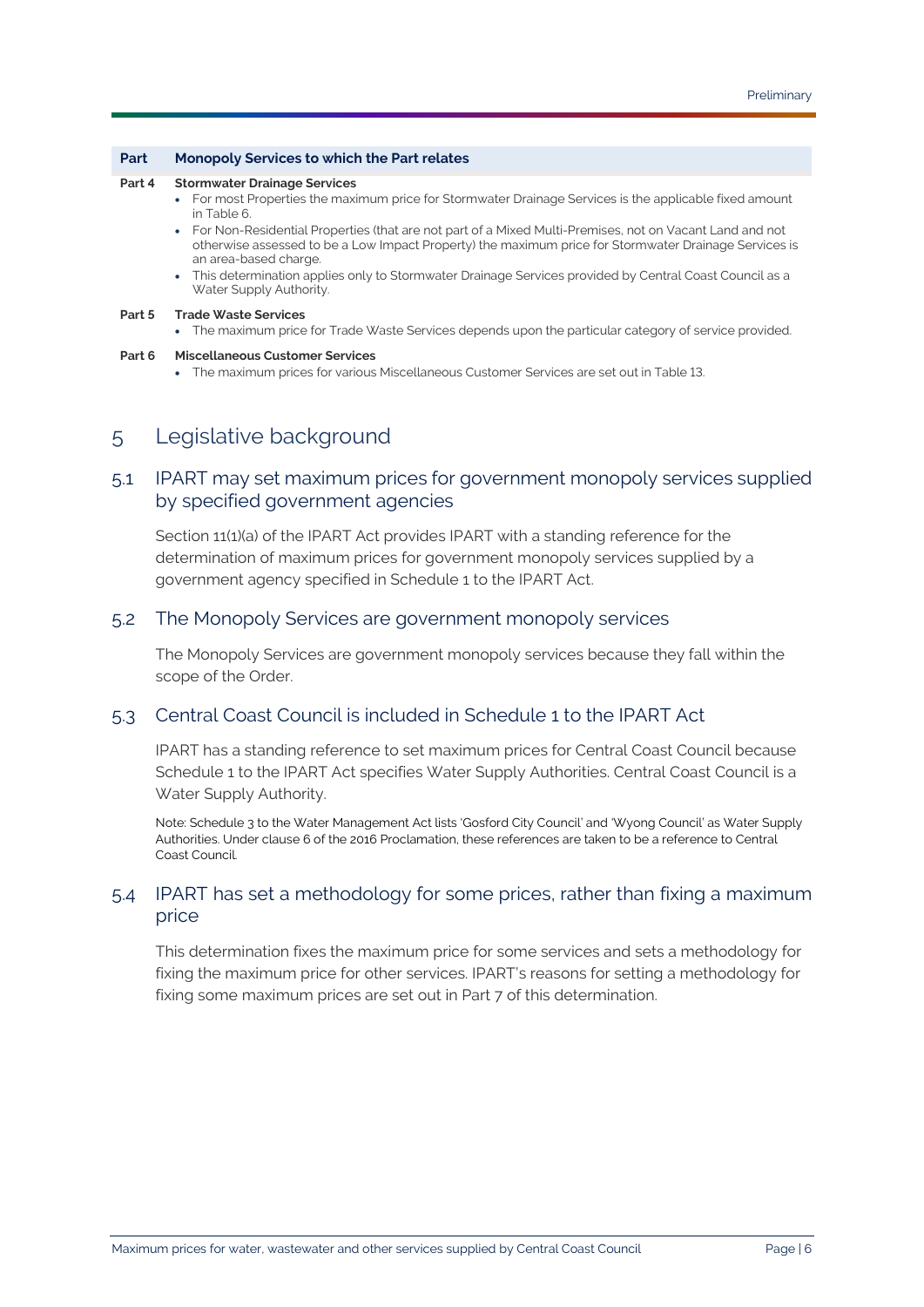# <span id="page-6-0"></span>Part 2 [Water Supply Services](#page-35-1)

## <span id="page-6-1"></span>6 Application of this part

This part sets out the maximum prices that [Central Coast Council](#page-31-0) may levy for [Water](#page-35-1)  [Supply Services.](#page-35-1)

## <span id="page-6-2"></span>7 Maximum prices for [Water Supply Services](#page-35-1)

- (1) Subject to clauses [7\(2\),](#page-6-3) [7\(3\)](#page-6-4) and [7\(4\),](#page-6-5) the maximum price that [Central Coast Council](#page-31-0) may levy for supplying [Water Supply Services](#page-35-1) to a [Property](#page-33-3) in a [Period](#page-33-4) is the amount calculated using the formula in [Box 1.](#page-6-6)
- <span id="page-6-3"></span>(2) The maximum price that [Central Coast Council](#page-31-0) may levy for supplying [Water Supply](#page-35-1)  [Services](#page-35-1) to a[n Unconnected Property](#page-34-6) is \$0.
- <span id="page-6-4"></span>(3) The maximum price that [Central Coast Council](#page-31-0) may levy for supplying [Water Supply](#page-35-1)  [Services](#page-35-1) t[o Exempt Land](#page-31-3) (other than [Exempt Land](#page-31-3) that is an [Unconnected Property\)](#page-34-6) in a [Period](#page-33-4) is the water usage charge that applies to that land under clause [9.](#page-8-0)
- <span id="page-6-5"></span>(4) The maximum price that [Central Coast Council](#page-31-0) may levy for supplying [Water Supply](#page-35-1)  [Services](#page-35-1) to an [Existing WIC Act Licensee](#page-31-5) in a [Period](#page-33-4) is the maximum price that would be calculated under this clause [7](#page-6-2) if that [Existing WIC Act Licensee](#page-31-5) were a single [Non-](#page-32-5)[Residential Property.](#page-32-5)

## <span id="page-6-6"></span>Box 1 Maximum prices for [Water Supply Services](#page-35-1)

$$
MP_{WSS} = SC_{WSS} + UC_{WSS}
$$

Where:

MP<sub>WSS</sub> means the maximum price that [Central Coast Council](#page-31-0) may levy for supplying [Water Supply Services](#page-35-1) to a [Property](#page-33-3) in a [Period;](#page-33-4)

SCwss means the water supply service charge applicable to that [Property,](#page-33-3) calculated in accordance with clause [8;](#page-7-0) and

UCwss means the water usage charge applicable to that [Property,](#page-33-3) calculated in accordance with clause [9.](#page-8-0)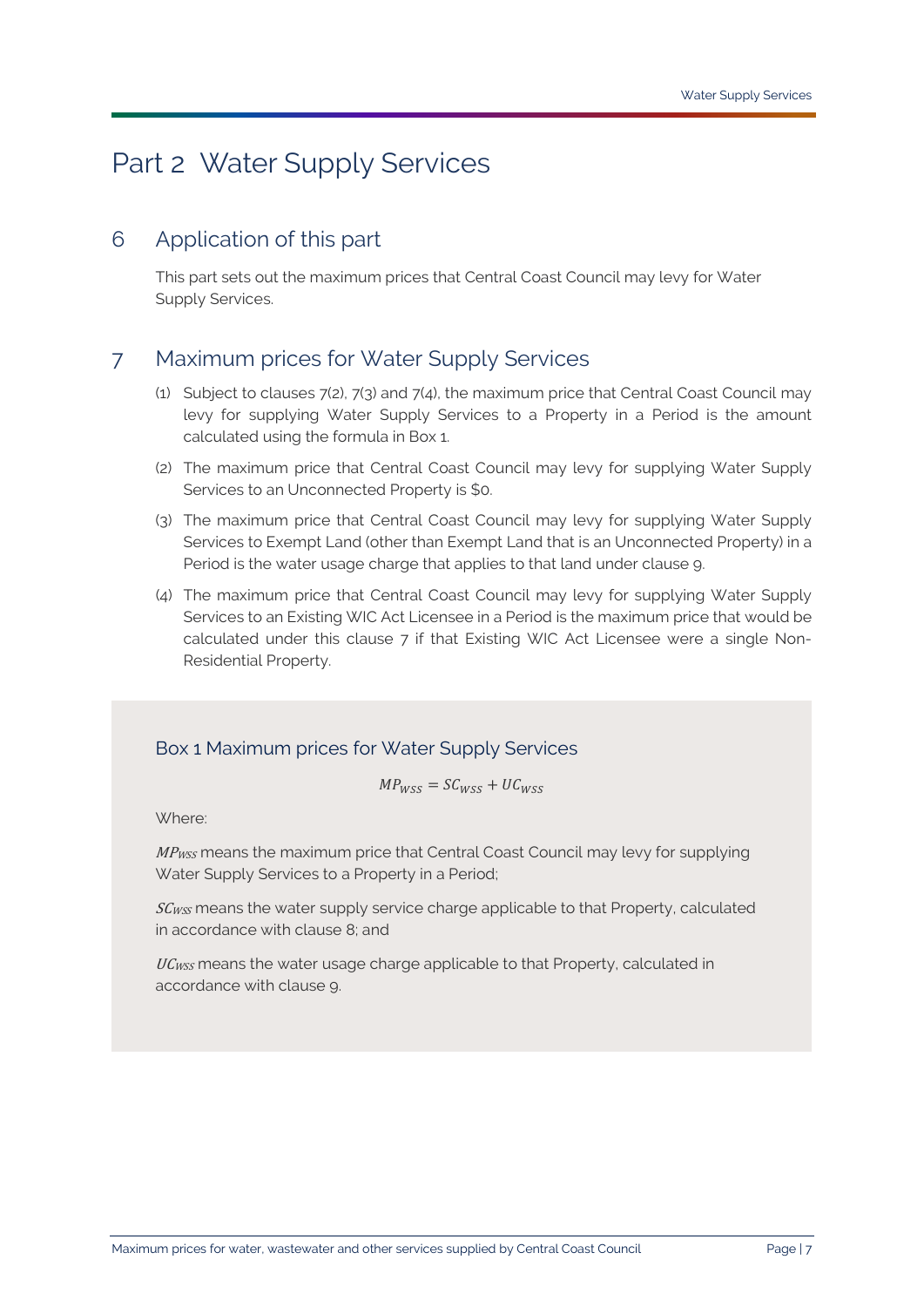## <span id="page-7-0"></span>8 Water supply service charge

### <span id="page-7-3"></span>8.1 Standard water supply service charge

(1) Subject to clauses [8.2](#page-7-1) and [8.3,](#page-7-2) the water supply service charge ( $SC_{WSS}$ ) applicable to a [Property](#page-33-3) is the sum of the water supply service charges for each [Meter](#page-32-4) that services that [Property.](#page-33-3)

Note: Claus[e 8.2](#page-7-1) deems certai[n Properties](#page-33-0) to have a single 20mm [Meter](#page-32-4) and clause [8.3](#page-7-2) apportions the water supply service charge for [a Common Meter](#page-31-4) between th[e Properties](#page-33-0) serviced by tha[t Common Meter.](#page-31-4)

(2) The water supply service charge applicable to a particula[r Meter](#page-32-4) in a [Period](#page-33-4) is the amount specified in [Table 2](#page-8-1) for the applicable [Meter](#page-32-4) size and applicable [Period.](#page-33-4)

### <span id="page-7-1"></span>8.2 Certain [Properties](#page-33-0) are deemed to have a single 20mm [Meter](#page-32-4)

For the purposes of clause [8.1\(1\),](#page-7-3) the following categories of [Property](#page-33-3) are deemed to have a single 20mm [Meter:](#page-32-4)

- (1) each [Residential Property;](#page-33-5)
- (2) each [Unmetered Property;](#page-34-7) and
- (3) each [Non-Residential Property](#page-32-5) within a [Mixed Multi-Premises](#page-32-7) that is serviced by a [Common Meter.](#page-31-4)

### <span id="page-7-2"></span>8.3 The water supply service charge for a [Common Meter](#page-31-4) is to be apportioned between the [Properties](#page-33-0) serviced by the [Common Meter](#page-31-4)

- (1) This clause applies where a [Property:](#page-33-3)
	- (a) is serviced by a [Common Meter;](#page-31-4) and
	- (b) is not deemed to have a single 20mm [Meter](#page-32-4) under clause [8.2.](#page-7-1)
- <span id="page-7-4"></span>(2) Where this clause applies, the applicable water supply service charge in [Table 2](#page-8-1) for the [Property](#page-33-3) is to be a portion, determined by [Central Coast Council,](#page-31-0) of the applicable water supply service charge for the [Common Meter.](#page-31-4)
- (3) The sum of the portions determined by [Central Coast Council](#page-31-0) under clause [8.3\(2\)](#page-7-4) for the [Properties](#page-33-0) serviced by a particular [Common Meter](#page-31-4) must equal the water supply service charge in [Table 2](#page-8-1) for a [Meter](#page-32-4) of that size.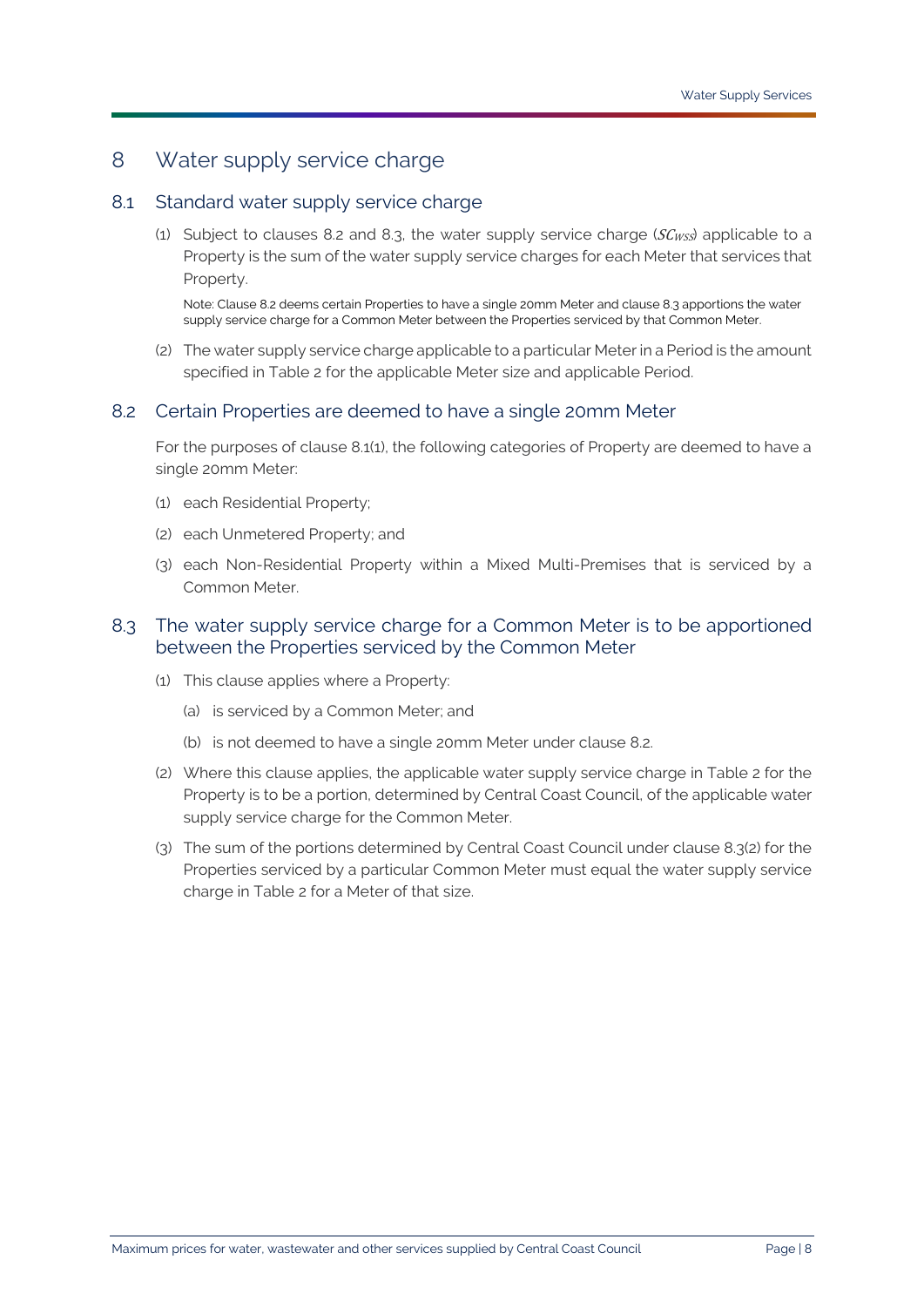| Meter size        | 1 July 2022<br>to 30 June 2023 | 1 July 2023<br>to 30 June 2024   | 1 July 2024<br>to 30 June 2025                                                                              | 1 July 2025<br>to 30 June 2026 |
|-------------------|--------------------------------|----------------------------------|-------------------------------------------------------------------------------------------------------------|--------------------------------|
| 20 <sub>mm</sub>  | 182.37                         | $214.85 \times$ CPI <sub>1</sub> | 253.12 x CPI <sub>2</sub>                                                                                   | $298.21 \times CPI_3$          |
| 25mm              | 284.95                         | 335.70 x CPI1                    | $395.50 \times CP$                                                                                          | $465.95 \times CPI3$           |
| 32mm              | 466.87                         | $550.02 \times \text{CPI}_1$     | $647.99 \times CP$                                                                                          | 763.42 x CPI <sub>3</sub>      |
| 40 <sub>mm</sub>  | 729.48                         | 859.40 x CPI1                    | $1.012.48 \times CP$                                                                                        | $1.192.84 \times CP$           |
| 50 <sub>mm</sub>  | 1.139.81                       | $1.342.81 \times CPI1$           | $1.582.00 \times$ CPI <sub>2</sub>                                                                          | $1.863.81 \times CPI3$         |
| 80 <sub>mm</sub>  | 2.917.92                       | $3.437.60 \times \text{CPI}_1$   | $4.049.92 \times CP$                                                                                        | $4.771.36 \times CP$           |
| 100 <sub>mm</sub> | 4.559.25                       | $5.371.25 \times CPI1$           | $6.328.00 \times CP$                                                                                        | 7.455.25 x CPI <sub>3</sub>    |
| Other Meter sizes |                                | 400                              | (Meter size in mm) <sup>2</sup> $\times$ (water supply service charge for a 20mm for the applicable Period) |                                |

### <span id="page-8-1"></span>Table 2 Water supply service charges (\$)

<span id="page-8-0"></span>9 Water usage charge

### <span id="page-8-4"></span>9.1 Standard water usage charge

The water usage charge ( $UC_{WSS}$ ) applicable to a [Property](#page-33-3) in a [Period](#page-33-4) is the amount calculated using the formula in [Box 2.](#page-8-2)

### <span id="page-8-2"></span>Box 2 Water usage charge

$$
UC_{WSS}=V_{WSS}\times C_{WSS}
$$

Where:

UC<sub>WSS</sub> means the water usage charge applicable to the [Property](#page-33-3) in the [Period;](#page-33-4)

 $V_{WSS}$  means the volume (in kilolitres) supplied to the [Property](#page-33-3) in the [Period](#page-33-4) as calculated under clause [9.2;](#page-8-3) and

 $C_{WSS}$  means the charge per kilolitre specified in Table  $3$  for the applicable [Period.](#page-33-4)

### <span id="page-8-3"></span>9.2 Calculation of usage volumes

- (1) For the purposes of clause [9.1,](#page-8-4) the volume supplied to a [Property](#page-33-3) in a [Period](#page-33-4) is the sum of:
	- (a) in the case of a [Property](#page-33-3) serviced by an [Individual Meter—](#page-31-7)the volume supplied to the [Property](#page-33-3) as measured by the [Individual Meter;](#page-31-7)
	- (b) in the case of [a Property](#page-33-3) serviced by a [Common Meter—](#page-31-4)the volume deemed to have been supplied to the [Property](#page-33-3) under clause [9.2\(2\);](#page-9-1) and
	- (c) in the case of [a Property](#page-33-3) that is a[n Unmetered Property—](#page-34-7)the volume deemed to have been supplied to that [Unmetered Property](#page-34-7) under clause [9.2\(4\).](#page-9-2)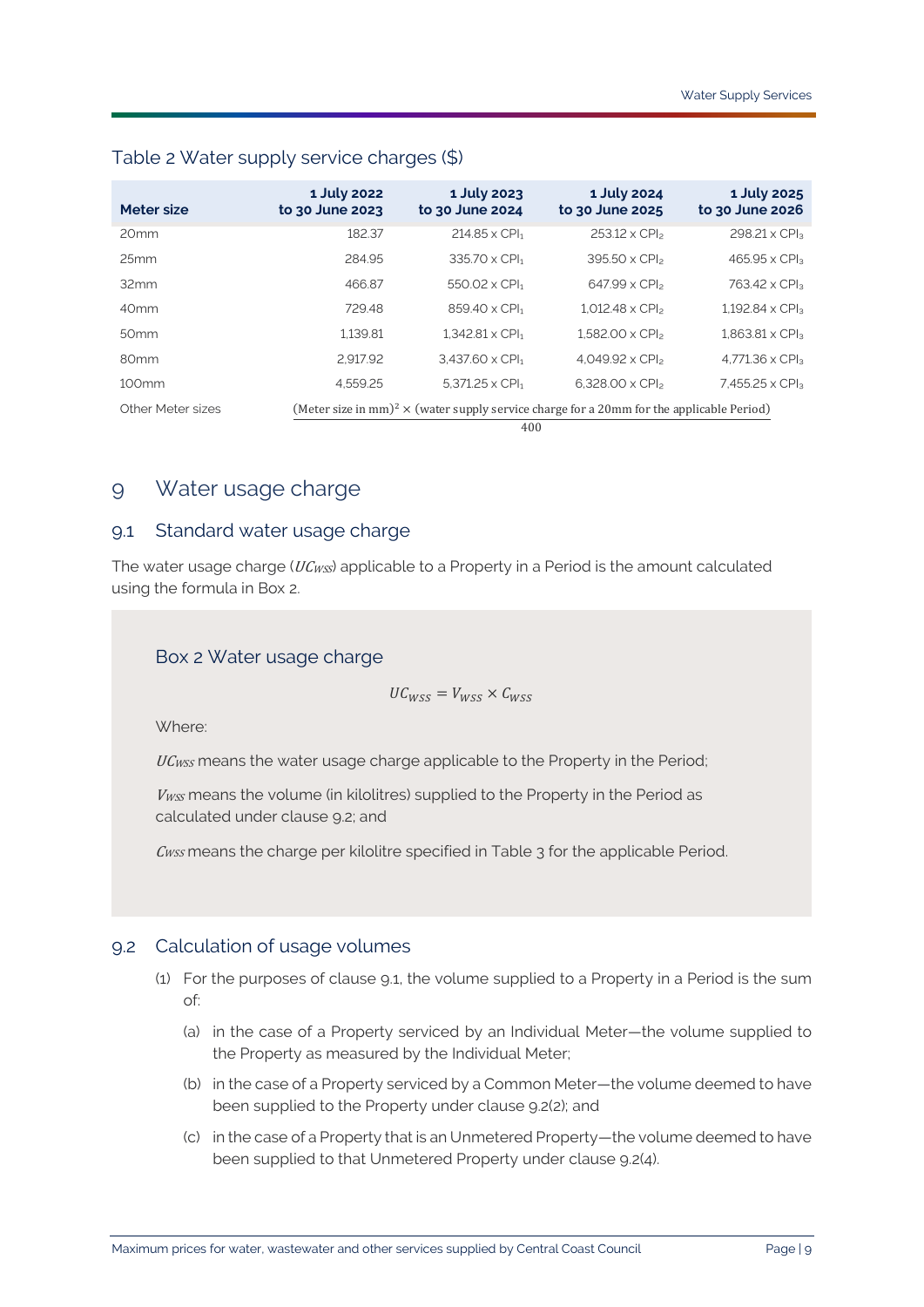Example 1: Where [a Property](#page-33-3) is supplied 100kL in [a Period](#page-33-4) as measured by a[n Individual Meter](#page-31-7) and 50kL in a [Period](#page-33-4) as deemed b[y Central Coast Council](#page-31-0) in respect of water supplied by [a Common Meter,](#page-31-4) the total volume supplied to tha[t Property](#page-33-3) in tha[t Period](#page-33-4) is 150kL.

Example 2: Where [a Property](#page-33-3) is metered for part of [a Period](#page-33-4) and unmetered for part of tha[t Period](#page-33-4) because th[e Meter](#page-32-4) supplying tha[t Property](#page-33-3) breaks, the total volume supplied to tha[t Property](#page-33-3) will be the volume measured by th[e Meter](#page-32-4) plus the volume deemed to have been supplied during the unmetered period.

- <span id="page-9-1"></span>(2) Where [a Property](#page-33-3) is serviced by [a Common Meter,](#page-31-4) that [Property](#page-33-3) is deemed to have been supplied the volume determined by [Central Coast Council.](#page-31-0)
- (3) The sum of the volumes determined b[y Central Coast Council](#page-31-0) under clause [9.2\(2\)](#page-9-1) for the [Properties](#page-33-0) serviced by a particular [Common Meter](#page-31-4) must equal the total volume supplied as measured by that [Common Meter.](#page-31-4)
- <span id="page-9-2"></span>(4) For any period of time that [a Property](#page-33-3) is an [Unmetered Property,](#page-34-7) that [Property](#page-33-3) is deemed to have been supplied:
	- (a) where there is not a [Previous Metered Period—](#page-33-6)zero kilolitres over the relevant period; or
	- (b) where there is a [Previous Metered Period—](#page-33-6)the volume calculated using the formula in [Box 3.](#page-9-3)

<span id="page-9-3"></span>Box 3 Volume supplied to an [Unmetered Property](#page-34-7) where there is a [Previous Metered Period](#page-33-6)

$$
U = \frac{V}{T} \times D
$$

Where:

 $U$  means the volume deemed to have been supplied by [Central Coast Council](#page-31-0) to the [Unmetered Property](#page-34-7) over the relevant period of time that the [Property](#page-33-3) was an [Unmetered Property;](#page-34-7)

V means the total volume supplied by [Central Coast Council](#page-31-0) to the Unmetered [Property](#page-34-7) over th[e Previous Metered Period;](#page-33-6)

T means the total number of days in the [Previous Metered Period;](#page-33-6) and

 $D$  means the total number of days for which the [Property](#page-33-3) was an Unmetered [Property.](#page-34-7)

### <span id="page-9-0"></span>Table 3 Charge for water usage (\$ per kL)

|                        | 1 July 2022     | 1 July 2023                    | 1 July 2024                    | 1 July 2025         |
|------------------------|-----------------|--------------------------------|--------------------------------|---------------------|
|                        | to 30 June 2023 | to 30 June 2024                | to 30 June 2025                | to 30 June 2026     |
| Charge for water usage | 2.27            | $2.27 \times$ CPI <sub>1</sub> | $2.27 \times$ CPI <sub>2</sub> | $2.27 \times CP$ la |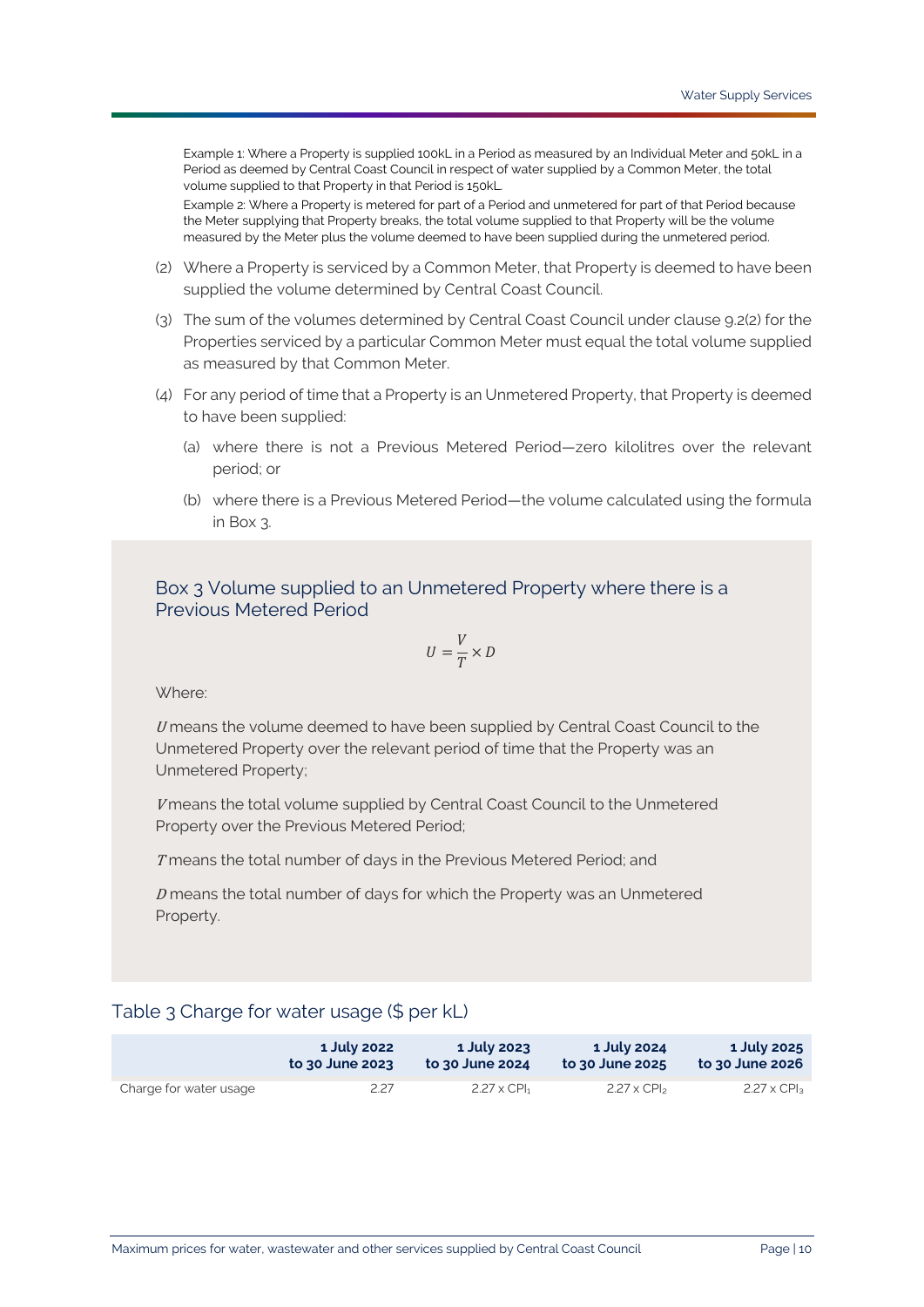# <span id="page-10-0"></span>Part 3 [Wastewater Services](#page-34-0)

## <span id="page-10-1"></span>10 Application of this part

This part sets out the maximum prices that [Central Coast Council](#page-31-0) may levy for [Wastewater](#page-34-0)  [Services.](#page-34-0)

## <span id="page-10-2"></span>11 Maximum prices for [Wastewater Services](#page-34-0)

- (1) Subject to clauses [11\(2\),](#page-10-3) [11\(3\)](#page-10-4) and [11\(4\),](#page-10-5) the maximum price tha[t Central Coast Council](#page-31-0) may levy for supplyin[g Wastewater Services](#page-34-0) to [a Property](#page-33-3) in a [Period](#page-33-4) is the amount calculated using the formula in [Box 4.](#page-10-6)
- <span id="page-10-3"></span>(2) The maximum price that [Central Coast Council](#page-31-0) may levy for supplying [Wastewater](#page-34-0)  [Services](#page-34-0) to a[n Unconnected Property](#page-34-6) is \$0.
- <span id="page-10-4"></span>(3) The maximum price that [Central Coast Council](#page-31-0) may levy for supplying [Wastewater](#page-34-0)  [Services](#page-34-0) t[o Exempt Land](#page-31-3) (other than [Exempt Land](#page-31-3) that is an [Unconnected Property\)](#page-34-6) in a [Period](#page-33-4) is the wastewater usage charge that applies to that land under clause [13.](#page-12-0)
- <span id="page-10-5"></span>(4) The maximum price that [Central Coast Council](#page-31-0) may levy for supplying [Wastewater](#page-34-0)  [Services](#page-34-0) to an [Existing WIC Act Licensee](#page-31-5) in a [Period](#page-33-4) is the maximum price that would be calculated under this clause [11](#page-10-2) if that [Existing WIC Act Licensee](#page-31-5) were a single [Non-](#page-32-5)[Residential Property.](#page-32-5)

## <span id="page-10-6"></span>Box 4 Maximum price for [Wastewater Services](#page-34-0)

$$
MP_{WS} = SC_{WS} + UC_{WS}
$$

Where:

MP<sub>WS</sub> means the maximum price that [Central Coast Council](#page-31-0) may levy for supplying [Wastewater Services](#page-34-0) to a [Property](#page-33-3) in a [Period;](#page-33-4)

 $SC_{WS}$  means the adjusted wastewater service charge applicable to that [Property](#page-33-3) calculated in accordance with clause [12;](#page-11-0) and

UC<sub>WS</sub> means the wastewater usage charge applicable to that [Property](#page-33-3) calculated in accordance with clause [13.](#page-12-0)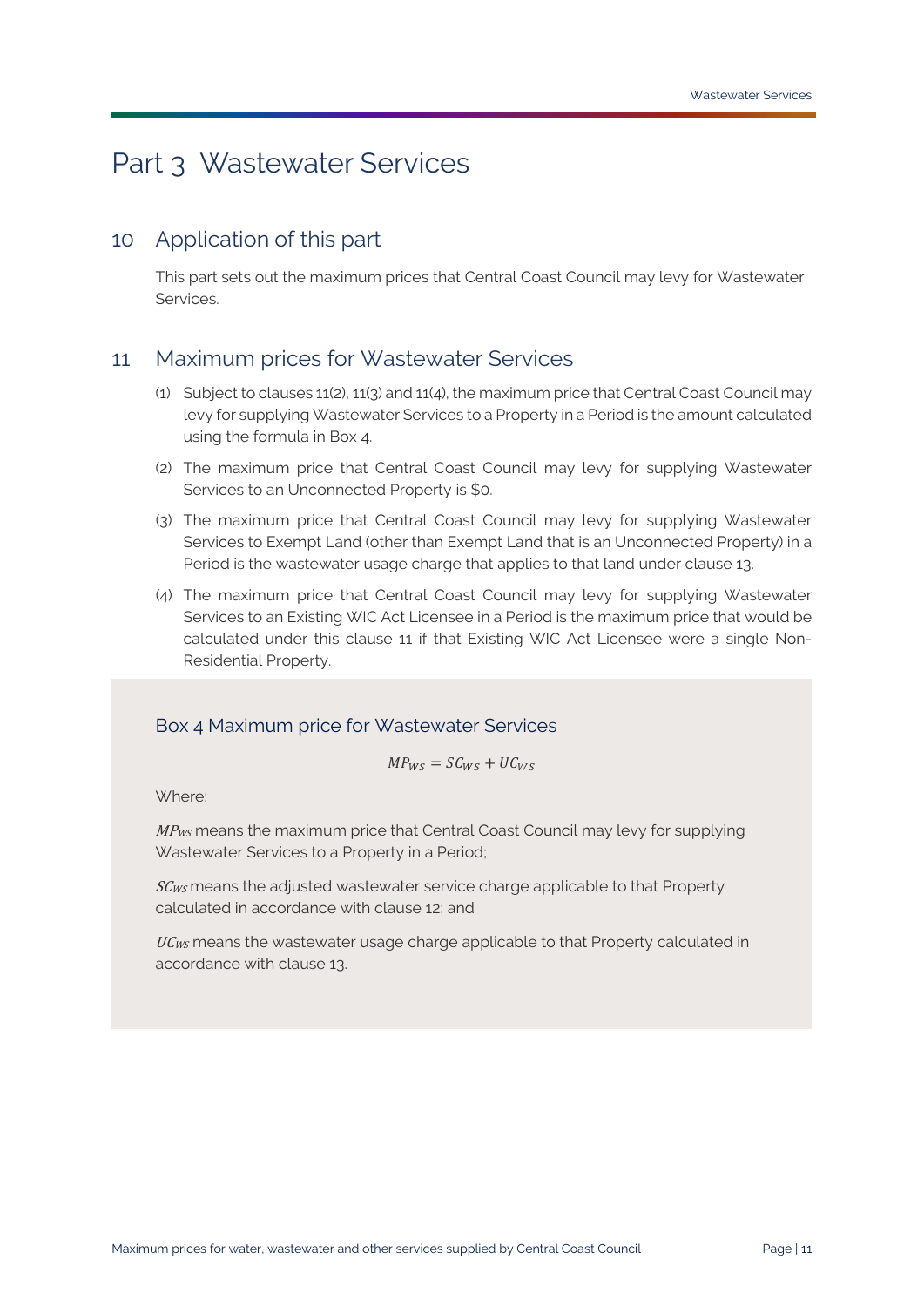## <span id="page-11-0"></span>12 Wastewater service charges

### <span id="page-11-2"></span>12.1 Standard wastewater service charge

(1) Subject to clause [12.2,](#page-12-1) the adjusted wastewater service charge ( $SC_{WS}$ ) applicable to a [Property](#page-33-3) in a [Period](#page-33-4) is the sum of the adjusted wastewater service charges for each [Meter](#page-32-4) that services the [Property](#page-33-3) in the [Period.](#page-33-4)

Note: Claus[e 12.2](#page-12-1) deems certain [Properties](#page-33-0) to have a single 20m[m Meter.](#page-32-4)

(2) For the purposes of clause [12.1\(1\),](#page-11-2) the adjusted wastewater service charge applicable to a particular [Meter](#page-32-4) in a [Period](#page-33-4) is the amount calculated using the formula in [Box 5.](#page-11-3)

### <span id="page-11-3"></span>Box 5 Wastewater service charge

 $SC_{WS} = USC_{WS} \times DF_{WS}$ 

Where:

SC<sub>WS</sub> means the adjusted wastewater service charge applicable to a particular [Meter](#page-32-4) in a [Period;](#page-33-4)

USCws means, subject to clause [12.3,](#page-12-2) the unadjusted wastewater service charge in [Table 4](#page-11-1) for the applicable [Meter](#page-32-4) size and applicable [Period;](#page-33-4) and

Note: Claus[e 12.3](#page-12-2) apportions the unadjusted water supply service charge for [a Common Meter](#page-31-4) between th[e Properties](#page-33-0) serviced by tha[t Common Meter.](#page-31-4)

DF<sub>WS</sub> means the applicable [Wastewater Discharge Factor.](#page-34-4)

Note: Th[e Wastewater Discharge Factor](#page-34-4) for al[l Residential Properties](#page-33-1) that are connected to the wastewater system is 75%.

| Meter size        | 1 July 2022<br>to 30 June 2023 | 1 July 2023<br>to 30 June 2024                                                                                       | 1 July 2024<br>to 30 June 2025 | 1 July 2025<br>to 30 June 2026 |
|-------------------|--------------------------------|----------------------------------------------------------------------------------------------------------------------|--------------------------------|--------------------------------|
| 20 <sub>mm</sub>  | 594.65                         | $608.45 \times$ CPI <sub>1</sub>                                                                                     | $622.58 \times CP$             | $637.03 \times CPI3$           |
| 25mm              | 929.14                         | $950.70 \times CPI_1$                                                                                                | $972.78 \times CP$             | 995.36 x CPI <sub>3</sub>      |
| 32mm              | 1.522.30                       | $1.557.63 \times CPI1$                                                                                               | $1.593.80 \times CP$           | $1.630.80 \times CPI3$         |
| 40 <sub>mm</sub>  | 2.378.60                       | $2.433.80 \times \text{CPI}_{1}$                                                                                     | $2.490.32 \times CP$           | $2.548.12 \times CP$           |
| 50 <sub>mm</sub>  | 3.716.56                       | $3.802.81 \times CPI1$                                                                                               | $3.891.13 \times CP$           | $3.981.44 \times CPI3$         |
| 80 <sub>mm</sub>  | 9.514.40                       | $9.735.20 \times \text{CPI}_1$                                                                                       | $9.961.28 \times CP$           | $10.192.48 \times CPI3$        |
| 100 <sub>mm</sub> | 14.866.25                      | $15.211.25 \times CPI1$                                                                                              | $15.564.50 \times CP$          | $15.925.75 \times CPI3$        |
| Other Meter sizes |                                | (Meter size in mm) <sup>2</sup> $\times$ (unadjusted wastewater service charge for a 20mm for the applicable Period) |                                |                                |
|                   |                                | 400                                                                                                                  |                                |                                |

## <span id="page-11-1"></span>Table 4 Unadjusted wastewater service charges (\$)

Note: Applying the fixe[d Wastewater Discharge Factor](#page-34-4) of 75% fo[r Residential Properties](#page-33-1) to the unadjusted wastewater service charge for a 20m[m Meter](#page-32-4) produces an adjusted wastewater service charge for [a Residential Property](#page-33-5) of \$445.99 for th[e Period](#page-33-4) from the [Commencement Date](#page-31-2) to 30 June 2023.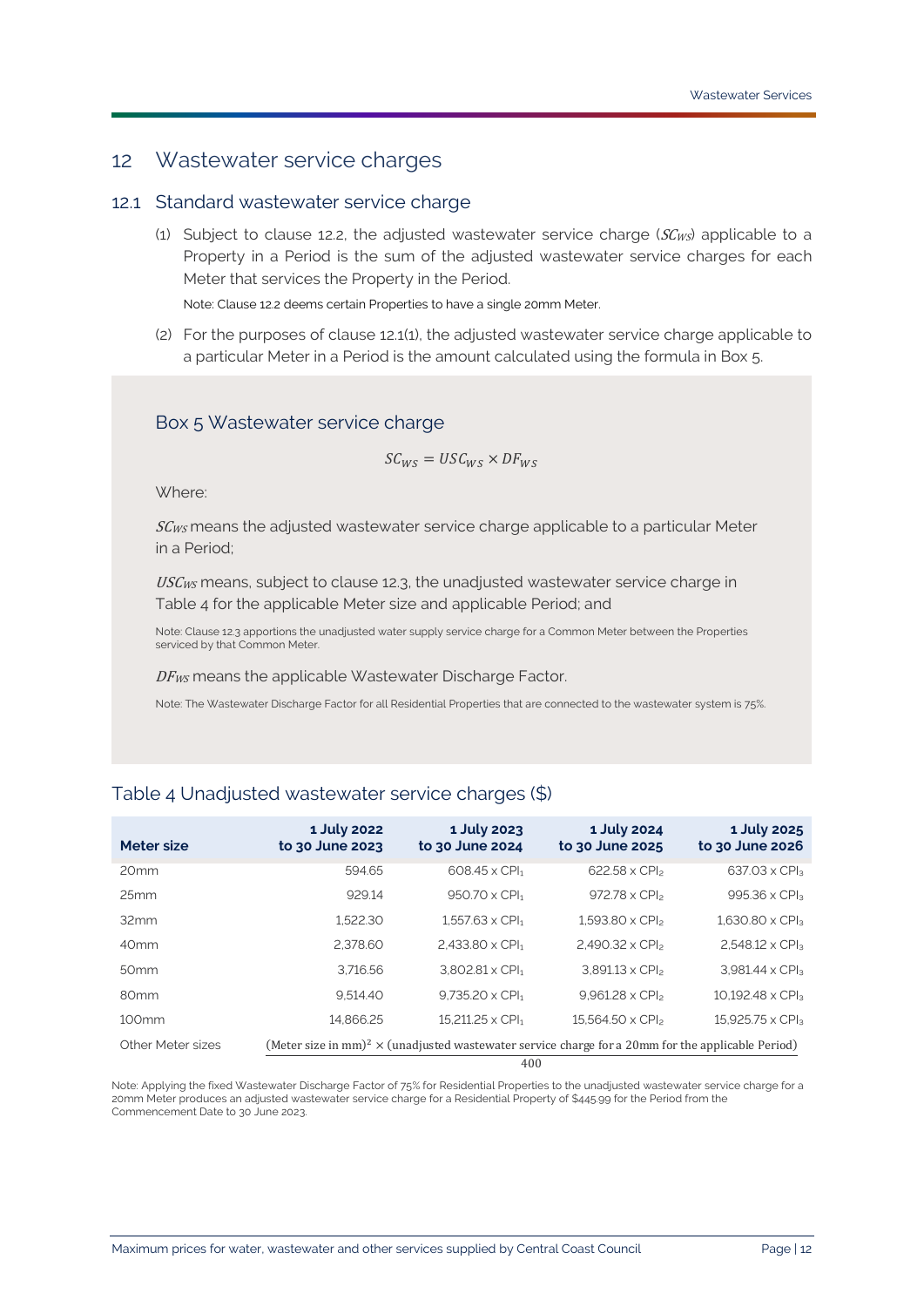### <span id="page-12-1"></span>12.2 Certain [Properties](#page-33-0) are deemed to have a single 20mm [Meter](#page-32-4)

For the purposes of clause [12.1\(1\),](#page-11-2) the following categories o[f Property](#page-33-3) are deemed to have a single 20mm [Meter:](#page-32-4)

- (1) each [Residential Property;](#page-33-5)
- (2) each [Unmetered Property;](#page-34-7) and
- (3) each [Non-Residential Property](#page-32-5) within a [Mixed Multi-Premises](#page-32-7) that is serviced by a [Common Meter.](#page-31-4)

### <span id="page-12-2"></span>12.3 The unadjusted wastewater service charge for a [Common Meter](#page-31-4) is to be apportioned between the [Properties](#page-33-0) serviced by the [Common Meter](#page-31-4)

- (1) This clause applies where a [Property:](#page-33-3)
	- (a) is serviced by a [Common Meter;](#page-31-4) and
	- (b) is not deemed to have a single 20mm [Meter](#page-32-4) under clause [12.2.](#page-12-1)
- <span id="page-12-3"></span>(2) Where this clause applies, the applicable unadjusted wastewater service charge ( $\textit{USCws}$ ) for the [Property](#page-33-3) is to be a portion, determined b[y Central Coast Council,](#page-31-0) of the applicable unadjusted wastewater service charge for the [Common Meter](#page-31-4) i[n Table 4.](#page-11-1)
- (3) The sum of the portions determined b[y Central Coast Council](#page-31-0) under clause [12.3\(2\)](#page-12-3) for the [Properties](#page-33-0) serviced by a particular [Common Meter](#page-31-4) must equal the applicable unadjusted wastewater service charge in [Table 4](#page-11-1) for a [Meter](#page-32-4) of that size.

## <span id="page-12-5"></span><span id="page-12-0"></span>13 Wastewater usage charge

### 13.1 Standard wastewater usage charge

The wastewater usage charge applicable to a [Property](#page-33-3) in a [Period](#page-33-4) is the amount calculated using the formula i[n Box 6.](#page-12-4)

### <span id="page-12-4"></span>Box 6 Wastewater Usage Charge

$$
UC_{WS}=V_{WS}\times C_{WS}
$$

Where:

UC<sub>WS</sub> means the wastewater usage charge applicable to the [Property](#page-33-3) in the [Period;](#page-33-4)

 $V_{WS}$  means the volume (in kilolitres) discharged from th[e Property](#page-33-3) into the wastewater system as calculated under clause [13.2;](#page-13-1) and

 $C_{WS}$  means the charge per kilolitre specified in [Table 5](#page-13-0) for the applicable [Period.](#page-33-4)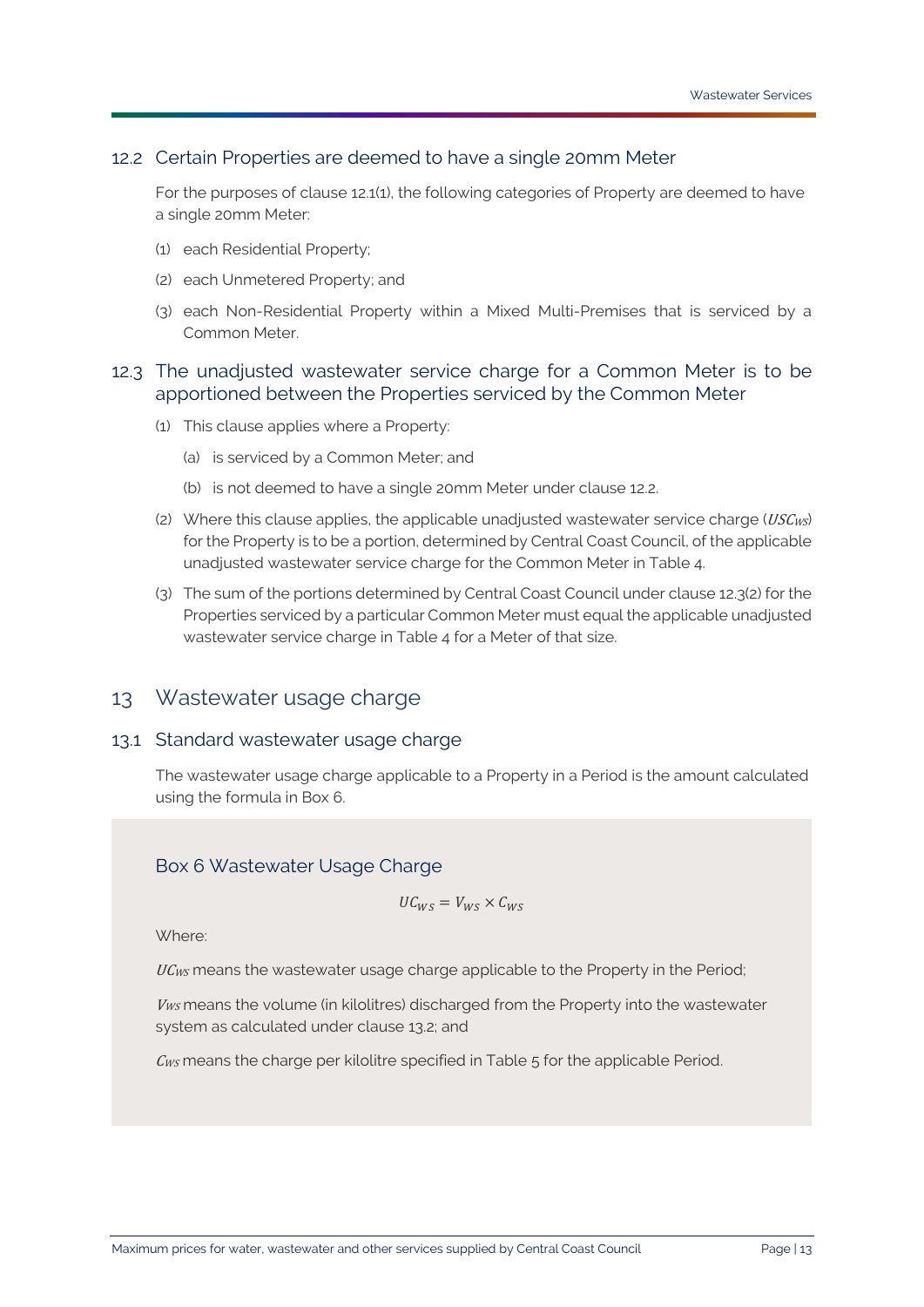### <span id="page-13-1"></span>13.2 Calculation of discharge volumes

- (1) For the purposes of clause [13.1,](#page-12-5) the volume discharged from a [Property](#page-33-3) into the wastewater system in a [Period](#page-33-4) is either:
	- (a) in the case of a [Property](#page-33-3) that is not serviced by a [Wastewater Meter](#page-34-8) at any time during the [Period—](#page-33-4)the volume deemed to have been discharged from the [Property](#page-33-3) into the wastewater system under clause [13.2\(2\);](#page-13-2) or
	- (b) in the case of a [Property](#page-33-3) serviced by a [Wastewater Meter](#page-34-8) for any part of th[e Period:](#page-33-4)
		- (i) the volume discharged from the [Property](#page-33-3) into the wastewater system as measured by the [Wastewater Meter;](#page-34-8) and
		- (ii) if applicable, any volume deemed to have been discharged under clause  $13.2(3)$ .

Note: The vast majority o[f Properties](#page-33-0) i[n Central Coast Council's](#page-31-0) area of operations are not serviced by a [Wastewater Meter.](#page-34-8)

- <span id="page-13-2"></span>(2) The volume deemed to have been discharged from a [Property](#page-33-3) into the wastewater system is:
	- (a) in the case of a [Residential Property:](#page-33-5)
		- (i) within a [Residential Multi-Premises](#page-33-7) o[r Mixed Multi-Premises:](#page-32-7)  $\frac{80}{300}$  $\frac{36}{365}$  kilolitres per day of that [Period;](#page-33-4)
		- (ii) not within [a Residential Multi-Premises](#page-33-7) o[r Mixed Multi-Premises:](#page-32-7)  $\frac{125}{365}$  kilolitres per day of that [Period;](#page-33-4) and
	- (b) in the case of a [Non-Residential Property:](#page-32-5)
		- (i) within a [Mixed Multi-Premises:](#page-32-7)  $\frac{125}{365}$  kilolitres per day of that [Period;](#page-33-4)
		- (ii) not within a [Mixed Multi-Premises—](#page-32-7)the volume of water supplied to that [Property](#page-33-3) as determined under clause [9.2](#page-8-3) of [Part 2](#page-6-0) multiplied by the applicable [Wastewater Discharge Factor.](#page-34-4)
- <span id="page-13-3"></span>(3) For a [Property](#page-33-3) that was serviced by a [Wastewater Meter](#page-34-8) for only part of a [Period,](#page-33-4) the volume deemed to have been discharged is the volume that would have been calculated for that [Property](#page-33-3) under clause [13.2\(2\)](#page-13-2) pro-rated for the number of days in the [Period](#page-33-4) during which th[e Property](#page-33-3) was not serviced by a [Wastewater Meter.](#page-34-8)

### <span id="page-13-0"></span>Table 5 Charge for wastewater usage (\$ per kL)

|                             | 1 July 2022     | 1 July 2023                    | 1 July 2024                    | <b>1 July 2025</b>       |
|-----------------------------|-----------------|--------------------------------|--------------------------------|--------------------------|
|                             | to 30 June 2023 | to 30 June 2024                | to 30 June 2025                | to 30 June 2026          |
| Charge for wastewater usage | 0.94            | $0.94 \times$ CPI <sub>1</sub> | $0.94 \times$ CPI <sub>2</sub> | $0.94 \times$ CPI $_{3}$ |

Note: Applying the deemed usage for [Residential Properties](#page-33-1) within [a Mixed Multi-Premises](#page-32-7) o[r Residential Multi-Premises](#page-33-7) to the wastewater usage charge (per kilolitre), the wastewater usage charge for each of thos[e Residential Properties](#page-33-1) is \$75.20 from th[e Commencement Date](#page-31-2) to 30 June 2023, and then adjusted for inflation in each subsequen[t Period](#page-33-4) in accordance with claus[e 30.1.](#page-29-1)

Note: Applying the deemed usage for [Residential Properties](#page-33-1) that are not within [a Mixed Multi-Premises](#page-32-7) o[r Residential Multi-Premises](#page-33-7) to the wastewater usage charge (per kilolitre), the wastewater usage charge for thos[e Residential Properties](#page-33-1) is \$117.50 from th[e Commencement](#page-31-2)  [Date](#page-31-2) to 30 June 2023, and then adjusted for inflation in each subsequen[t Period](#page-33-4) in accordance with clause [30.1.](#page-29-1)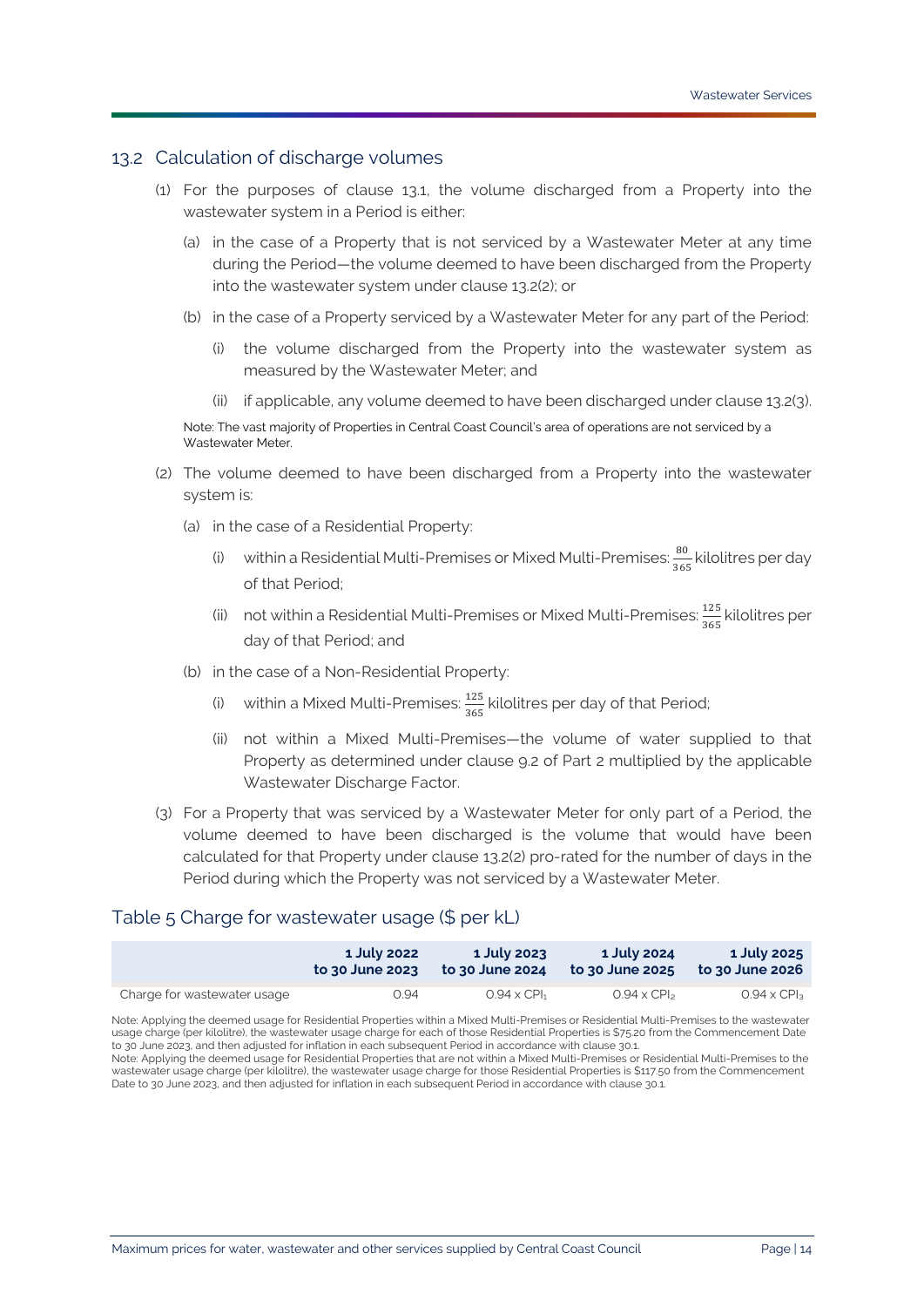# <span id="page-14-0"></span>Part 4 [Stormwater Drainage Services](#page-34-1)

# <span id="page-14-1"></span>14 Application of this part

This part sets out the maximum prices that [Central Coast Council](#page-31-0) may levy for [Stormwater](#page-34-1)  [Drainage Services.](#page-34-1)

Note: This determination applies only to any [Stormwater Drainage Services](#page-34-1) provided b[y Central Coast Council](#page-31-0) as a [Water Supply Authority.](#page-35-0) It is expected tha[t Central Coast Council](#page-31-0) will recover the cost of providing stormwater services through council rates or charges from 1 July 2026.

## <span id="page-14-2"></span>15 Maximum prices for [Stormwater Drainage Services](#page-34-1)

- (1) Subject to clauses [15\(2\),](#page-14-4) [15\(3\)](#page-14-5) and [15\(4\),](#page-14-6) the maximum price that [Central Coast Council](#page-31-0) may levy for supplying [Stormwater Drainage Services](#page-34-1) to a [Property](#page-33-3) (other than [Exempt](#page-31-3)  [Land\)](#page-31-3) in a [Period](#page-33-4) is either:
	- (a) the fixed stormwater drainage service charge calculated in accordance with clause [16;](#page-14-3) or
	- (b) the area-based stormwater drainage service charge calculated in accordance with clause [17.](#page-15-0)
- <span id="page-14-4"></span>(2) The maximum price that [Central Coast Council](#page-31-0) may levy for supplying [Stormwater](#page-34-1)  [Drainage Services](#page-34-1) to [Exempt Land](#page-31-3) is \$0.
- <span id="page-14-5"></span>(3) [Central Coast Council](#page-31-0) may only levy a fixed stormwater drainage service charge on the following categories of [Property:](#page-33-3)
	- (a) [Residential Property;](#page-33-5)
	- (b) [Non-Residential Property](#page-32-5) that is part of a [Mixed Multi-Premises;](#page-32-7)
	- (c) [Vacant Land;](#page-34-5) and
	- (d) [Low Impact Property.](#page-32-8)

Note: The definition o[f Residential Property](#page-33-5) includes farmland.

<span id="page-14-6"></span>(4) Central Coast Council may only levy an area-based stormwater drainage service charge on [Non-Residential Properties](#page-32-6) that do not fall within one of the categories of [Property](#page-33-3) that may be charged a fixed stormwater drainage service charge under clause [15\(3\).](#page-14-5)

## <span id="page-14-3"></span>16 Fixed stormwater drainage service charges

- (1) The fixed stormwater drainage service charge is the charge in [Table 6](#page-15-1) for the applicable [Property](#page-33-3) category and applicable [Period.](#page-33-4)
- (2) Where a [Property](#page-33-3) falls within more than one [Property](#page-33-3) category in [Table 6,](#page-15-1) the fixed stormwater drainage service charge for tha[t Property](#page-33-3) is the lower of the fixed stormwater drainage service charges for the applicable [Property](#page-33-3) categories.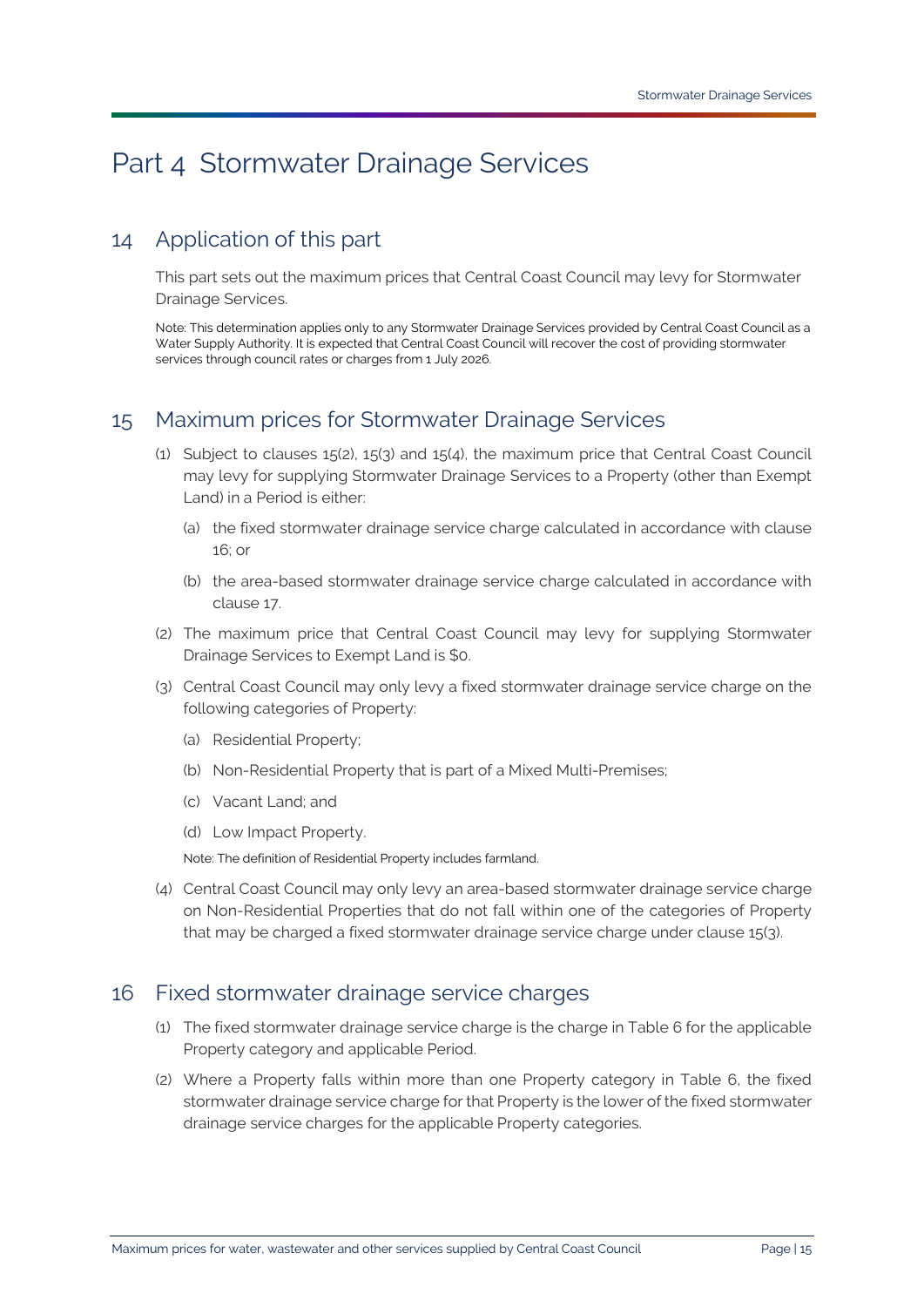| <b>Property Category</b>                                                        | 1 July 2022<br>to 30 June 2023 | 1 July 2023<br>to 30 June 2024   | 1 July 2024<br>to 30 June 2025  | 1 July 2025<br>to 30 June 2026  |
|---------------------------------------------------------------------------------|--------------------------------|----------------------------------|---------------------------------|---------------------------------|
| Low Impact Property                                                             | 126.70                         | $126.70 \times$ CPI <sub>1</sub> | $126.70 \times CP$              | $126.70 \times CPI3$            |
| Residential Property that is not<br>part of a Multi-Premises                    | 126.70                         | $126.70 \times$ CPI <sub>1</sub> | $126.70 \times CP$              | $126.70 \times CPI_3$           |
| Each Property within a<br>Residential Multi-Premises or<br>Mixed Multi-Premises | 95.03                          | $95.03 \times$ CPI <sub>1</sub>  | $95.03 \times$ CPI <sub>2</sub> | $95.03 \times$ CPI <sub>3</sub> |
| Vacant Land                                                                     | 95.03                          | $95.03 \times$ CPI <sub>1</sub>  | $95.03 \times$ CPI <sub>2</sub> | $95.03 \times$ CPI <sub>3</sub> |

### <span id="page-15-1"></span>Table 6 Fixed stormwater drainage service charges (\$)

# <span id="page-15-0"></span>17 Area-based stormwater drainage service charges

- (1) The area-based stormwater drainage service charge for a [Non-Residential Property](#page-32-5) that is not within a [Non-Residential Multi-Premises](#page-32-10) is the charge in [Table 7](#page-15-2) for the applicable [Property Area](#page-33-8) and applicable [Period.](#page-33-4)
- <span id="page-15-4"></span>(2) The area-based stormwater drainage service charge for a [Non-Residential Property](#page-32-5) that is within a [Non-Residential Multi-Premises](#page-32-10) is a portion of the charge in [Table 7](#page-15-2) for a [Property](#page-33-3) with the same [Property Area](#page-33-8) as that of the [Non-Residential Multi-Premises](#page-32-10) for the applicable [Period,](#page-33-4) to be determined by [Central Coast Council](#page-31-0) in accordance with clause [17\(3\).](#page-15-3)
- <span id="page-15-3"></span>(3) The sum of the amounts determined by [Central Coast Council](#page-31-0) under clause [17\(2\)](#page-15-4) for all [Non-Residential Properties](#page-32-6) within a particular [Non-Residential Multi-Premises](#page-32-10) must equal the charge in [Table 7](#page-15-2) for a [Property](#page-33-3) with the same [Property Area](#page-33-8) as that of the [Non-Residential Multi-Premises](#page-32-10) for the applicable [Period.](#page-33-4)

#### **[Property](#page-33-3) Area 1 July 2022 to 30 June 2023 1 July 2023 to 30 June 2024 1 July 2024 to 30 June 2025 1 July 2025 to 30 June 2026** Small (≤1000m<sup>2</sup>) 126.70 126.70 x CPI<sub>1</sub> 126.70 x CPI<sub>2</sub> 126.70 x CPI<sub>3</sub> Medium (>1000m<sup>2</sup> and ≤10000m<sup>2</sup>)  $221.73 \times \text{CPI}_1$  221.73  $\times \text{CPI}_2$  221.73  $\times \text{CPI}_3$ Large (>10000m2 and ≤45000m<sup>2</sup>)  $1,045.31$   $1,045.31 \times \text{CPI}_1$   $1,045.31 \times \text{CPI}_2$   $1,045.31 \times \text{CPI}_3$ Very Large 3,167.61 3,167.61 x CPI┐ 3,167.61 x CPI 3,167.61 x CPI 3,167.61 x CPI 3

### <span id="page-15-2"></span>Table 7 Area-based stormwater drainage service charges (\$)

(>45000m2 )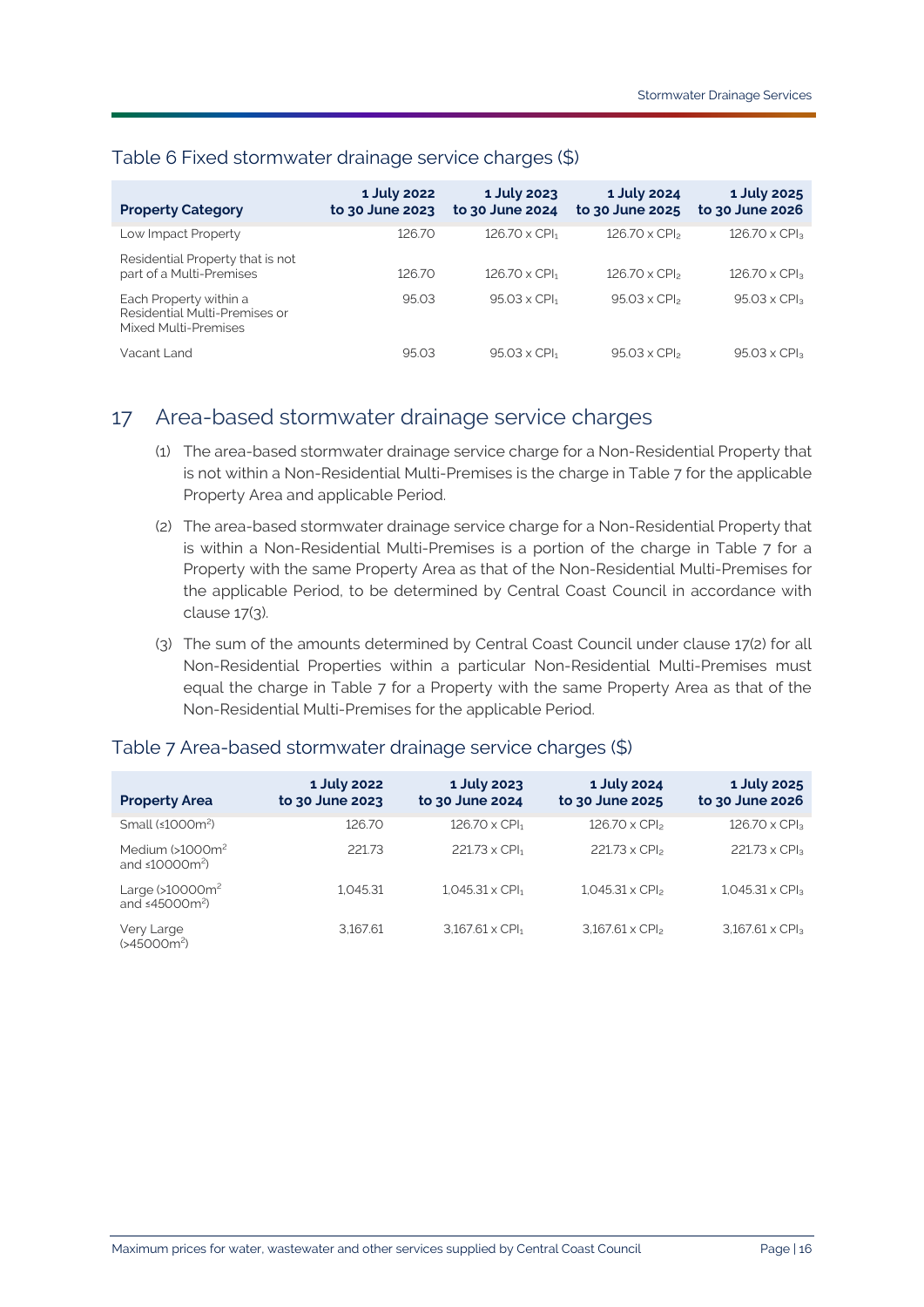# <span id="page-16-0"></span>Part 5 [Trade Waste Services](#page-34-2)

## <span id="page-16-1"></span>18 Application of this part

This part sets out the maximum prices that [Central Coast Council](#page-31-0) may levy for [Trade Waste](#page-34-2)  [Services.](#page-34-2)

## <span id="page-16-2"></span>19 There are four categories of [Trade Waste Services](#page-34-2)

[IPART](#page-31-1) has determined maximum prices for four categories of [Trade Waste Services:](#page-34-2)

- (1) [Category S Trade Waste Discharge Services;](#page-31-8)
- (2) [Category 1 Trade Waste Discharge Services;](#page-30-2)
- (3) [Category 2 Trade Waste Discharge Services;](#page-30-3) and
- (4) [Category 3 Trade Waste Discharge Services.](#page-30-4)

## <span id="page-16-3"></span>20 General provisions for [Trade Waste Services](#page-34-2)

- (1) The maximum price that [Central Coast Council](#page-31-0) may levy for supplying [Trade Waste](#page-34-2)  [Services](#page-34-2) to a customer is the maximum price calculated in accordance with this Part for the applicable category of [Trade Waste Services.](#page-34-2)
- <span id="page-16-4"></span>(2) In this Part, a reinspection fee is only required when a regular inspection by [Central Coast](#page-31-0)  [Council](#page-31-0) uncovers non-compliance with the conditions of any approval issued by [Central](#page-31-0)  [Coast Council](#page-31-0) and there are no further regular inspections included in the annual fee to confirm that the amelioration work is complete.
- (3) For the purposes of clause [20\(2\):](#page-16-4)
	- (a) there is one regular inspection included in the annual fee for:
		- (i) [Category S Trade Waste Discharge Services;](#page-31-8)
		- (ii) [Category 1 Trade Waste Discharge Services;](#page-30-2) and
		- (iii) [Category 2 Trade Waste Discharge Services;](#page-30-3) and
	- (b) two regular inspections included in the annual fee for [Category 3 Trade Waste](#page-30-4)  [Discharge Services.](#page-30-4)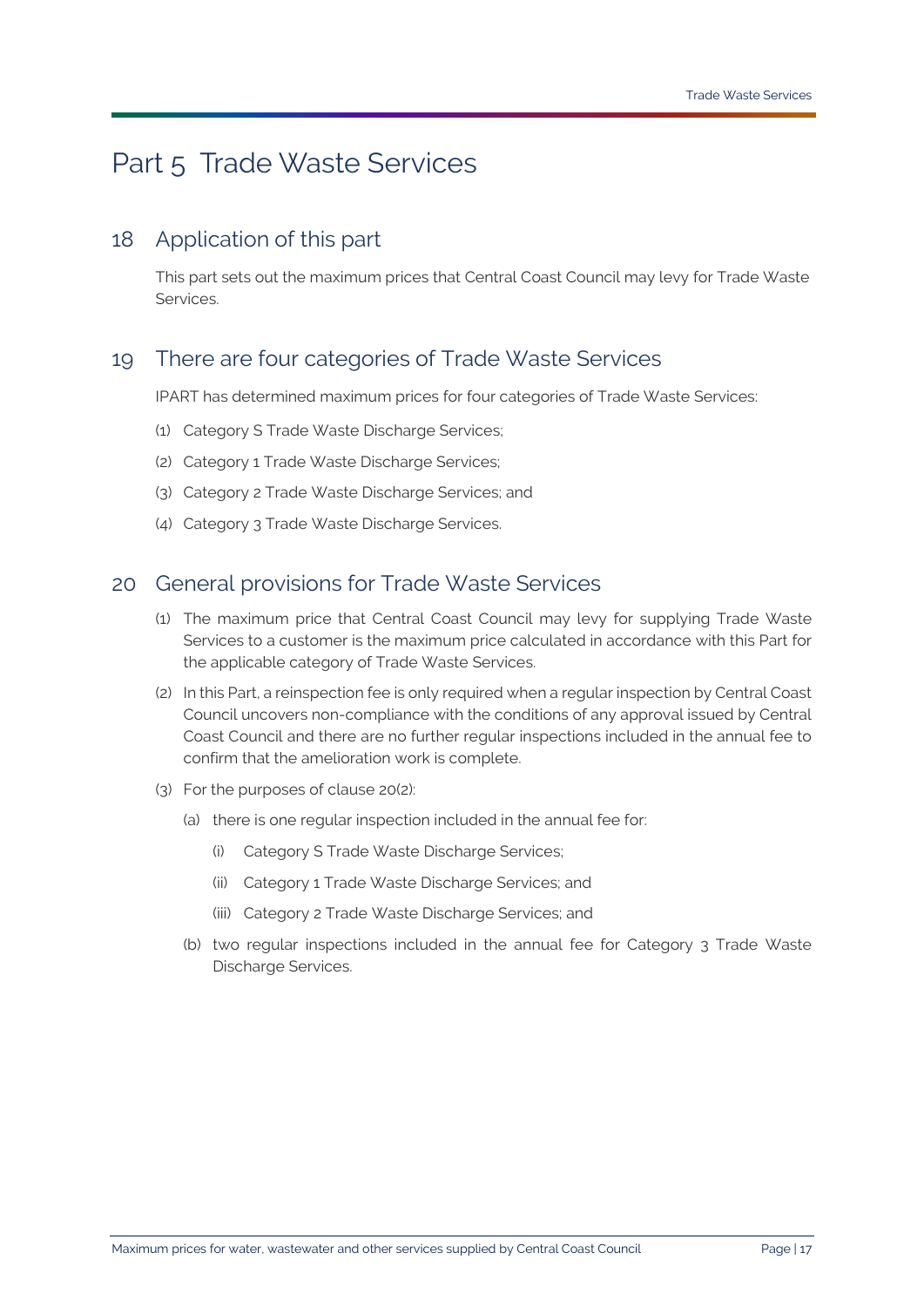## <span id="page-17-0"></span>21 Maximum prices for [Category S Trade Waste Discharge Services](#page-31-8)

The maximum price that [Central Coast Council](#page-31-0) may levy for supplying [Category S Trade](#page-31-8)  [Waste Discharge Services](#page-31-8) to a customer in a [Period](#page-33-4) is the amount calculated using the formula in [Box 7.](#page-17-1)

<span id="page-17-1"></span>Box 7 Maximum prices for [Category S Trade Waste Discharge Services](#page-31-8)

$$
MP_{CS} = A_{CS} + (V_{CS} \times U_{CS}) + (R \times n)
$$

Where:

MP<sub>CS</sub> means the maximum price that [Central Coast Council](#page-31-0) may levy for supplying Category [S Trade Waste Discharge Services](#page-31-8) to a customer in a [Period;](#page-33-4)

 $A_{\mathcal{C}}$ s means:

- (1) in any [Period](#page-33-4) during which the customer uses the [Category S Trade Waste](#page-31-8)  [Discharge Services](#page-31-8) for the first time—the application fee in [Table 8](#page-17-2) for the applicable [Period;](#page-33-4) and
- (2) in any other [Period—](#page-33-4)the annual fee in [Table 8](#page-17-2) for the applicable [Period;](#page-33-4)

 $V_{CS}$  means the volume (in kilolitres) of liquid trade waste as measured by Central [Coast Council;](#page-31-0)

 $U_{CS}$  means:

- (1) where the trade waste is septage and septic effluent, the septage and septic effluent usage charge per kilolitre of liquid trade waste in [Table 8](#page-17-2) for the applicable [Period;](#page-33-4) and
- (2) where the trade waste is septic effluent only, the septic effluent usage charge per kilolitre of liquid trade waste in [Table 8](#page-17-2) for the applicable [Period;](#page-33-4)

<sup>R</sup> means the reinspection fee in [Table 8](#page-17-2) for the applicable [Period;](#page-33-4) and

<sup>n</sup> means the number of reinspections in the [Period.](#page-33-4)

## <span id="page-17-2"></span>Table 8 [Category S Trade Waste Discharge Services](#page-31-8) Fees and Charges

| <b>Fees and Charges</b>                                              | 1 July 2022<br>to 30 June 2023 | 1 July 2023<br>to 30 June 2024   | 1 July 2024<br>to 30 June 2025 | 1 July 2025<br>to 30 June 2026  |
|----------------------------------------------------------------------|--------------------------------|----------------------------------|--------------------------------|---------------------------------|
| Application fee $(\$)$ $(A_{CS})$                                    | 174.61                         | $174.61 \times$ CPI <sub>1</sub> | $174.61 \times CP$             | $174.61 \times CPI_{3}$         |
| Annual fee $(\$)$ ( $A_{CS}$ )                                       | 211.73                         | $211.73 \times$ CPI <sub>1</sub> | $211.73 \times CP$             | $211.73 \times CPI3$            |
| Septage and septic effluent<br>usage charge $(\$$ per kL) $(U_{CS})$ | 18.74                          | $18.74 \times$ CPI <sub>1</sub>  | $18.74 \times CP$              | $18.74 \times CP$               |
| Septic effluent usage charge<br>$(S$ per kL $(U_{CS})$               | 1.95                           | $1.95 \times$ CPI <sub>1</sub>   | $1.95 \times$ CPI <sub>2</sub> | $1.95 \times CP$ l <sub>3</sub> |
| Reinspection fee $(\$)$ $(R)$                                        | 159.77                         | $159.77 \times$ CPI <sub>1</sub> | $159.77 \times CP$             | $159.77 \times CPI3$            |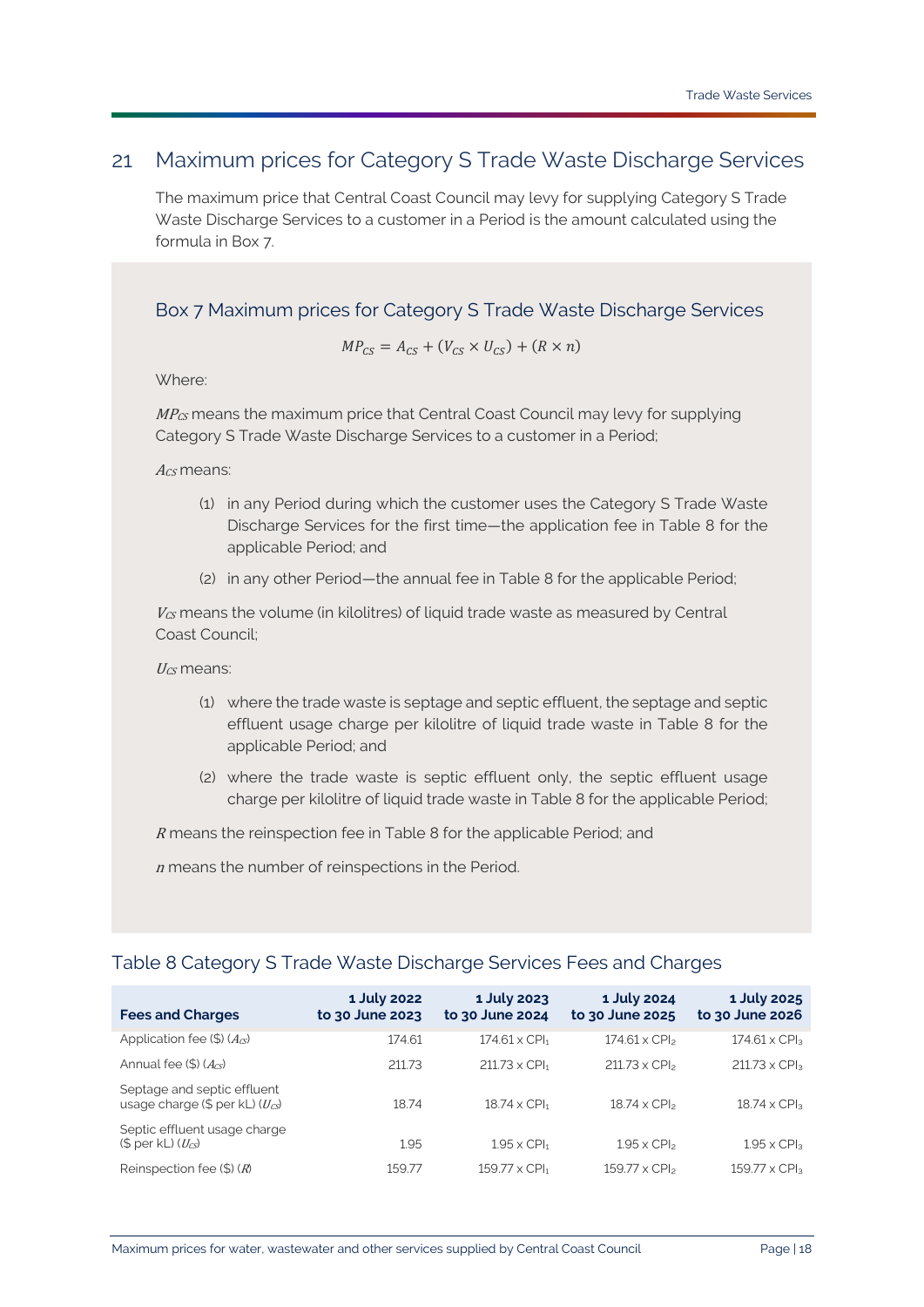## <span id="page-18-0"></span>22 Maximum prices for [Category 1 Trade Waste Discharge Services](#page-30-2)

The maximum price that [Central Coast Council](#page-31-0) may levy for supplying [Category 1 Trade](#page-30-2)  [Waste Discharge Services](#page-30-2) to a customer in a [Period](#page-33-4) is the amount calculated using the formula in [Box 8.](#page-18-2)

<span id="page-18-2"></span>Box 8 Maximum prices for [Category 1 Trade Waste Discharge Services](#page-30-2)

$$
MP_{C1} = A_{C1} + (R \times n)
$$

Where:

 $MP<sub>C1</sub>$  means the maximum price that [Central Coast Council](#page-31-0) may levy for supplying [Category 1 Trade Waste Discharge Services](#page-30-2) to a customer in a [Period;](#page-33-4)

 $Ac<sub>1</sub>$  means:

- (1) in any [Period](#page-33-4) during which the customer uses the [Category 1 Trade Waste](#page-30-2)  [Discharge Services](#page-30-2) for the first time—the application fee in [Table 9](#page-18-3) for the applicable [Period;](#page-33-4) and
- (2) in any other [Period—](#page-33-4)the annual fee in [Table](#page-18-3) 9 for the applicable [Period;](#page-33-4)

<sup>R</sup> means the reinspection fee in [Table 9](#page-18-3) for the applicable [Period;](#page-33-4) and

<sup>n</sup> means the number of reinspections in the [Period.](#page-33-4)

## <span id="page-18-3"></span>Table 9 [Category 1 Trade Waste Discharge Services](#page-30-2) Fees (\$)

| <b>Fees</b>                | 1 July 2022<br>to 30 June 2023 | 1 July 2023<br>to 30 June 2024   | 1 July 2024<br>to 30 June 2025 | 1 July 2025<br>to 30 June 2026 |
|----------------------------|--------------------------------|----------------------------------|--------------------------------|--------------------------------|
| Application fee $(A_{c1})$ | 137.95                         | $137.95 \times$ CPI <sub>1</sub> | $137.95 \times CPI_{2}$        | 137.95 x CPI <sub>3</sub>      |
| Annual fee $(A_{C1})$      | 144.93                         | $144.93 \times$ CPI <sub>1</sub> | $144.93 \times CP$             | $144.93 \times CPI3$           |
| Reinspection fee $(R)$     | 159.77                         | $159.77 \times$ CPI <sub>1</sub> | $159.77 \times CP$             | $159.77 \times CPI_3$          |

# <span id="page-18-1"></span>23 Maximum prices for [Category 2 Trade Waste Discharge Services](#page-30-3)

The maximum price that [Central Coast Council](#page-31-0) may levy for supplying [Category 2 Trade](#page-30-3)  [Waste Discharge Services](#page-30-3) to a customer in a [Period](#page-33-4) is the amount calculated using the formula in [Box 9.](#page-19-0)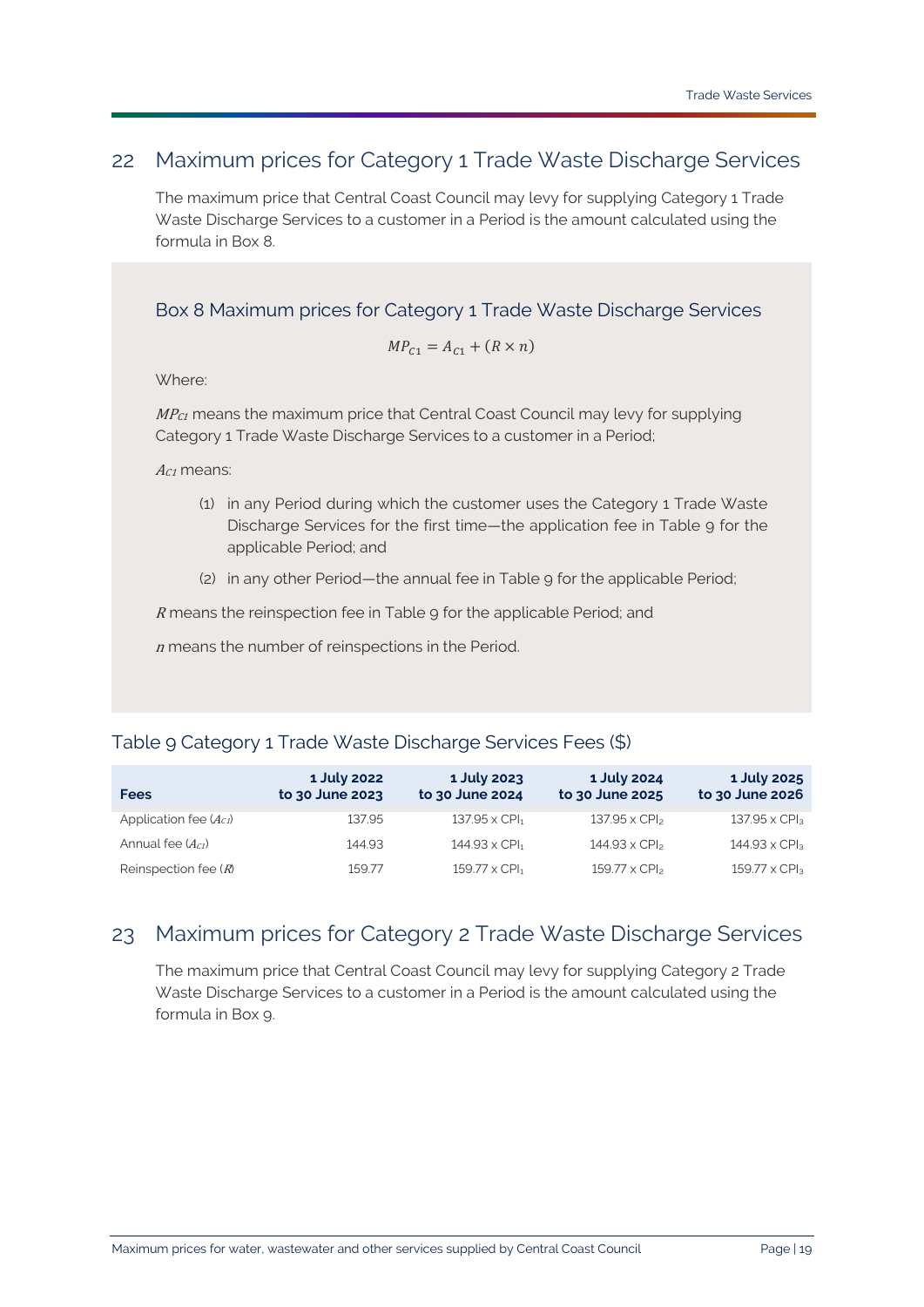### <span id="page-19-0"></span>Box 9 Maximum prices for [Category 2 Trade Waste Discharge Services](#page-30-3)

$$
MP_{c2} = A_{c2} + (V_{c2} \times D \times U_{c2}) + (R \times n)
$$

Where:

 $MP_{C2}$  means the maximum price that [Central Coast Council](#page-31-0) may levy for supplying [Category 2 Trade Waste Discharge Services](#page-30-3) to a customer in a [Period;](#page-33-4)

### Ac<sub>2</sub> means:

- (1) in any [Period](#page-33-4) during which the customer uses the [Category 2 Trade Waste](#page-30-3)  [Discharge Services](#page-30-3) for the first time—the application fee in [Table 10](#page-19-1) for the applicable [Period;](#page-33-4) and
- (2) in any other [Period—](#page-33-4)the annual fee in [Table 10](#page-19-1) for the applicable [Period;](#page-33-4)

 $V_{C2}$  means the volume of water (in kilolitres) supplied to the customer in that Period, as determined in accordance with clause [9.2;](#page-8-3)

<sup>D</sup> means the applicable [Trade Waste Discharge Factor;](#page-34-9)

 $U_{C2}$  means:

- (1) where the customer has undertaken the necessary pre-treatment in accordance with the [Trade Waste Policy—](#page-34-10)the compliant trade waste usage charge in [Table 10](#page-19-1) for the applicable [Period;](#page-33-4) and
- (2) where the customer discharges trade waste that is non-compliant with the Trade Waste Policy and has not undertaken the necessary pre-treatment in accordance with the [Trade Waste Policy—](#page-34-10)the non-compliant trade waste usage charge in [Table 10](#page-19-1) for the applicable [Period;](#page-33-4)

<sup>R</sup> means the reinspection fee in [Table 10](#page-19-1) for the applicable [Period;](#page-33-4) and

<sup>n</sup> means the number of reinspections in the [Period.](#page-33-4)

### <span id="page-19-1"></span>Table 10 [Category 2 Trade Waste Discharge Services](#page-30-3) Fees and Charges

| <b>Fees and Charges</b>                                            | 1 July 2022<br>to 30 June 2023 | 1 July 2023<br>to 30 June 2024   | 1 July 2024<br>to 30 June 2025 | 1 July 2025<br>to 30 June 2026 |
|--------------------------------------------------------------------|--------------------------------|----------------------------------|--------------------------------|--------------------------------|
| Application fee $(\$)$ (Ac <sub>2</sub> )                          | 174.61                         | $174.61 \times$ CPI <sub>1</sub> | $174.61 \times CP$             | $174.61 \times CPI_3$          |
| Annual fee $(\$)$ $(A_{c2})$                                       | 451.24                         | $451.24 \times$ CPI <sub>1</sub> | $451.24 \times CP$             | $451.24 \times CPI3$           |
| Compliant trade waste usage<br>charge $(\$$ per kL) $(U_{c2})$     | 1.95                           | $1.95 \times$ CPI <sub>1</sub>   | $1.95 \times CP$               | $1.95 \times CP$               |
| Non-compliant trade waste<br>usage charge $(\$$ per kL) $(U_{C2})$ | 16.72                          | $16.72 \times$ CPI <sub>1</sub>  | $16.72 \times CP$              | $16.72 \times CPI3$            |
| Reinspection fee $(\$)$ $(R)$                                      | 159.77                         | $159.77 \times$ CPI <sub>1</sub> | 159.77 x CPI <sub>2</sub>      | $159.77 \times CPI3$           |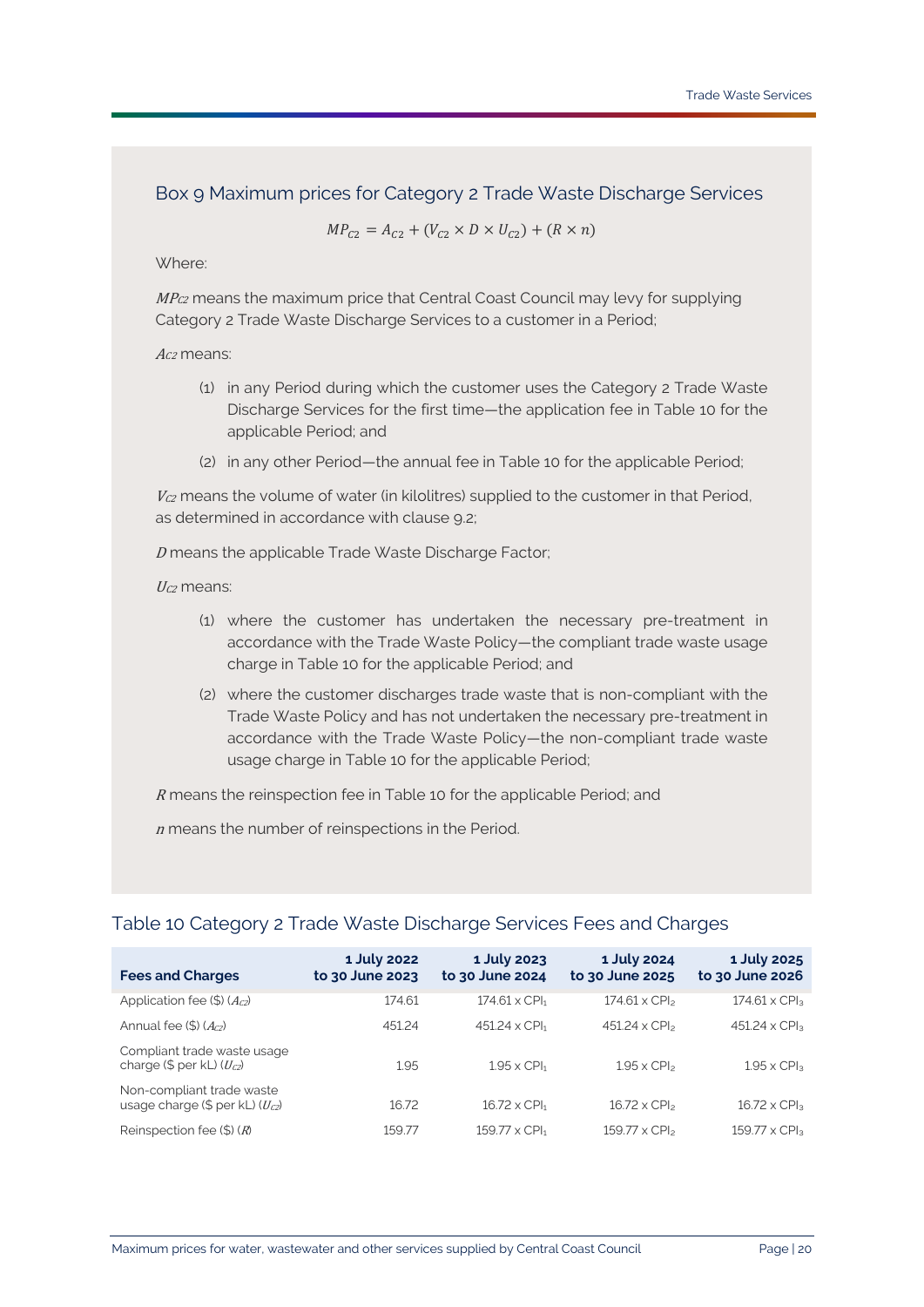## <span id="page-20-0"></span>24 Maximum prices for [Category 3 Trade Waste Discharge Services](#page-30-4)

The maximum price that [Central Coast Council](#page-31-0) may levy for supplying [Category 3 Trade](#page-30-4)  [Waste Discharge Services](#page-30-4) to a customer in a [Period](#page-33-4) is the amount calculated using the formula in [Box 10.](#page-20-1)

<span id="page-20-1"></span>Box 10 Maximum prices for [Category 3 Trade Waste Discharge Services](#page-30-4)

$$
MP_{C3} = A_{C3} + M + (R \times n)
$$

Where:

 $MP_{C3}$  means the maximum price that [Central Coast Council](#page-31-0) may levy for supplying [Category 3 Trade Waste Discharge Services](#page-30-4) to a customer in a [Period;](#page-33-4)

 $A_{C3}$  means:

- (1) in any [Period](#page-33-4) during which the customer uses the [Category 3 Trade Waste](#page-30-4)  [Discharge Services](#page-30-4) for the first time—the application fee in [Table 11](#page-20-2) for the applicable [Period;](#page-33-4) and
- (2) in any other [Period—](#page-33-4)the annual fee in [Table 11](#page-20-2) for the applicabl[e Period;](#page-33-4)

<sup>M</sup> means the aggregate of excess mass charges i[n Table 12,](#page-21-0) calculated in accordance with the [Trade Waste Policy;](#page-34-10)

<sup>R</sup> means the reinspection fee in [Table 11](#page-20-2) for the applicable [Period;](#page-33-4) and

<sup>n</sup> means the number of reinspections in the [Period.](#page-33-4)

## <span id="page-20-2"></span>Table 11 [Category 3 Trade Waste Discharge Services](#page-30-4) Fees (\$)

| <b>Fees</b>                | 1 July 2022<br>to 30 June 2023 | 1 July 2023<br>to 30 June 2024   | 1 July 2024<br>to 30 June 2025 | 1 July 2025<br>to 30 June 2026    |
|----------------------------|--------------------------------|----------------------------------|--------------------------------|-----------------------------------|
| Application fee $(A_{C3})$ | 2.752.43                       | $2,752.43 \times CPI1$           | $2,752.43 \times CPI2$         | $2,752.43 \times CPI3$            |
| Annual fee $(A_{C3})$      | 1.693.80                       | $1,693.80 \times \text{CPI}_1$   | $1.693.80 \times CP$           | $1,693.80 \times CP$ <sub>3</sub> |
| Reinspection fee $(R)$     | 159.77                         | $159.77 \times$ CPI <sub>1</sub> | $159.77 \times CP$             | $159.77 \times CPI_3$             |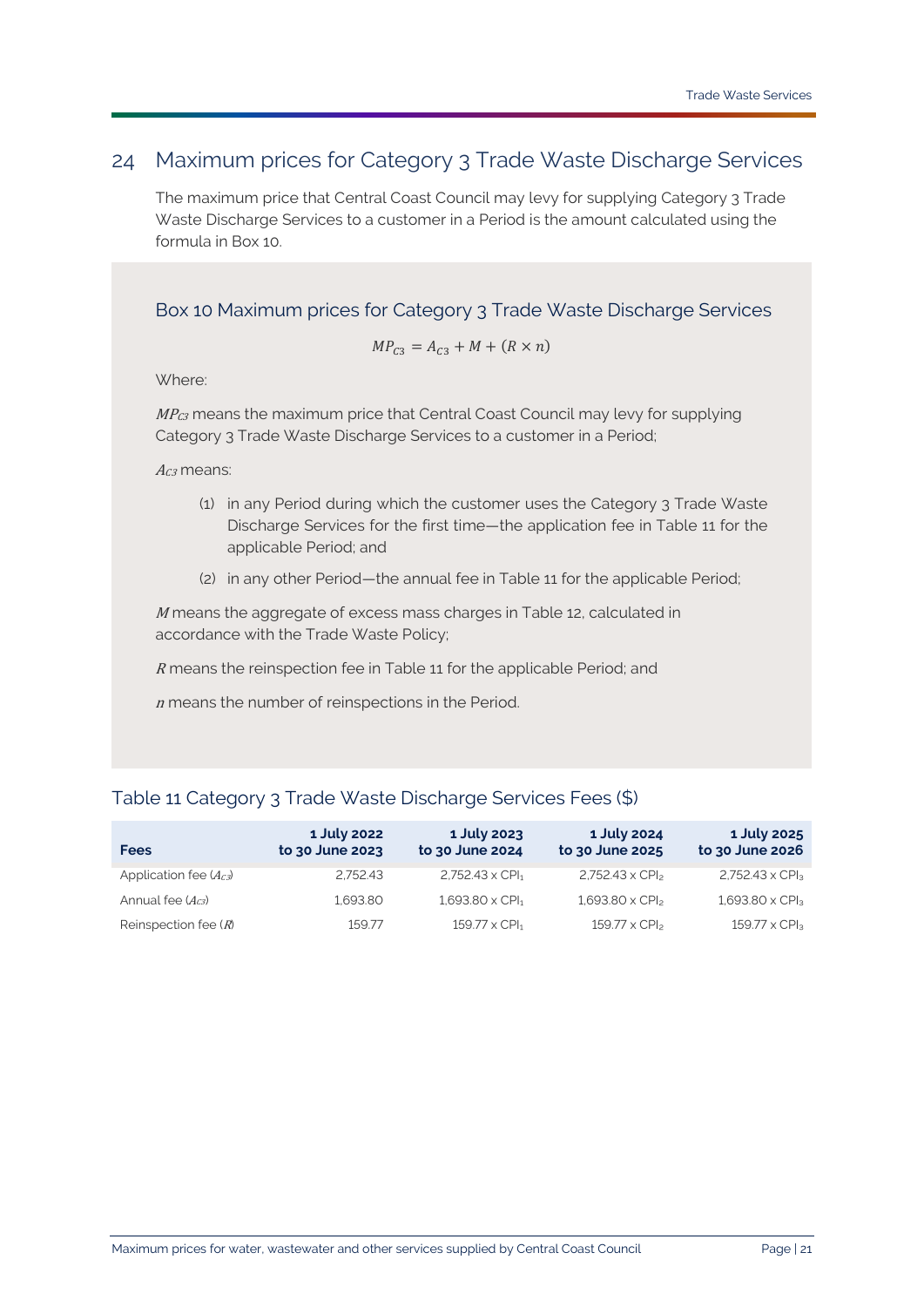## <span id="page-21-0"></span>Table 12 [Category 3 Trade Waste Discharge Services](#page-30-4) Excess Mass Charges (\$ per kg)

| <b>Pollutant</b>                                | 1 July 2022<br>to 30 June 2023 | 1 July 2023<br>to 30 June 2024  | 1 July 2024<br>to 30 June 2025 | 1 July 2025<br>to 30 June 2026 |
|-------------------------------------------------|--------------------------------|---------------------------------|--------------------------------|--------------------------------|
| Ammonia (as N)                                  | 2.58                           | $2.58 \times$ CPI <sub>1</sub>  | $2.58 \times CPI2$             | $2.58 \times CPI3$             |
| Biochemical oxygen demand<br>(BOD)              | 0.88                           | $0.88 \times$ CPI <sub>1</sub>  | $0.88 \times CP$               | $0.88 \times CPI3$             |
| Cadmium                                         | 366.45                         | 366.45 x CPI <sub>1</sub>       | 366.45 x CPI <sub>2</sub>      | 366.45 x CPI <sub>3</sub>      |
| Chromium                                        | 26.38                          | $26.38 \times$ CPI <sub>1</sub> | $26.38 \times CPI2$            | $26.38 \times CPI3$            |
| Copper                                          | 16.13                          | $16.13 \times$ CPI <sub>1</sub> | $16.13 \times CPI2$            | $16.13 \times CPI3$            |
| Cyanide                                         | 79.14                          | 79.14 x CPI <sub>1</sub>        | 79.14 x CPI <sub>2</sub>       | 79.14 x CPI <sub>3</sub>       |
| Fluoride                                        | 3.93                           | $3.93 \times$ CPI <sub>1</sub>  | $3.93 \times CP$               | $3.93 \times CPI3$             |
| Lead                                            | 39.6                           | 39.60 x CPI <sub>1</sub>        | 39.60 x CPI <sub>2</sub>       | 39.60 x CPI <sub>3</sub>       |
| Methylene blue active<br>substances (MBAS)      | 0.88                           | $0.88 \times$ CPI <sub>1</sub>  | $0.88 \times CP$               | $0.88 \times CPI3$             |
| Nickel                                          | 26.38                          | $26.38 \times$ CPI <sub>1</sub> | $26.38 \times CPI2$            | $26.38 \times CPI3$            |
| Oil and Grease (Total O&G)                      | 1.6                            | $1.60 \times$ CPI <sub>1</sub>  | $1.60 \times CPI2$             | $1.60 \times$ CPI <sub>3</sub> |
| Petroleum hydrocarbons                          | 2.49                           | $2.49 \times$ CPI <sub>1</sub>  | $2.49 \times CPI2$             | $2.49 \times CP$ <sub>3</sub>  |
| pH                                              | 0.46                           | $0.46 \times$ CPI <sub>1</sub>  | $0.46 \times CPI2$             | $0.46 \times CP$ <sub>3</sub>  |
| Sulphate (SO4)                                  | 0.41                           | $0.41 \times$ CPI <sub>1</sub>  | $0.41 \times CPI2$             | $0.41 \times CPI3$             |
| Sulphide (as S)                                 | O.41                           | $0.41 \times$ CPI <sub>1</sub>  | $0.41 \times CPI2$             | $0.41 \times CPI3$             |
| Total suspended solids (TSS)                    | 1.14                           | $1.14 \times$ CPI <sub>1</sub>  | $1.14 \times CP$               | $1.14 \times CP$ <sub>3</sub>  |
| Total dissolved solids (TDS)                    | 0.26                           | $0.26 \times$ CPI <sub>1</sub>  | $0.26 \times CPI2$             | $0.26 \times CPI3$             |
| Total Kjeldahl Nitrogen<br>minus Ammonia (as N) | 0.88                           | $0.88 \times$ CPI <sub>1</sub>  | $0.88 \times CPI2$             | $0.88 \times CPI3$             |
| Total Phosphorus (as P)                         | 1.81                           | $1.81 \times$ CPI <sub>1</sub>  | $1.81 \times CPI2$             | $1.81 \times CPI3$             |
| Zinc                                            | 16.12                          | $16.12 \times$ CPI <sub>1</sub> | $16.12 \times CPI2$            | $16.12 \times CPI3$            |

Note: The excess mass charge for Biochemical Oxygen Demand (BOD) is calculated using Equation 1 and, potentially, Equation 2 or Equation 5 i[n Central Coast Council's](#page-31-0) [Trade Waste Policy.](#page-34-10) The applicable charge for BOD i[n Table 12](#page-21-0) is used for the 'U' variable in Equation 1 or to calculate the modified 'U variable for use in Equation 1 using either Equation 2 or Equation 5 (as the case may be).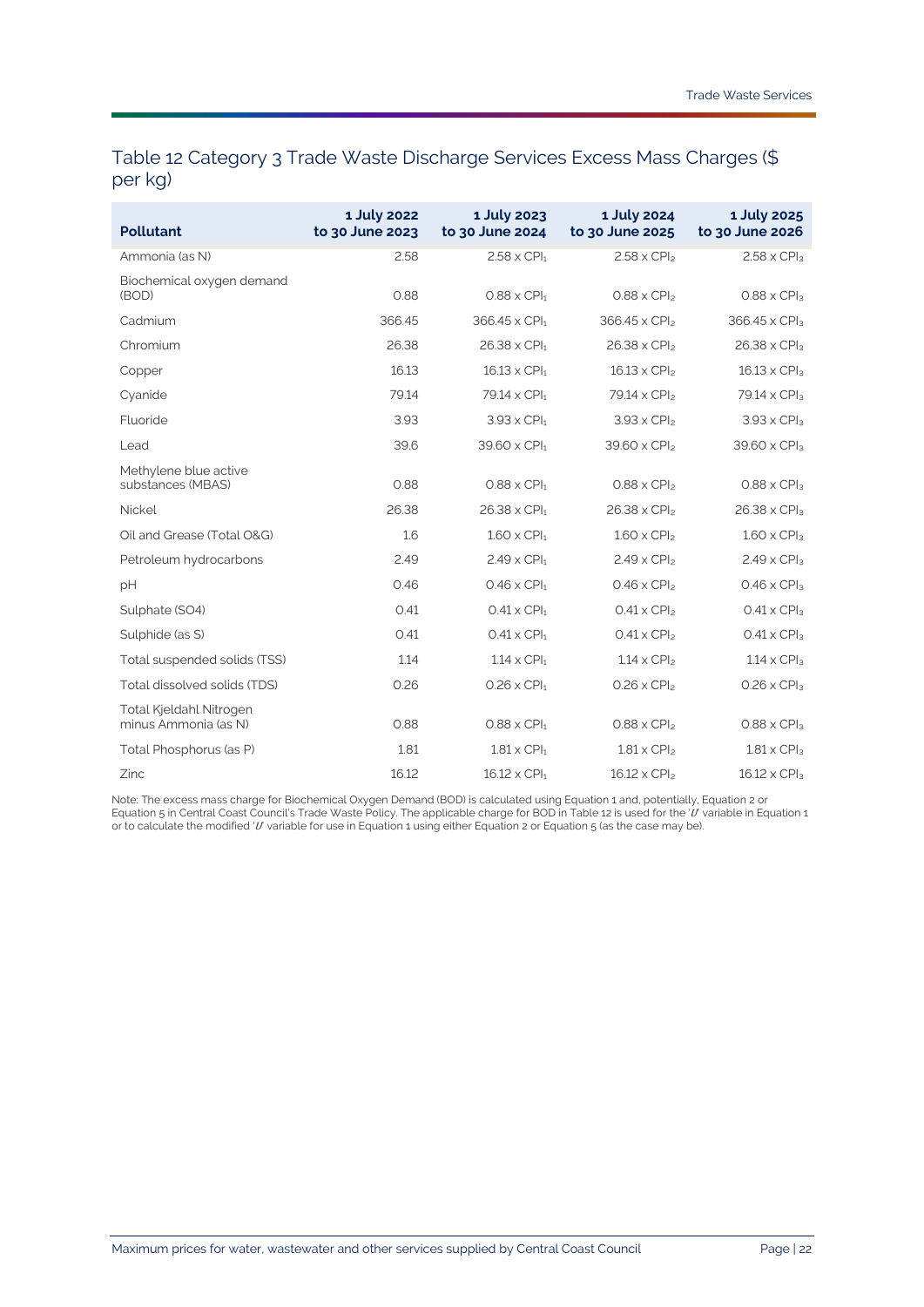# <span id="page-22-0"></span>Part 6 [Miscellaneous Customer Services](#page-32-0)

# <span id="page-22-1"></span>25 Application of this part

This part sets out the maximum prices that [Central Coast Council](#page-31-0) may levy for [Miscellaneous Customer Services.](#page-32-0)

# <span id="page-22-2"></span>26 Maximum prices for [Miscellaneous Customer Services](#page-32-0)

The maximum price that [Central Coast Council](#page-31-0) may levy for [Miscellaneous Customer](#page-32-0)  [Services](#page-32-0) is listed in [Table 13](#page-23-0) for each applicable [Period.](#page-33-4)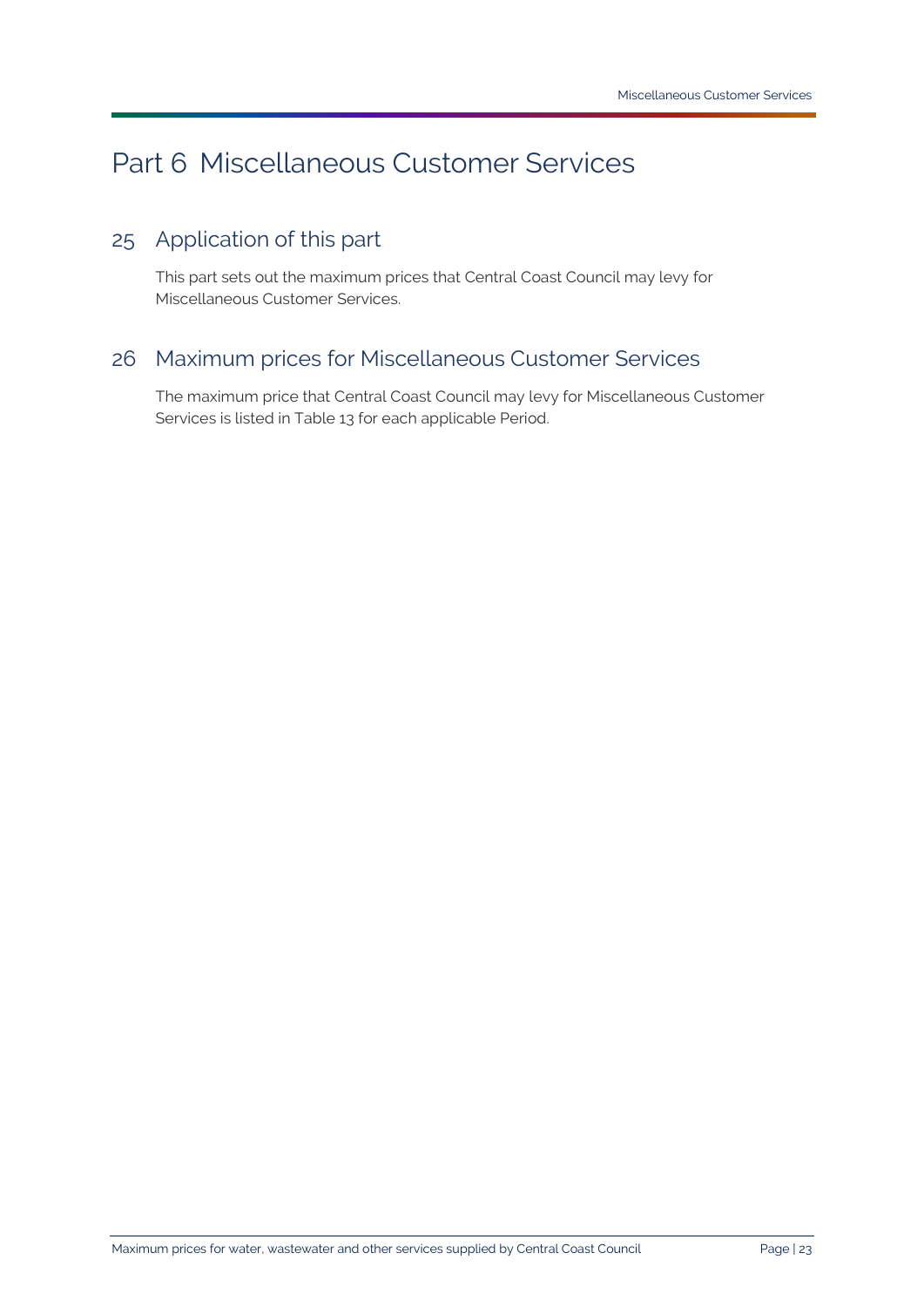# Table 13 Maximum prices for [Miscellaneous Customer Services](#page-32-11) (\$)

<span id="page-23-0"></span>

|                |                                                                                 | 1 July 2022<br>to 30 June | 1 July 2023<br>to 30 June        | 1 July 2024<br>to 30 June | 1 July 2025<br>to 30 June |
|----------------|---------------------------------------------------------------------------------|---------------------------|----------------------------------|---------------------------|---------------------------|
| <b>No</b>      | <b>Miscellaneous Customer Services</b>                                          | 2023                      | 2024                             | 2025                      | 2026                      |
| $\mathbf{1}$   | Conveyancing Certificate - Statement of outstanding charges (s 360 certificate) |                           |                                  |                           |                           |
| (a)            | Manual request <sup>a</sup>                                                     | 34.88                     | $34.88 \times$ CPI <sub>1</sub>  | 34.88 x CPI <sub>2</sub>  | 34.88 x CPI <sub>3</sub>  |
| (b)            | Online request <sup>b</sup>                                                     | 28.18                     | $28.18 \times CPI_1$             | $28.18 \times CPI2$       | 28.18 x CPI <sub>3</sub>  |
| $\overline{2}$ | Property wastewater line and drainage diagrams                                  |                           |                                  |                           |                           |
| (a)            | Manual request <sup>a</sup>                                                     | 28.69                     | $28.69 \times$ CPI <sub>1</sub>  | $28.69 \times CPI_2$      | $28.69 \times CPI3$       |
| (b)            | Online request b                                                                | 19.49                     | $19.49 \times$ CPI <sub>1</sub>  | $19.49 \times CPI_2$      | $19.49 \times CPI3$       |
| (C)            | Including long section                                                          | 22.95                     | $22.95 \times$ CPI <sub>1</sub>  | $22.95 \times CP$         | $22.95 \times CPI3$       |
| (d)            | Property complex                                                                | 33.27                     | $33.27 \times$ CPI <sub>1</sub>  | $33.27 \times CPI2$       | 33.27 x CPI <sub>3</sub>  |
| 3              | Water and sewer service location diagrams                                       |                           |                                  |                           |                           |
| (a)            | Standard diagrams                                                               | 22.54                     | $22.54 \times$ CPI <sub>1</sub>  | $22.54 \times CPI2$       | $22.54 \times CPI3$       |
| (b)            | Including long section                                                          | 29.44                     | $29.44 \times$ CPI <sub>1</sub>  | $29.44 \times CPI2$       | $29.44 \times CPI3$       |
| 4              | Special meter reading statement                                                 |                           |                                  |                           |                           |
| (a)            | Manual request <sup>a</sup>                                                     | 44.69                     | $44.69 \times CPI1$              | $44.69 \times CPI2$       | $44.69 \times CPI3$       |
| (b)            | Online request <sup>b</sup>                                                     | 33.22                     | $33.22 \times$ CPI <sub>1</sub>  | $33.22 \times CPI2$       | 33.22 x CPI <sub>3</sub>  |
| 5              | Water billing search statement                                                  |                           |                                  |                           |                           |
| (a)            | From previous FY, up to and including 5 years                                   | 46.52                     | $46.52 \times$ CPI <sub>1</sub>  | $46.52 \times CPI2$       | $46.52 \times CPI3$       |
| (b)            | From previous FY, up to and including 10 years                                  | 74.54                     | $74.54 \times CPI_1$             | 74.54 x CPI <sub>2</sub>  | $74.54 \times CPI3$       |
| (C)            | From previous FY, beyond 10 years                                               | 102.57                    | $102.57 \times$ CPI <sub>1</sub> | $102.57 \times CPI_2$     | $102.57 \times CPI3$      |
| 6              | Building over or adjacent to existing water or wastewater statement             | 58.12                     | $58.12 \times$ CPI <sub>1</sub>  | $58.12 \times CPI2$       | $58.12 \times CPI3$       |
| $\overline{7}$ | Water service disconnection                                                     |                           |                                  |                           |                           |
| (a)            | Application for disconnection                                                   | 66.45                     | $66.45 \times$ CPI <sub>1</sub>  | $66.45 \times CPI_2$      | $66.45 \times CPI3$       |
| (b)            | Physical disconnection                                                          | 252.27                    | 252.27 x CPI <sub>1</sub>        | 252.27 x CPI <sub>2</sub> | 252.27 x CPI <sub>3</sub> |
| 8              | Water service connection                                                        |                           |                                  |                           |                           |
| (a)            | Application for connection (all sizes)                                          | 66.45                     | $66.45 \times$ CPI <sub>1</sub>  | $66.45 \times CP$         | $66.45 \times CP$         |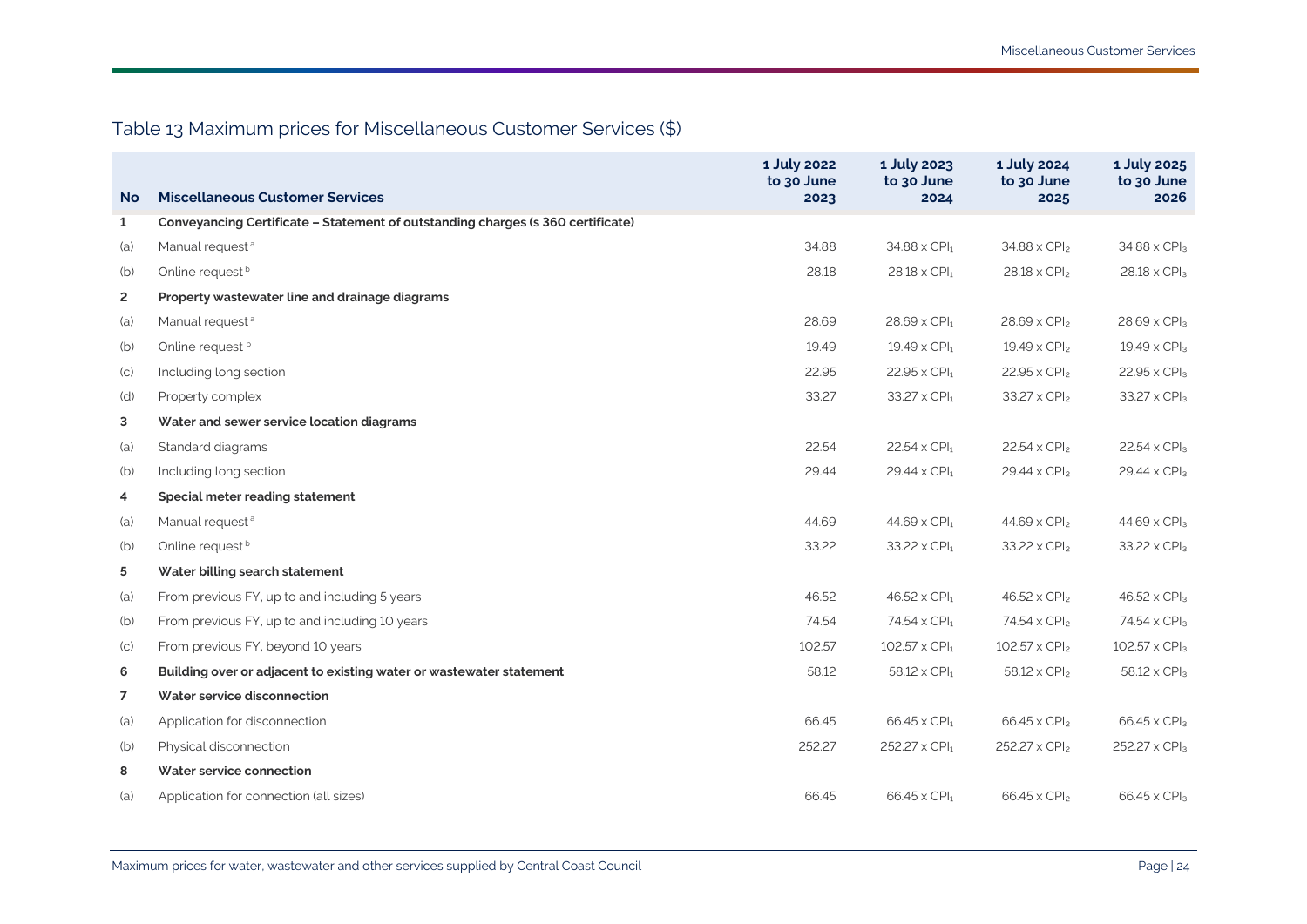| <b>No</b>         | <b>Miscellaneous Customer Services</b>           | 1 July 2022<br>to 30 June<br>2023 | 1 July 2023<br>to 30 June<br>2024  | 1 July 2024<br>to 30 June<br>2025 | 1 July 2025<br>to 30 June<br>2026  |
|-------------------|--------------------------------------------------|-----------------------------------|------------------------------------|-----------------------------------|------------------------------------|
| (b)               | Connection meter only (20mm)                     | 120.23                            | $120.23 \times$ CPI <sub>1</sub>   | $120.23 \times CPI2$              | 120.23 x CPI <sub>3</sub>          |
| (C)               | Connection short & long service (20mm)           | 1,518.06                          | $1,518.06 \times$ CPI <sub>1</sub> | $1,518.06 \times CPI_2$           | 1,518.06 x CPI <sub>3</sub>        |
| (d)               | Connection meter only (25mm)                     | 192.35                            | $192.35 \times$ CPI <sub>1</sub>   | $192.35 \times CPI2$              | 192.35 x CPI <sub>3</sub>          |
| (e)               | Connection short service (25mm)                  | 1,529.89                          | $1,529.89 \times CPI1$             | $1,529.89 \times CPI_2$           | $1,529.89 \times CPI_3$            |
| (f)               | Connection long service (25mm)                   | 2,120.33                          | $2,120.33 \times$ CPI <sub>1</sub> | $2,120.33 \times CPI2$            | $2,120.33 \times CPI3$             |
| (g)               | Connection meter only (40 mm)                    | 606.51                            | 606.51 x CPI <sub>1</sub>          | $606.51 \times CPI_2$             | 606.51 x CPI <sub>3</sub>          |
| (h)               | Connection short service (40mm)                  | 2.724.39                          | $2,724.39 \times CPI1$             | $2,724.39 \times CPI2$            | 2,724.39 x CPI <sub>3</sub>        |
| (i)               | Connection long service (40mm)                   | 3,409.62                          | $3,409.62 \times \text{CPI}_1$     | $3,409.62 \times CPI2$            | 3,409.62 x CPI <sub>3</sub>        |
| $\left( j\right)$ | Connection meter only (50 mm)                    | 1,004.30                          | $1,004.30 \times CPI_1$            | $1,004.30 \times CPI_2$           | $1,004.30 \times CPI3$             |
| (k)               | Connection short service (50 mm)                 | 3,364.96                          | $3,364.96 \times \text{CPI}_1$     | 3,364.96 x CPI <sub>2</sub>       | 3,364.96 x CPI <sub>3</sub>        |
| (l)               | Connection long service (50 mm)                  | 4,081.03                          | $4,081.03 \times$ CPI <sub>1</sub> | $4,081.03 \times CPI2$            | 4,081.03 x CPI <sub>3</sub>        |
| (m)               | Connection meter only (65 mm)                    | 1,019.82                          | $1,019.82 \times \text{CPI}_1$     | $1,019.82 \times CPI2$            | $1,019.82 \times CPI3$             |
| (n)               | Connection short service (65 mm)                 | 3,422.60                          | $3,422.60 \times CPI1$             | $3,422.60 \times CPl2$            | $3,422.60 \times CPI3$             |
| (0)               | Connection long service (65 mm)                  | 3,999.62                          | 3,999.62 x CPI <sub>1</sub>        | $3,999.62 \times CPI2$            | 3,999.62 x CPI <sub>3</sub>        |
| (p)               | Connection meter only (80 mm)                    | 1.086.00                          | $1,086.00 \times \text{CPI}_1$     | $1,086.00 \times CPI_2$           | $1,086.00 \times CPI_3$            |
| (q)               | Connection metered short service (80 mm)         | 6,559.54                          | $6,559.54 \times CPI1$             | 6,559.54 x CPI <sub>2</sub>       | $6,559.54 \times CPI3$             |
| (r)               | Connection unmetered short fire service (80 mm)  | 5,612.85                          | $5,612.85 \times CPI1$             | 5,612.85 x CPI <sub>2</sub>       | $5,612.85 \times CPI3$             |
| (s)               | Connection metered long service (80mm)           | 12,199.15                         | $12,199.15 \times \text{CPI}_1$    | $12,199.15 \times CPI_2$          | 12,199.15 x CPI <sub>3</sub>       |
| (t)               | Connection unmetered long fire service (80 mm)   | 11,252.46                         | $11,252.46 \times CPI1$            | $11,252.46 \times CPI2$           | 11,252.46 x CPI <sub>3</sub>       |
| (u)               | Connection meter only (100 mm)                   | 1.316.94                          | $1,316.94 \times CPI1$             | $1,316.94 \times CPI2$            | $1,316.94 \times CPI3$             |
| (v)               | Connection metered short service (100 mm)        | 6.917.90                          | 6,917.90 $\times$ CPI <sub>1</sub> | 6,917.90 x CPI <sub>2</sub>       | 6,917.90 x CPI <sub>3</sub>        |
| (w)               | Connection unmetered short fire service (100 mm) | 6,032.50                          | $6,032.50 \times CPI1$             | $6,032.50 \times CPI2$            | 6,032.50 x CPI <sub>3</sub>        |
| (x)               | Connection metered long service (100 mm)         | 12,767.34                         | $12,767.34 \times CPI1$            | 12,767.34 x CPI <sub>2</sub>      | 12,767.34 x CPI <sub>3</sub>       |
| (y)               | Connection unmetered long fire service (100 mm)  | 11.881.94                         | $11,881.94 \times CPI1$            | $11,881.94 \times CPI2$           | $11,881.94 \times CP$ <sub>3</sub> |
| (z)               | Connection metered short service (150 mm)        | 10,002.07                         | $10,002.07 \times \text{CPI}_1$    | $10,002.07 \times CPI_2$          | 10,002.07 x CPI <sub>3</sub>       |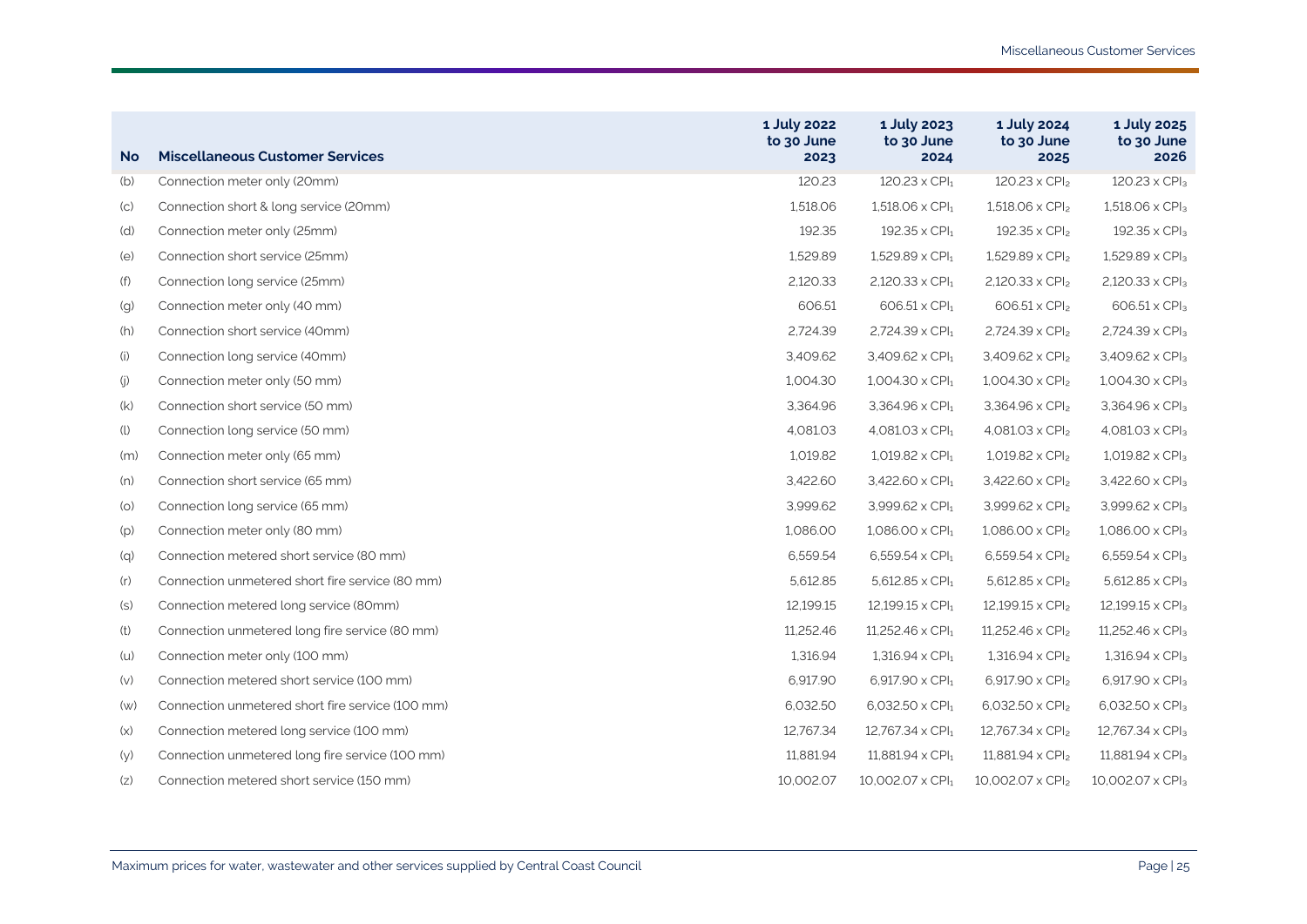| <b>No</b> | <b>Miscellaneous Customer Services</b>                                                  | 1 July 2022<br>to 30 June<br>2023 | 1 July 2023<br>to 30 June<br>2024   | 1 July 2024<br>to 30 June<br>2025 | 1 July 2025<br>to 30 June<br>2026 |
|-----------|-----------------------------------------------------------------------------------------|-----------------------------------|-------------------------------------|-----------------------------------|-----------------------------------|
| (aa)      | Connection unmetered short fire service (150 mm)                                        | 6.032.50                          | $6.032.50 \times CPI1$              | 6,032.50 x CPI <sub>2</sub>       | 6.032.50 x CPI3                   |
| (ab)      | Connection metered long service (150 mm)                                                | 15.431.86                         | $15,431.86 \times$ CPI <sub>1</sub> | $15,431.86 \times CPI_2$          | 15,431.86 x CPI <sub>3</sub>      |
| (ac)      | Connection unmetered long fire service (150 mm)                                         | 14,399.86                         | 14,399.86 x CPI <sub>1</sub>        | 14,399.86 x CPI <sub>2</sub>      | 14,399.86 x CPI <sub>3</sub>      |
| 9         | Standpipe hire (security bond)                                                          |                                   |                                     |                                   |                                   |
| (a)       | 25mm standpipe                                                                          | 645.52                            | 645.52 x CPI <sub>1</sub>           | 645.52 x CPI <sub>2</sub>         | 645.52 x CPI <sub>3</sub>         |
| (b)       | 65mm standpipe                                                                          | 2,077.42                          | $2,077.42 \times \text{CPI}_1$      | 2,077.42 x CPI <sub>2</sub>       | 2,077.42 x CPI <sub>3</sub>       |
| 10        | Standpipe hire (annual fee)                                                             |                                   |                                     |                                   |                                   |
| (a)       | 25mm standpipe                                                                          | 285.89                            | $285.89 \times CPI1$                | 285.89 x CPI <sub>2</sub>         | 285.89 x CPI <sub>3</sub>         |
| (b)       | 65mm standpipe                                                                          | 1,932.66                          | $1,932.66 \times \text{CPI}_1$      | $1,932.66 \times CPI2$            | $1,932.66 \times \text{CPI}_3$    |
| (C)       | Standpipe special reading fee                                                           | 124.54                            | $124.54 \times CPI_1$               | $124.54 \times CPI2$              | $124.54 \times CPI_3$             |
| 11        | Standpipe water usage (per kL)                                                          | 2.27                              | $2.27 \times$ CPI <sub>1</sub>      | $2.27 \times CPI2$                | $2.27 \times CPI3$                |
| 12        | Backflow prevention device application and initial registration                         | 85.74                             | $85.74 \times$ CPI <sub>1</sub>     | $85.74 \times CPI_2$              | 85.74 x CPI3                      |
| 13        | Inspection of new water and wastewater assets (including encasements and new junctions) |                                   |                                     |                                   |                                   |
| (a)       | Inspection of new water and wastewater assets including encasements and new junctions   | 128.26                            | $128.26 \times$ CPI <sub>1</sub>    | $128.26 \times CPI_2$             | 128.26 x CPI <sub>3</sub>         |
| (b)       | Linear asset                                                                            | 6.73                              | $6.73 \times$ CPI <sub>1</sub>      | $6.73 \times CP$                  | $6.73 \times CP$                  |
| (C)       | Laboratory analysis to confirm disinfection                                             | 25.80                             | $25.80 \times$ CPI <sub>1</sub>     | $25.80 \times CPI2$               | $25.80 \times CPI3$               |
| (d)       | After hours inspection (four hours minimum)                                             | 381.84                            | $381.84 \times CPI1$                | 381.84 x CPI <sub>2</sub>         | 381.84 x CPI <sub>3</sub>         |
| (e)       | After hours inspection (per hour beyond four hours)                                     | 108.36                            | $108.36 \times$ CPI <sub>1</sub>    | $108.36 \times CPI_2$             | $108.36 \times CPI_3$             |
| (f)       | Inspection of new water or sewage pump station                                          | 5,788.37                          | 5,788.37 $\times$ CPI <sub>1</sub>  | 5,788.37 x CPI <sub>2</sub>       | 5,788.37 x CPI <sub>3</sub>       |
| 14        | Statement of available pressure and flow                                                | 143.27                            | $143.27 \times$ CPI <sub>1</sub>    | $143.27 \times CPI2$              | $143.27 \times CPI_3$             |
| 15        | Adjust existing water service                                                           |                                   |                                     |                                   |                                   |
| (a)       | Application for adjustment of water service                                             | 66.45                             | $66.45 \times$ CPI <sub>1</sub>     | $66.45 \times CPI2$               | 66.45 x CPI <sub>3</sub>          |
| (b)       | Raise, lower or laterally adjust 20mm or 25mm meter by < 1 m                            | 545.21                            | 545.21 x CPI1                       | 545.21 x CPI <sub>2</sub>         | 545.21 x CPI <sub>3</sub>         |
| 16        | Raise or lower wastewater manhole (Inspection fee)                                      | 128.79                            | $128.79 \times CPI_1$               | $128.79 \times CPI_2$             | 128.79 x CPI <sub>3</sub>         |
| 17        | Water or wastewater technical engineering plan assessment                               |                                   |                                     |                                   |                                   |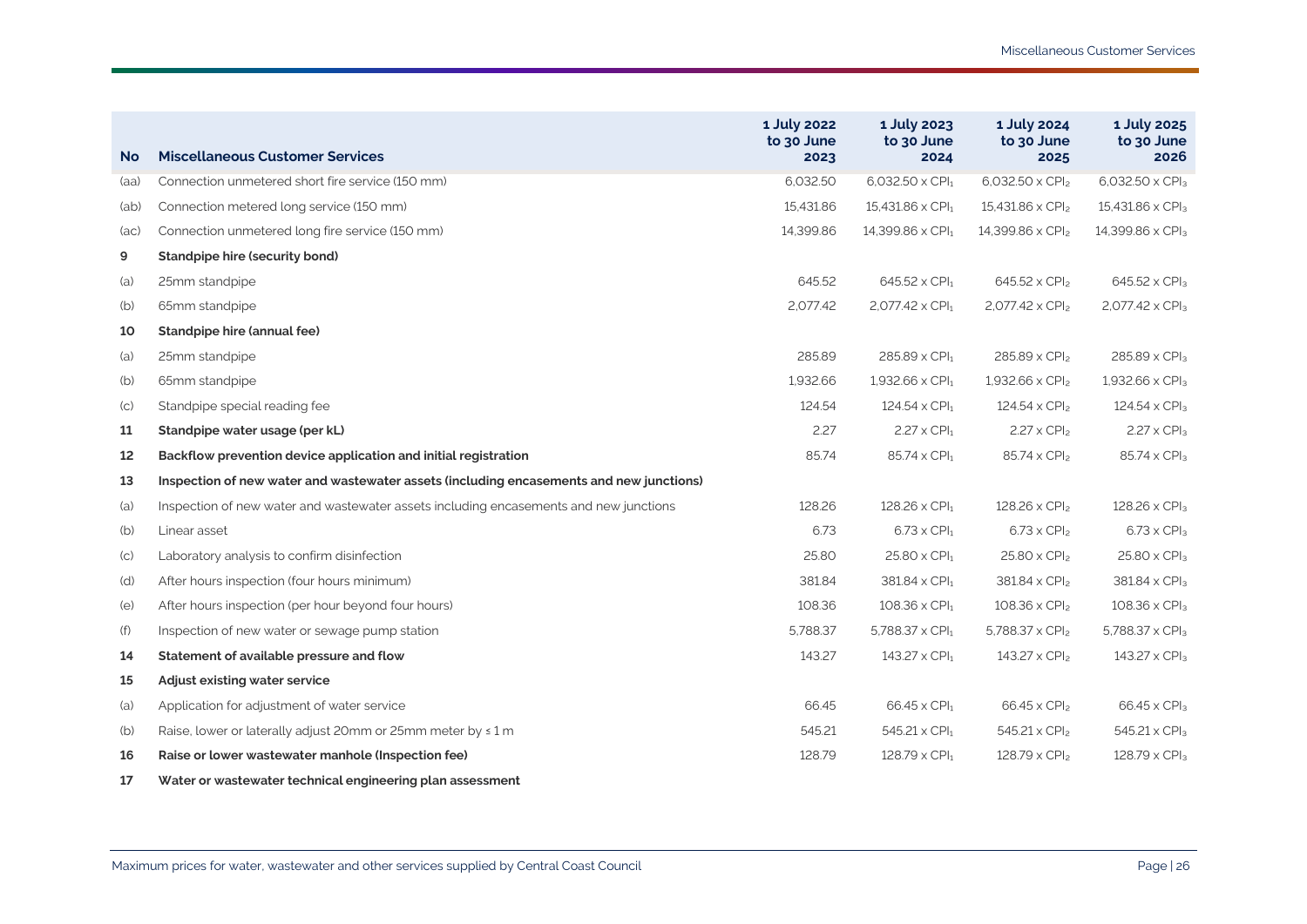| <b>No</b>         | <b>Miscellaneous Customer Services</b>                                                                           | 1 July 2022<br>to 30 June<br>2023 | 1 July 2023<br>to 30 June<br>2024 | 1 July 2024<br>to 30 June<br>2025 | 1 July 2025<br>to 30 June<br>2026 |
|-------------------|------------------------------------------------------------------------------------------------------------------|-----------------------------------|-----------------------------------|-----------------------------------|-----------------------------------|
| (a)               | Small Projects (Relocations, Private SPS and/or development ≤10 lots or extension to properties<br>outside area) | 313.53                            | $313.53 \times$ CPI <sub>1</sub>  | $313.53 \times$ CPI <sub>2</sub>  | $313.53 \times$ CPI <sub>3</sub>  |
| (b)               | Medium Projects (> 10 and < 50 lots, and mains relocation)                                                       | 748.20                            | 748.20 x CPI <sub>1</sub>         | 748.20 x CPI <sub>2</sub>         | 748.20 x CPI <sub>3</sub>         |
| (C)               | Large Projects ( $\geq 50$ and <150 lots or large or medium density developments)                                | 954.84                            | $954.84 \times$ CPI <sub>1</sub>  | 954.84 x CPI <sub>2</sub>         | $954.84 \times CPI3$              |
| 18                | Section 307 certificate                                                                                          |                                   |                                   |                                   |                                   |
| (a)               | Boundary realign, subdivisions or developments involving mains extensions (above dual<br>occupancy)              | 322.18                            | 322.18 x CPI <sub>1</sub>         | $322.18 \times CP$                | $322.18 \times CPI3$              |
| (b)               | Single residential development and dual occupancy                                                                | 157.51                            | $157.51 \times$ CPI <sub>1</sub>  | $157.51 \times CP$                | $157.51 \times CPI_3$             |
| $\left( c\right)$ | Commercial buildings (non-residential) etc                                                                       | 229.10                            | $229.10 \times$ CPI <sub>1</sub>  | $229.10 \times CP$ <sub>2</sub>   | $229.10 \times CPI3$              |
| 19                | Section 305 application                                                                                          | 62.25                             | $62.25 \times$ CPI <sub>1</sub>   | $62.25 \times CP$                 | $62.25 \times CPI_3$              |
| 20                | Building in proximity to pipelines assessment                                                                    | 143.19                            | $143.19 \times$ CPI <sub>1</sub>  | $143.19 \times CPI2$              | $143.19 \times CPI_3$             |
|                   |                                                                                                                  |                                   |                                   |                                   |                                   |

a. A 'manual request' is a request made other than as an 'online request' (such as using a paper form or by telephone).

b. An 'online request' is made using the online form available o[n Central Coast Council's](#page-31-9) website.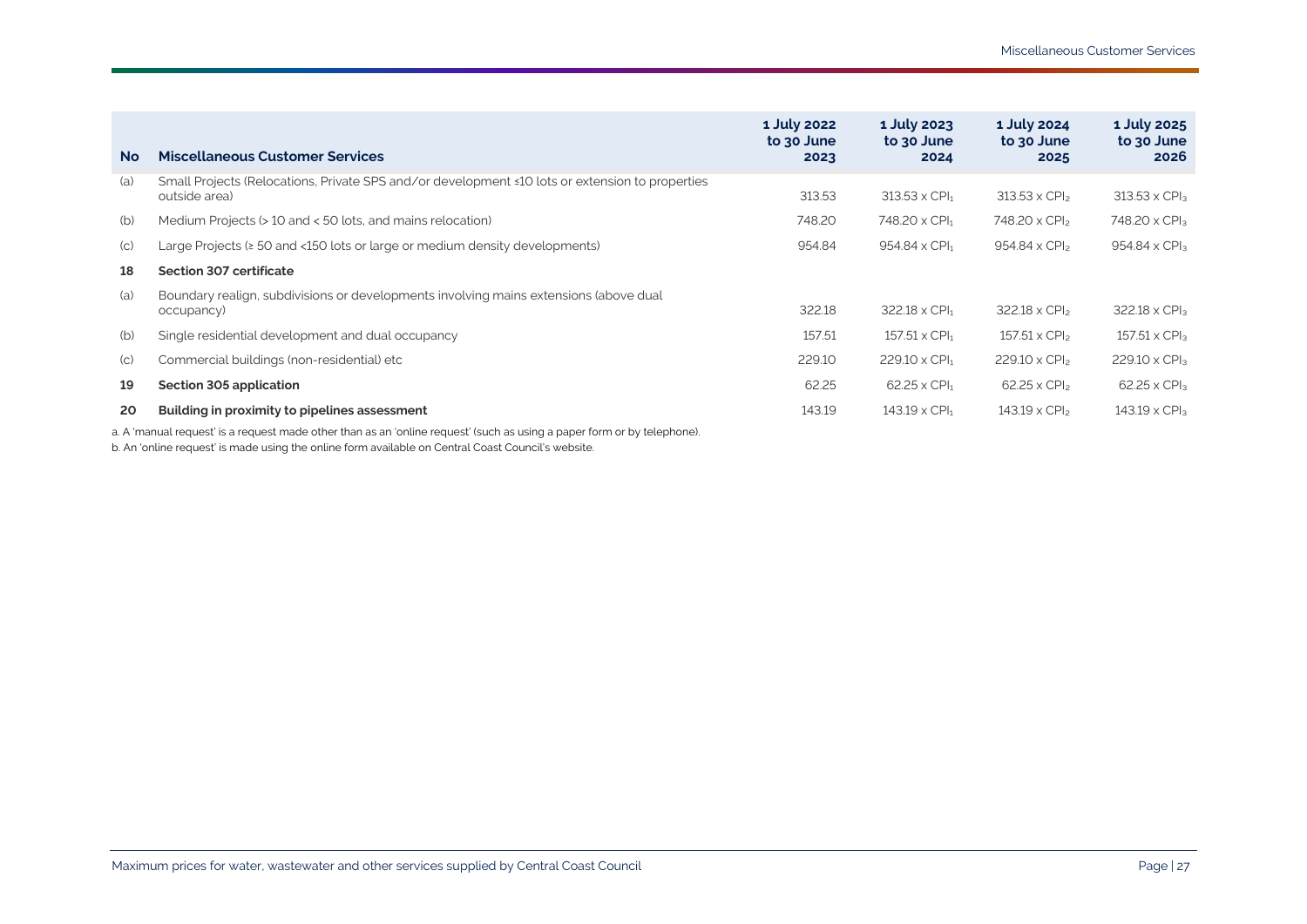# <span id="page-27-0"></span>Part 7 Statement of reasons for setting methodologies

# <span id="page-27-1"></span>27 Legislative framework

Under section 13A of the [IPART Act,](#page-31-6) [IPART](#page-31-1) may not choose to make a determination that involves setting the methodology for fixing a maximum price, unless [IPART](#page-31-1) is of the opinion that it is impractical to make a determination directly fixing the maximum price.

I[f IPART](#page-31-1) makes a determination that involves setting the methodology for fixing a maximum price then it must include a statement of reasons as to why it chose to set a methodology.

## <span id="page-27-2"></span>28 Statement of reasons

## 28.1 Methodology for [Water Supply Services](#page-35-1)

[IPART](#page-31-1) has set a methodology for fixing the maximum prices for [Water Supply Services.](#page-35-1) This is because the cost of providing [Water Supply Services](#page-35-1) depends on a number of variables such as the volume of water supplied to a [Property,](#page-33-3) th[e Meter](#page-32-4) size and metering arrangements. It is impractical fo[r IPART](#page-31-1) to make a determination directly fixing the maximum price for [Water Supply Services.](#page-35-1)

## 28.2 Methodology for [Wastewater Services](#page-34-0)

[IPART](#page-31-1) has set a methodology for fixing the maximum price for [Wastewater Services.](#page-34-0) This is because the cost of providing [Wastewater Services](#page-34-0) depends on a number of variables such as the volume of wastewater discharged from a [Property](#page-33-3) into the wastewater system. It is impractical for [IPART](#page-31-1) to make a determination directly fixing the maximum price for [Wastewater Services.](#page-34-0) 

## 28.3 Methodology for [Trade Waste Services](#page-34-2)

[IPART](#page-31-1) has set methodologies for fixing the maximum price for [Trade Waste Services.](#page-34-2) This is because the cost of providing each category of [Trade Waste Services](#page-34-2) depends on a number of variables such as the number of reinspections in each [Period,](#page-33-4) whether or not the trade waste has been pre-treated and the quantities of pollutants in the trade waste. It is impractical for [IPART](#page-31-1) to make a determination directly fixing the maximum price for [Trade](#page-34-2)  [Waste Services.](#page-34-2)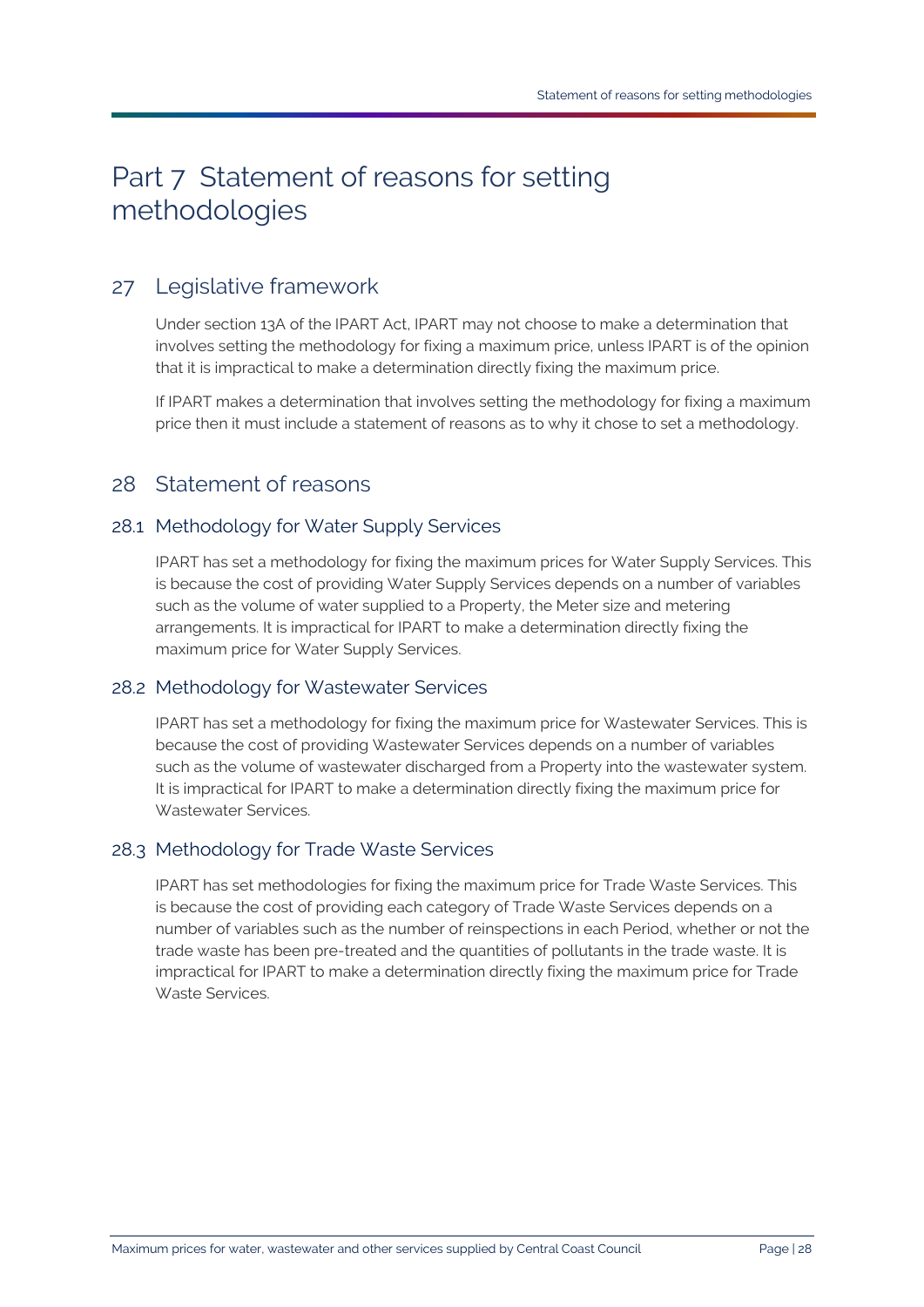# <span id="page-28-0"></span>Part 8 Definitions and interpretation

## <span id="page-28-1"></span>29 Interpretation

### 29.1 General provisions

In this determination:

- (1) headings are for convenience only and do not affect the interpretation of this determination;
- (2) a reference to a part, clause, table or box is a reference to a part of, clause of, table in or box in, this determination unless otherwise indicated;
- (3) a construction that would promote a purpose or object expressly or impliedly underlying the [IPART Act](#page-31-6) is to be preferred to a construction that would not promote that purpose or object;
- (4) words importing the singular include the plural and vice versa;
- (5) a reference to a law or statute includes regulations, rules, codes and other instruments (including licences) under it and consolidations, amendments, re-enactments or replacements of them or of the law or statute itself;
- (6) where a word is defined, other grammatical forms of that word have a corresponding meaning;
- (7) a reference to a month is to a calendar month;
- (8) a reference to a financial year is a reference to a period of 12 months beginning on 1 July and ending on the following 30 June;
- (9) a reference to a person includes a reference to the person's executors, administrators, successors, substitutes (including, but not limited to, persons taking by novation), replacements and assigns; and
- (10) a reference to a body, whether statutory or not which ceases to exist, or whose powers or functions are transferred to another body, is a reference to the body that replaces it or that substantially succeeds to its powers or functions.

### 29.2 Explanatory notes and clarification notice

- (1) Explanatory notes and examples do not form part of this determination, but in the case of uncertainty may be relied on for interpretation purposes.
- (2) Under section 32 of the [IPART Act,](#page-31-6) [IPART](#page-31-1) may amend this determination to correct a minor, obvious, clerical or administrative error by publishing a notice in the NSW Government Gazette.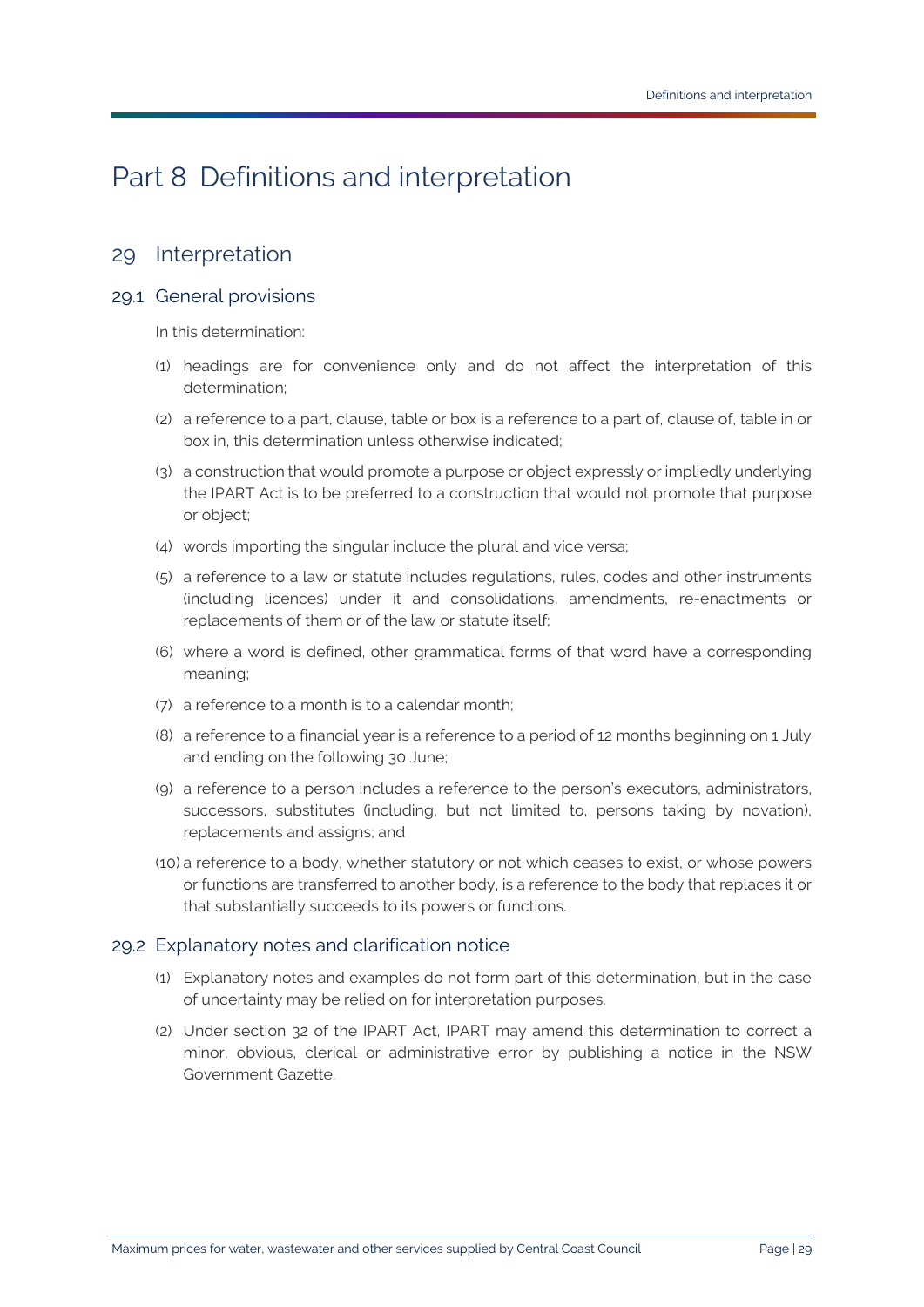### 29.3 Maximum prices exclusive of GST

- (1) Maximum prices specified in this determination do not include GST.
- (2) For the avoidance of doubt, where GST is lawfully applied to maximum prices under this determination, the resulting GST inclusive price is consistent with this determination.

### <span id="page-29-2"></span>29.4 Rounding Rule

- (1) Any maximum price calculated in accordance with this determination is to be rounded to the nearest whole cent.
- (2) For the purposes of rounding a maximum price under clause [29.4\(1\),](#page-29-2) any amount that is a multiple of 0.5 cents (but not a multiple of 1 cent), is to be rounded up to the nearest whole cent.
- <span id="page-29-3"></span>(3) The CPI multipliers calculated under clause [30.1](#page-29-1) are to be rounded to three decimal places before adjusting a maximum price for inflation.
- (4) For the purposes of rounding the CPI multipliers under claus[e 29.4\(3\),](#page-29-3) any amount that is a multiple of 0.0005 (but not a multiple of 0.001) is to be rounded up to three decimal places.

## <span id="page-29-0"></span>30 Definitions

### <span id="page-29-1"></span>30.1 Consumer Price Index

- (1) CPI means the consumer price index All Groups index number for the weighted average of eight capital cities, published by the Australian Bureau of Statistics; or, if the Australian Bureau of Statistics does not or ceases to publish the index, then CPI will mean an index determined by [IPART.](#page-31-1)
- (2) The maximum prices in this determination are to be adjusted for inflation by multiplying the specified price by the specified CPI multiplier:
	- (a)  $\text{CPI}_{1}$ ;
	- (b) CPI2; or
	- $(C)$   $CPI<sub>3</sub>$
- (3) The CPI multipliers are calculated using the applicable formula in [Box 11.](#page-30-5)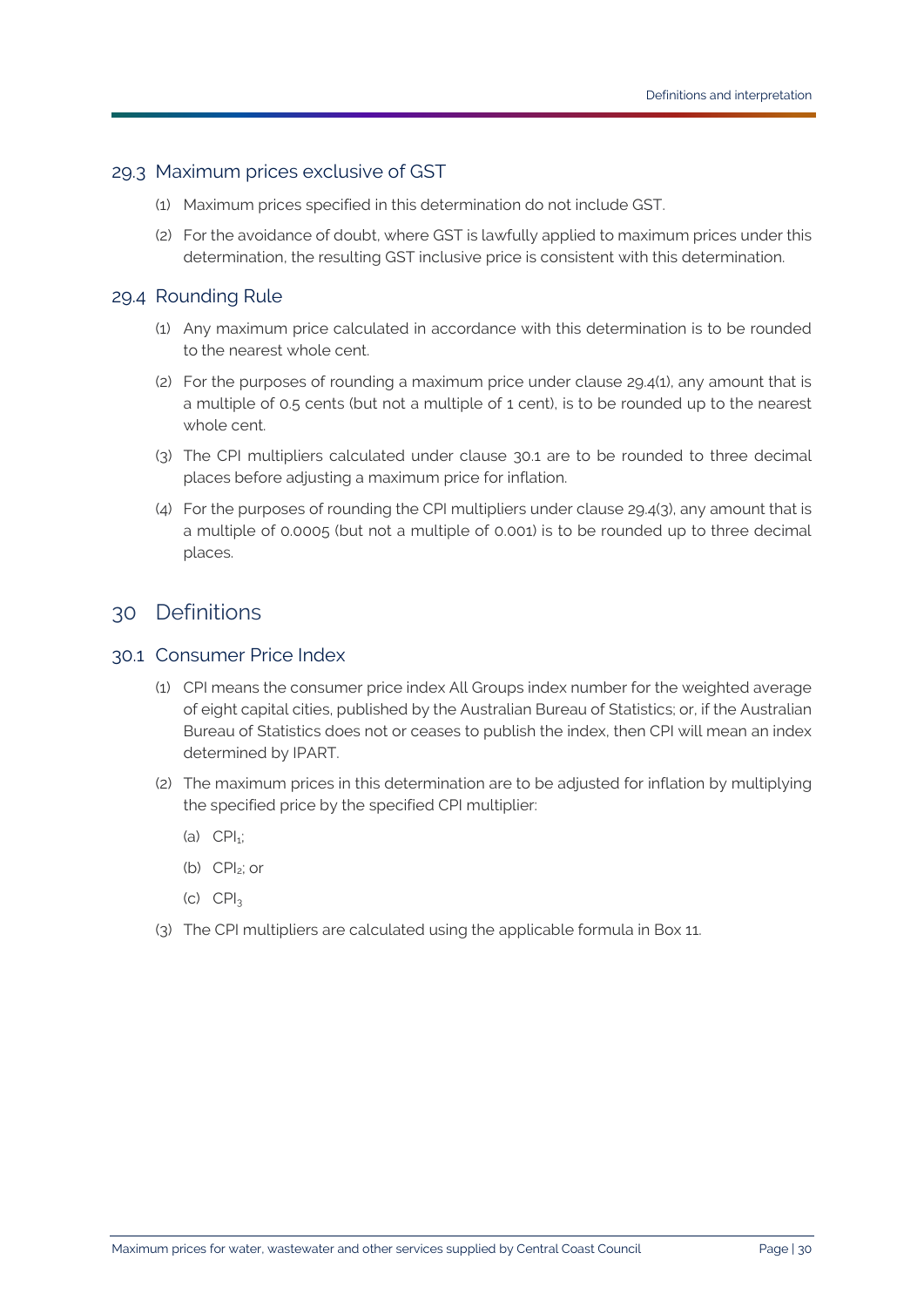<span id="page-30-5"></span>Box 11 Calculation of CPI multipliers

 $I_1 = \frac{CPI_{March2023}}{CPI_{March2022}}$  $I_2 = \frac{CPI_{March2024}}{CPI_{March2022}}$  $I_3 = \frac{CPI_{March2025}}{CPI_{March2022}}$ 

Where:

CPI<sub>March2022</sub> means CPI for the March quarter of 2022;

CPI<sub>March2023</sub> means CPI for the March quarter of 2023;

CPI<sub>March2024</sub> means CPI for the March quarter of 2024; and

CPI<sub>March2025</sub> means CPI for the March quarter of 2025.

## 30.2 General definitions

In this determination:

<span id="page-30-1"></span>**2016 Proclamation** means the *Local Government (Council Amalgamations) Proclamation 2016* (NSW).

<span id="page-30-0"></span>**2019 Central Coast Council Determination** means [IPART's](#page-31-1) determination dated 2019 and titled 'Central Coast Council – Maximum prices for water, sewerage, stormwater drainage and other services from 1 July 2019', published in New South Wales, *Gazette*, No 67, 28 June 2019, 2349.

<span id="page-30-2"></span>**Category 1 Trade Waste Discharge Services** means services provided in respect of the discharge of trade waste into the wastewater system that is deemed by [Central Coast](#page-31-0)  [Council](#page-31-0) as requiring nil or minimal pre-treatment equipment and whose effluent is wellcharacterised or is of a relatively low risk to the wastewater system.

<span id="page-30-3"></span>**Category 2 Trade Waste Discharge Services** means services provided in respect of the discharge of trade waste into the wastewater system that is deemed by [Central Coast](#page-31-0)  [Council](#page-31-0) as requiring a prescribed type of liquid trade waste pre-treatment equipment and whose effluent is well characterised.

<span id="page-30-4"></span>**Category 3 Trade Waste Discharge Services** means services provided in respect of the discharge of trade waste into the wastewater system that is deemed by [Central Coast](#page-31-0)  [Council](#page-31-0) as being of an industrial nature or which results in a discharge volume greater than 20 kilolitres of liquid trade waste per day.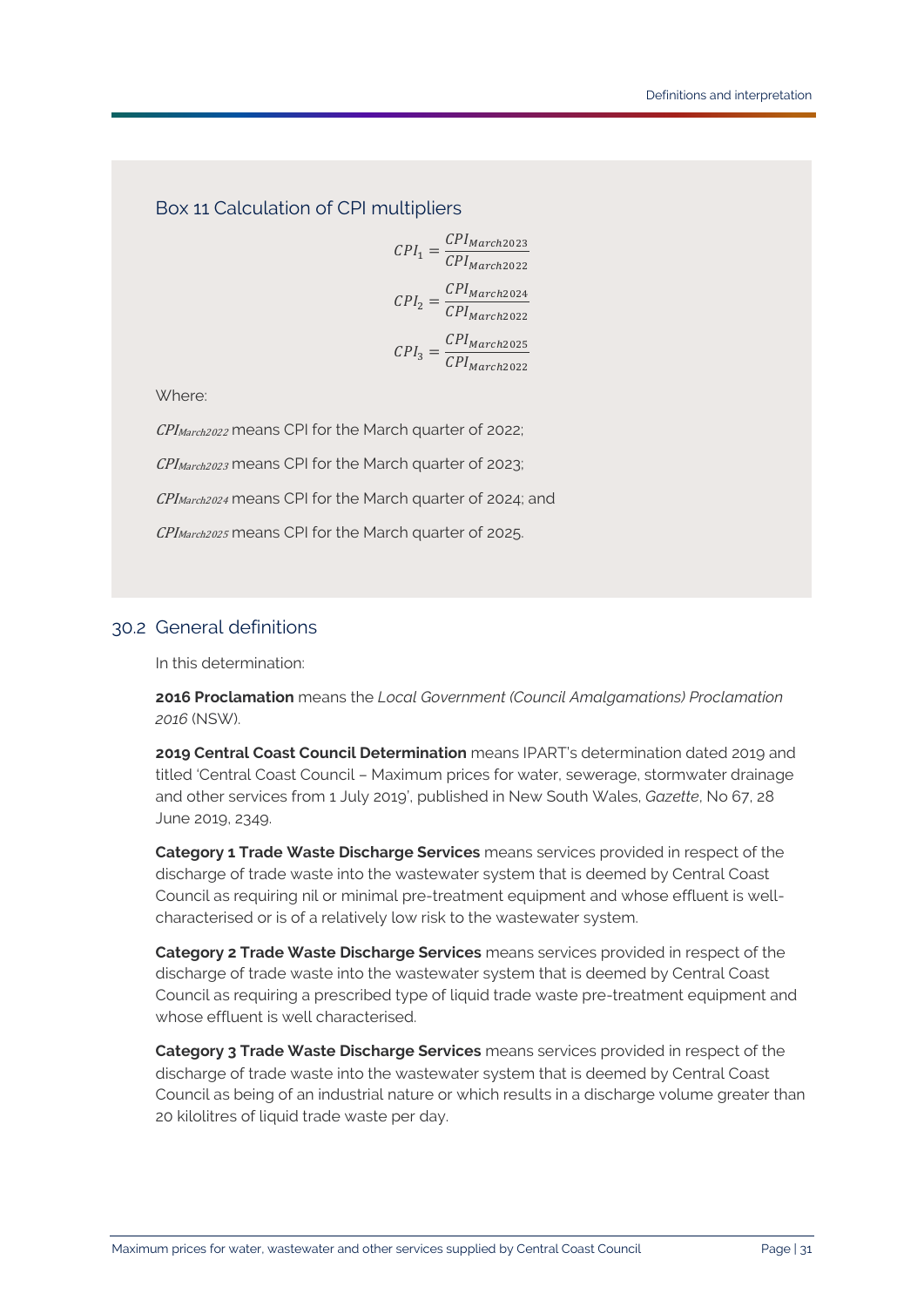<span id="page-31-9"></span><span id="page-31-8"></span>**Category S Trade Waste Discharge Services** means services provided in respect of the discharge of the following categories of waste into the wastewater system:

- (a) [Pan Waste;](#page-33-9)
- (b) [Septic Tank Waste;](#page-34-11)
- (c) [Ship-to-Shore Pump-Out;](#page-34-12) and

(d) waste from non-residential private pump stations.

<span id="page-31-14"></span>**Catherine Hill Bay Water Utility** means Catherine Hill Bay Water Utility Pty Ltd (ACN 163 381 922).

<span id="page-31-0"></span>**Central Coast Council** means the [Council](#page-31-10) by that name under the [Local Government Act.](#page-31-11)

Note: The former Gosford City Council and Wyong Shire Council were amalgamated to form [Central Coast Council](#page-31-0) in 2016.

<span id="page-31-2"></span>**Commencement Date** means the commencement date defined in clause [2\(1\)](#page-3-4) of this determination.

<span id="page-31-4"></span>**Common Meter** means a [Meter](#page-32-4) which services a [Multi-Premises,](#page-32-9) where the [Meter](#page-32-4) measures the water supplied to the [Multi-Premises](#page-32-9) but not to each relevant [Property](#page-33-3) located on or within that [Multi-Premises.](#page-32-9)

<span id="page-31-16"></span>**Community Development Lot** has the meaning given to that term under the *Community Land Development Act 2021* (NSW).

<span id="page-31-13"></span>**Company Title Building** means a building owned by a company where the issued shares of the company entitle the legal owner to exclusive occupation of a specified [Company](#page-31-12)  [Title Dwelling](#page-31-12) within that building.

<span id="page-31-12"></span>**Company Title Dwelling** means a dwelling within a [Company Title Building.](#page-31-13)

<span id="page-31-10"></span>**Council** has the meaning given to that term under the [Local Government Act.](#page-31-11)

<span id="page-31-3"></span>**Exempt Land** means land to which section 312(1) of the [Water Management Act](#page-35-3) applies.

<span id="page-31-5"></span>**Existing WIC Act Licensee** means:

(a) [Catherine Hill Bay Water Utility;](#page-31-14) or

(b) [Narara Ecovillage.](#page-32-12)

<span id="page-31-7"></span>**Individual Meter** means a [Meter](#page-32-4) that services a [Property,](#page-33-3) where the [Meter](#page-32-4) only measures the water supplied to that [Property.](#page-33-3)

<span id="page-31-1"></span>**IPART** means the Independent Pricing and Regulatory Tribunal established under the [IPART Act.](#page-31-6)

<span id="page-31-6"></span>**IPART Act** means the *Independent Pricing and Regulatory Tribunal Act 1992* (NSW).

<span id="page-31-15"></span>**Local Environmental Plan** means a local environmental plan (or LEP) made under the *Environmental Planning and Assessment Act 1979* (NSW).

<span id="page-31-11"></span>**Local Government Act** means the *Local Government Act 1993* (NSW).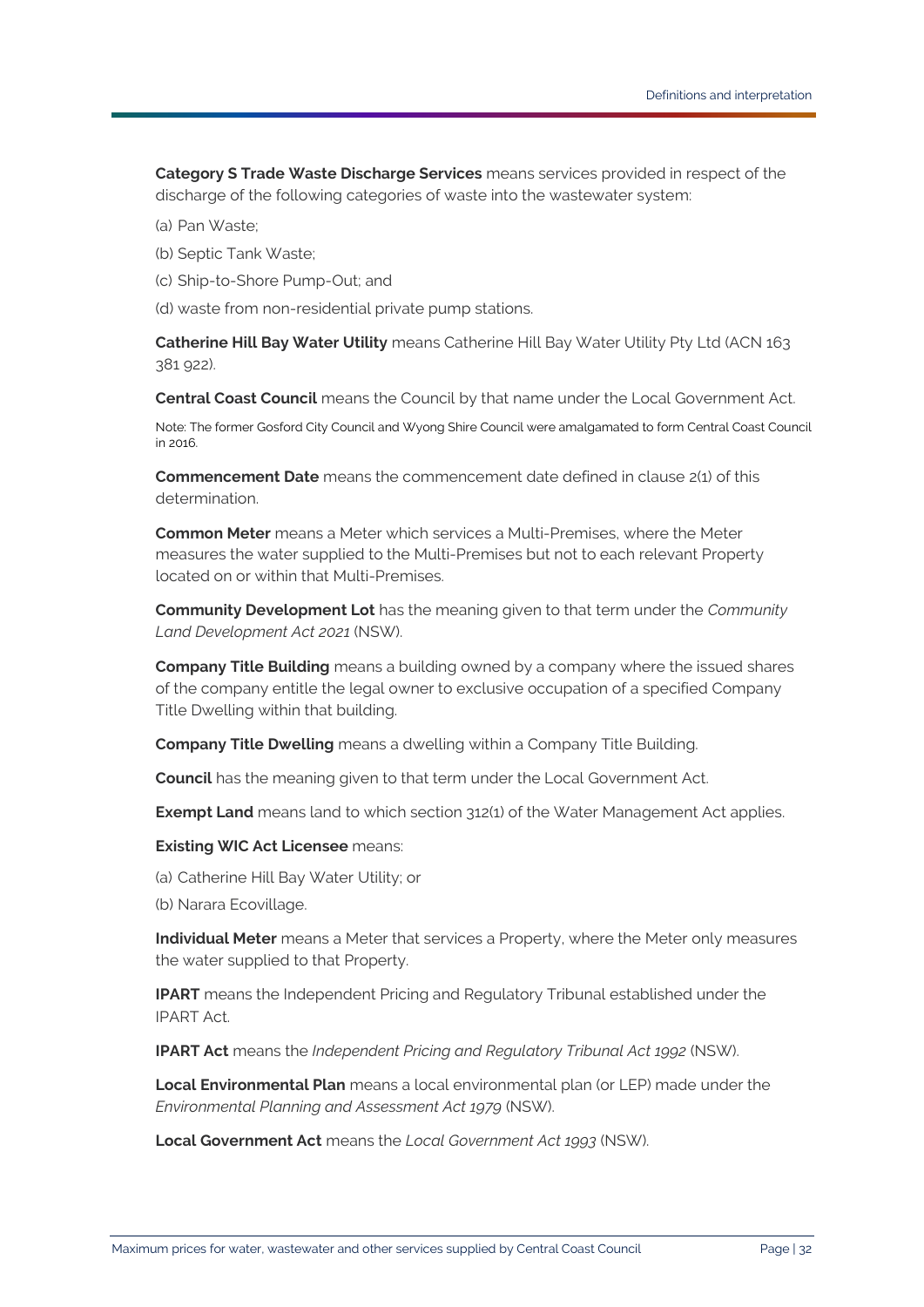<span id="page-32-13"></span><span id="page-32-11"></span>**Local Government Regulation** means the *Local Government (General) Regulation 2021* (NSW).

### <span id="page-32-8"></span>**Low Impact Property** means:

- (a) [a Property](#page-33-3) that is [Rateable Land](#page-33-10) that is categorised as 'business' under section 518 of the [Local Government Act](#page-31-11) and at least 90% of that [Property's](#page-33-3) land area falls within one or more of the following land use zones in the applicable [Local Environmental Plan:](#page-31-15)
	- (i) a recreational zone;
	- (ii) an environmental protection zone; or
	- (iii) a waterway zone; or
- (b) [a Property](#page-33-3) that has been assessed by [Central Coast Council](#page-31-0) as being 'low impact' for the purposes of [Part 4](#page-14-0) to this determination.

Note: The area-based stormwater drainage service charge for a smal[l Property](#page-33-3) (≤1000m<sup>2</sup>) is the same as the fixed stormwater drainage service charge for [a Low Impact Property.](#page-32-8) A different fixed stormwater drainage service charge applies t[o Vacant Land.](#page-34-5)

<span id="page-32-4"></span>**Meter** means an apparatus for the measurement of water usage but excludes an apparatus used to check the accuracy of a meter.

<span id="page-32-0"></span>**Miscellaneous Customer Services** means the ancillary and miscellaneous customer services referred to in clause 3(f) of the [Order.](#page-33-2)

<span id="page-32-7"></span>**Mixed Multi-Premises** means a [Multi-Premises](#page-32-9) that contains at least one [Residential](#page-33-5)  [Property](#page-33-5) and at least one [Non-Residential Property.](#page-32-5)

<span id="page-32-1"></span>**Monopoly Services** means the services referred to in clause [1.1](#page-3-5) of this determination.

<span id="page-32-9"></span>**Multi-Premises** means a premises where there is more than one [Property.](#page-33-3)

<span id="page-32-12"></span>**Narara Ecovillage** means Narara Ecovillage Co-operative Ltd (Registration No: NSWC29882).

<span id="page-32-2"></span>**Negotiated Services Agreement** means a written agreement betwee[n Central Coast](#page-31-0)  [Council](#page-31-0) and an [Existing WIC Act Licensee,](#page-31-5) a copy of which is provided to [IPART](#page-31-1) b[y Central](#page-31-0)  [Coast Council,](#page-31-0) under which [Central Coast Council](#page-31-0) agrees to provid[e Water Supply Services](#page-35-1) and/or [Wastewater Services](#page-34-0) to that [Existing WIC Act Licensee](#page-31-5) at prices that are not the maximum prices set out in this determination.

<span id="page-32-3"></span>**New WIC Act Licensee** means any water utility, other than an [Existing WIC Act Licensee,](#page-31-5)  that holds a licence or approval under the *Water Industry Competition Act 2006* (NSW) in respect of infrastructure that is connected to [Central Coast Council's](#page-31-0) water supply system or wastewater system.

<span id="page-32-10"></span>**Non-Residential Multi-Premises** means a [Multi-Premises](#page-32-9) containing only [Non-Residential](#page-32-6)  [Properties.](#page-32-6)

<span id="page-32-6"></span><span id="page-32-5"></span>**Non-Residential Property** means a [Property](#page-33-3) that is not a [Residential Property.](#page-33-5)

Note: For the purposes of this determination, a [Retirement Village](#page-34-13) is a type of [Non-Residential Property.](#page-32-5)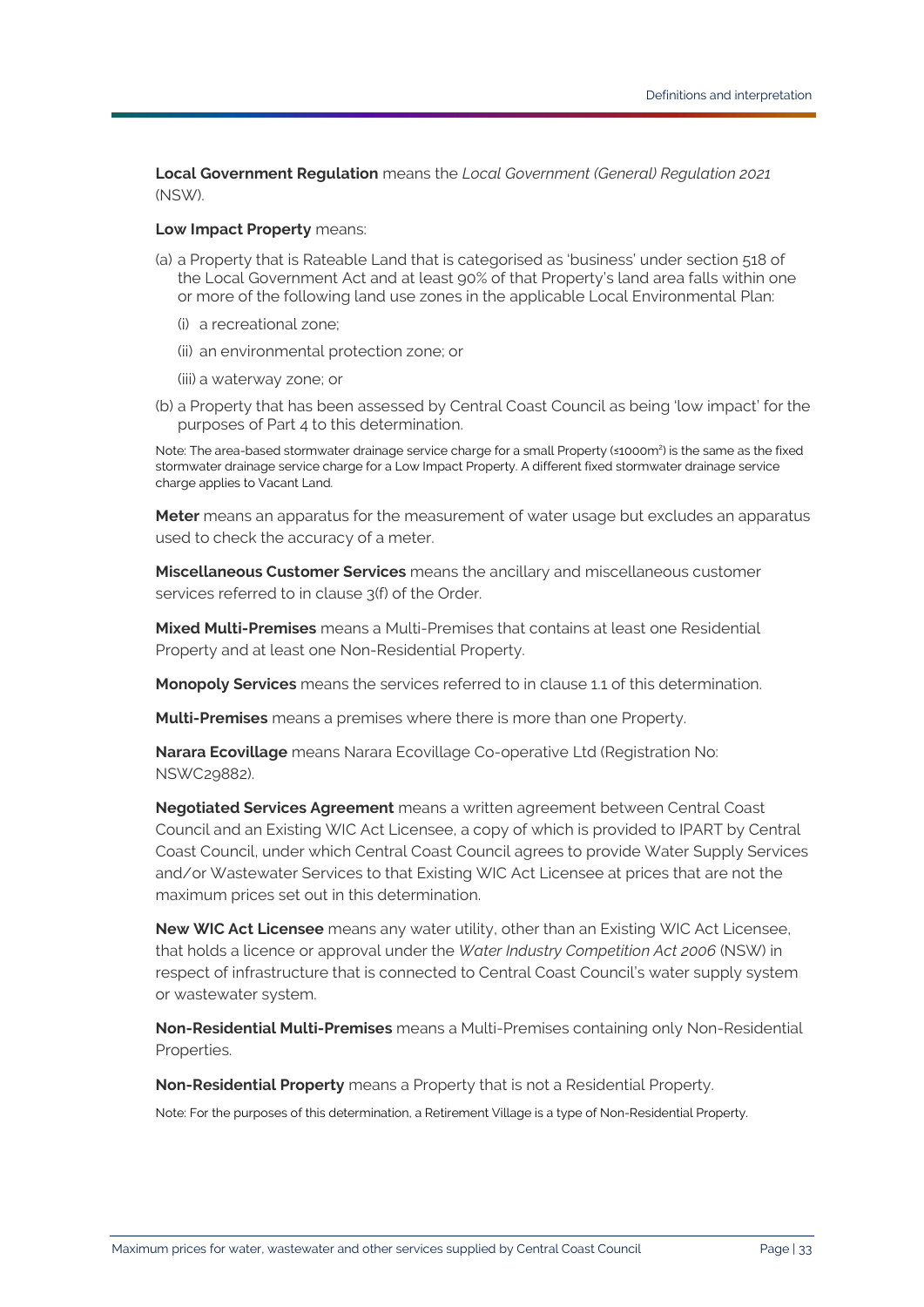<span id="page-33-2"></span>**Order** means the *Independent Pricing and Regulatory Tribunal (Water, Sewerage and Drainage Services) Order 1997* published in New South Wales, *Gazette*, No 18, 14 February 1997, 558.

<span id="page-33-9"></span>**Pan Waste** means any waste contained in a 'pan' as that term is defined in the [Local](#page-32-13)  [Government Regulation.](#page-32-13)

<span id="page-33-4"></span>**Period** means, as the case may be:

- (a) 1 July 2022 to 30 June 2023;
- (b) 1 July 2023 to 30 June 2024;
- (c) 1 July 2024 to 30 June 2025; or
- (d) 1 July 2025 to 30 June 2026.

<span id="page-33-6"></span>**Previous Metered Period** means the most recent period of approximately 365 days for which there is actual metering data for the relevant [Property.](#page-33-3)

### <span id="page-33-3"></span><span id="page-33-0"></span>**Property** includes:

- <span id="page-33-11"></span>(a) [a Strata Title Lot;](#page-34-14)
- (b) [a Company Title Dwelling;](#page-31-12)
- (c) [a Community Development Lot;](#page-31-16)
- <span id="page-33-12"></span>(d) [a Retirement Village;](#page-34-13)
- (e) a building, or part of a building, occupied or available for occupation as a separate place of domicile or separate place of business, other than a building to which paragraphs [\(a\)](#page-33-11) to [\(d\)](#page-33-12) apply; or
- (f) land (including [Vacant Land\)](#page-34-5); but

excludes a [Retirement Village Unit.](#page-34-15)

Note: The intention of this determination is that maximum prices for [Monopoly Services](#page-32-1) supplied t[o Retirement](#page-34-13)  [Villages](#page-34-13) apply at the [Retirement Village](#page-34-13) level rather than at the individua[l Retirement Village Unit](#page-34-15) level.

<span id="page-33-8"></span>**Property Area** means the area of the land that comprises a [Non-Residential Property](#page-32-5) or [Non-Residential Multi-Premises,](#page-32-10) measured in square meters.

<span id="page-33-10"></span>**Rateable Land** has the meaning given to that term under the [Local Government Act.](#page-31-11)

<span id="page-33-7"></span>**Residential Multi-Premises** means a [Multi-Premises](#page-32-9) containing only [Residential Properties.](#page-33-1)

<span id="page-33-5"></span><span id="page-33-1"></span>**Residential Property** means a [Property](#page-33-3) where:

- (a) in the case of the [Property](#page-33-3) bein[g Rateable Land,](#page-33-10) the [Property](#page-33-3) is categorised as:
	- (i) 'residential' under section 516 of the [Local Government Act;](#page-31-11) or
	- (ii) 'farmland' under section 515 of the [Local Government Act;](#page-31-11) or
- (b) in the case of the [Property](#page-33-3) not being [Rateable Land,](#page-33-10) the dominant use of the [Property](#page-33-3) is:
	- (i) residential, applying the classifications in section 516 of the [Local Government Act;](#page-31-11) or

(ii) farmland, applying the classifications in section 515 of the [Local Government Act;](#page-31-11) but excludes [Retirement Villages](#page-34-13).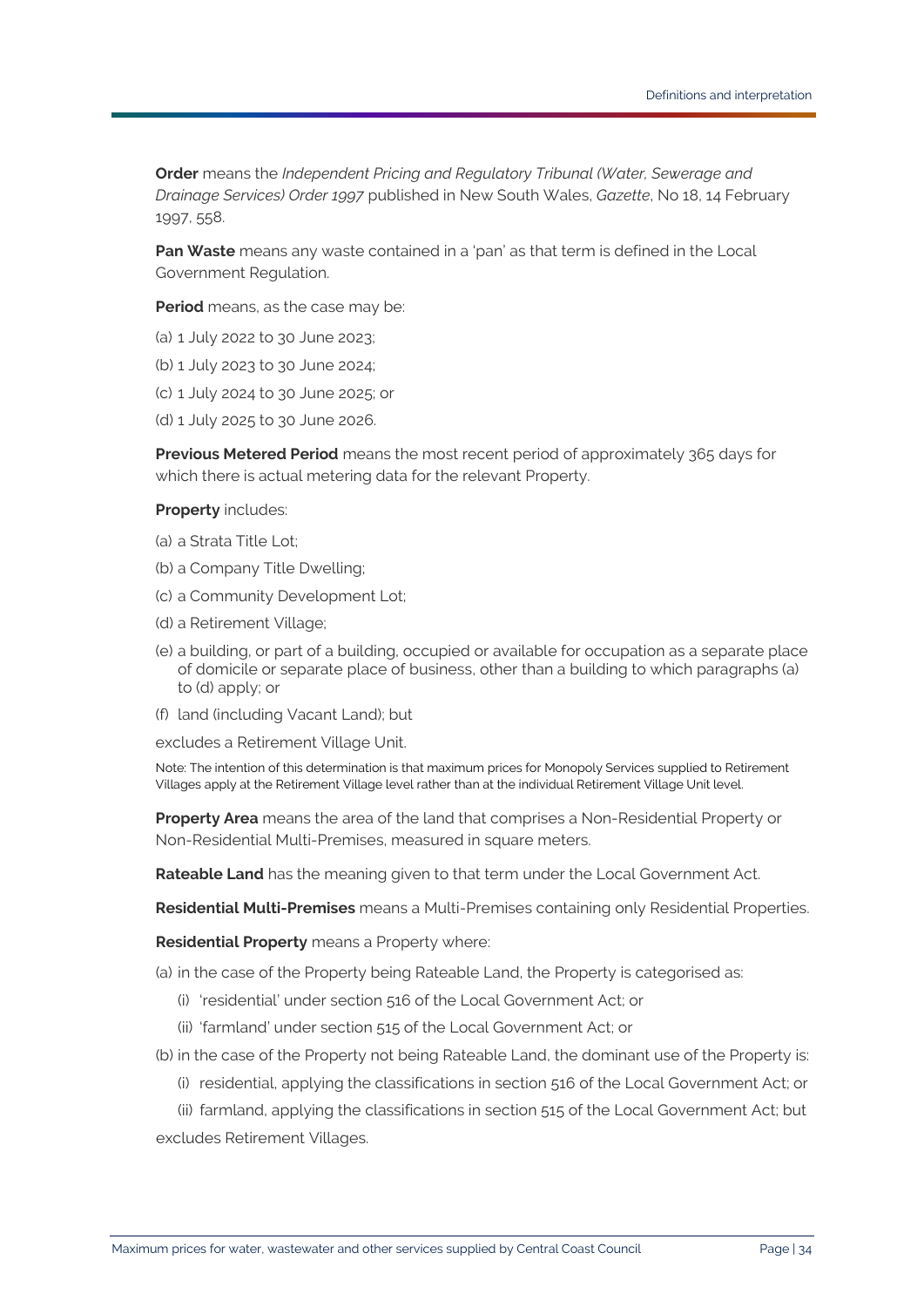<span id="page-34-13"></span>**Retirement Village** has the meaning given to that term under the *Retirement Villages Act 1999* (NSW).

<span id="page-34-15"></span>**Retirement Village Unit** means a unit located in a [Retirement Village.](#page-34-13)

<span id="page-34-11"></span>**Septic Tank Waste** means any waste contained in a 'septic tank' as that term is defined in the [Local Government Regulation.](#page-32-13)

<span id="page-34-12"></span>**Ship-to-Shore Pump-Out** means liquid waste from a vessel including on-board toilet wastes, galley wastes and dry dock cleaning waste from maintenance activities but excluding bilge water.

<span id="page-34-1"></span>**Stormwater Drainage Services** means the stormwater drainage services referred to in clause 3(c) of the [Order.](#page-33-2)

Note: This determination applies only to any [Stormwater Drainage Services](#page-34-1) provided b[y Central Coast Council](#page-31-0) as a [Water Supply Authority.](#page-35-0) [A Water Supply Authority](#page-35-0) can only levy a drainage service charge under th[e Water](#page-35-3)  [Management Act](#page-35-3) on land that is within a drainage area.

<span id="page-34-14"></span>**Strata Title Lot** means a 'lot' as defined under the *Strata Schemes Development Act 2015* (NSW), but excludes a 'utility lot' as defined under that Act.

<span id="page-34-9"></span>**Trade Waste Discharge Factor** means the percentage (being no more than 100%) of water supplied to a [Property](#page-33-3) under clause [9.2](#page-8-3) that [Central Coast Council](#page-31-0) estimates is discharged into the wastewater system as trade waste.

<span id="page-34-10"></span>**Trade Waste Policy** means [Central Coast Council's](#page-31-0) *Liquid Trade Waste Policy* (Policy No: CCC041) as amended or replaced from time to time b[y Central Coast Council.](#page-31-0)

<span id="page-34-2"></span>**Trade Waste Services** means the trade waste services referred to in clause 3(d) of the [Order.](#page-33-2)

### <span id="page-34-6"></span>**Unconnected Property** means:

- (a) in the context of [Part 2,](#page-6-0) a [Property](#page-33-3) that is not connected, but is reasonably available for connection, to [Central Coast Council'](#page-31-0)s water supply system; and
- (b) in the context of [Part 3,](#page-10-0) a [Property](#page-33-3) that is not connected, but is reasonably available for connection, to [Central Coast Council'](#page-31-0)s wastewater system.

<span id="page-34-7"></span><span id="page-34-3"></span>**Unmetered Property** means [a Property](#page-33-3) that is connected to the water supply system or wastewater system and is not serviced by a [Meter.](#page-32-4)

<span id="page-34-5"></span>**Vacant Land** means a[n Unconnected Property](#page-34-6) with no capital improvements.

### <span id="page-34-4"></span>**Wastewater Discharge Factor** means:

- (a) in the case of [a Property](#page-33-3) deemed to have a 20mm [Meter](#page-32-4) under clause [12.2](#page-12-1) or an [Unmetered Property—](#page-34-7)75%; and
- (b) in any other case—the percentage (being no more than 100%) of water supplied to a [Property](#page-33-3) tha[t Central Coast Council](#page-31-0) estimates is discharged into the wastewater system.

<span id="page-34-8"></span>**Wastewater Meter** means an apparatus for measuring the volume discharged from a [Property](#page-33-3) into the wastewater system but excludes an apparatus used to check the accuracy of a wastewater meter.

<span id="page-34-0"></span>**Wastewater Services** means the sewerage services referred to in clause 3(b) of the [Order.](#page-33-2)